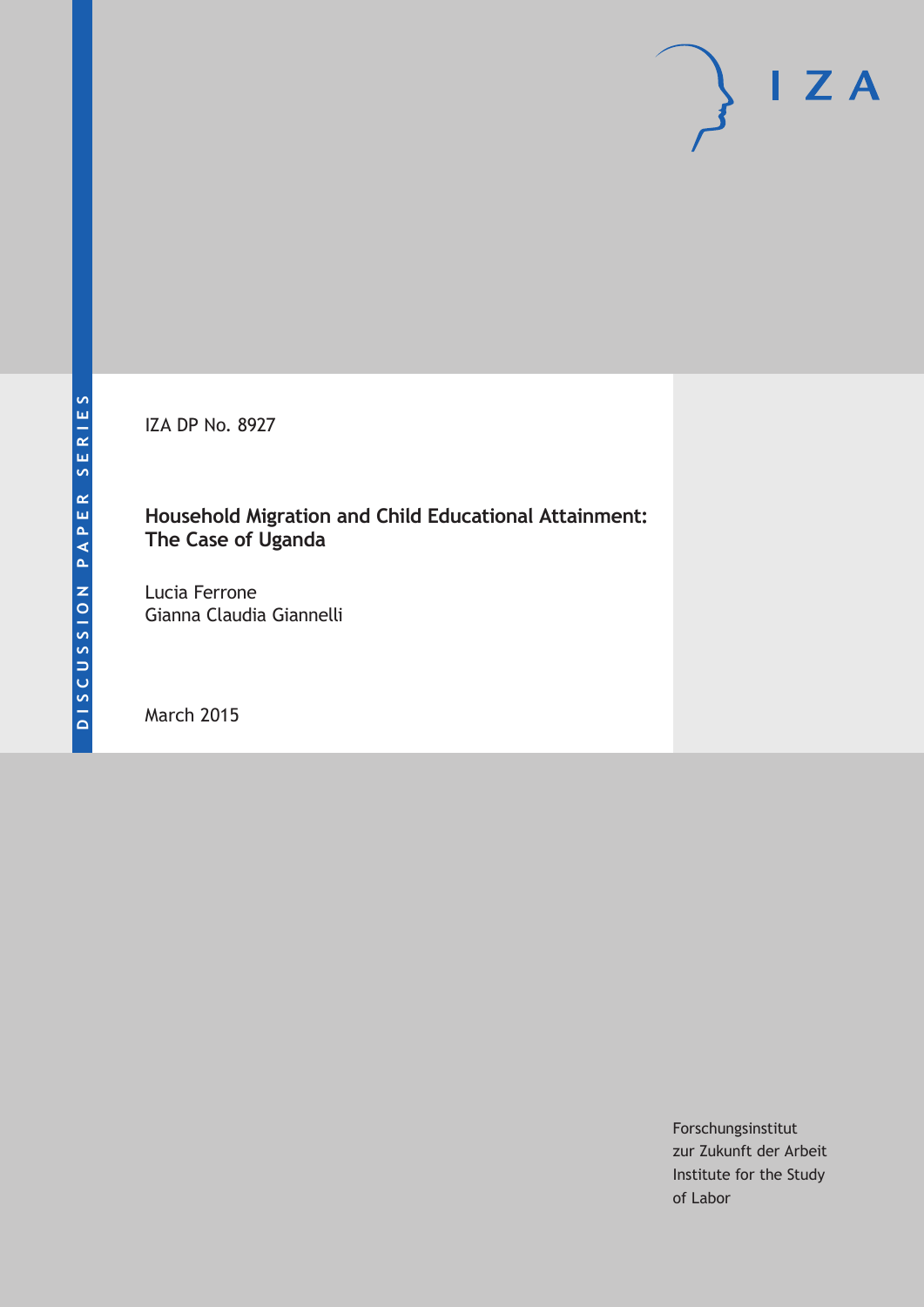# **Household Migration and Child Educational Attainment: The Case of Uganda**

### **Lucia Ferrone**

*UNICEF Innocenti Research Centre*

### **Gianna Claudia Giannelli**

*University of Florence, CHILD and IZA*

Discussion Paper No. 8927 March 2015

IZA

P.O. Box 7240 53072 Bonn Germany

Phone: +49-228-3894-0 Fax: +49-228-3894-180 E-mail: iza@iza.org

Any opinions expressed here are those of the author(s) and not those of IZA. Research published in this series may include views on policy, but the institute itself takes no institutional policy positions. The IZA research network is committed to the IZA Guiding Principles of Research Integrity.

The Institute for the Study of Labor (IZA) in Bonn is a local and virtual international research center and a place of communication between science, politics and business. IZA is an independent nonprofit organization supported by Deutsche Post Foundation. The center is associated with the University of Bonn and offers a stimulating research environment through its international network, workshops and conferences, data service, project support, research visits and doctoral program. IZA engages in (i) original and internationally competitive research in all fields of labor economics, (ii) development of policy concepts, and (iii) dissemination of research results and concepts to the interested public.

IZA Discussion Papers often represent preliminary work and are circulated to encourage discussion. Citation of such a paper should account for its provisional character. A revised version may be available directly from the author.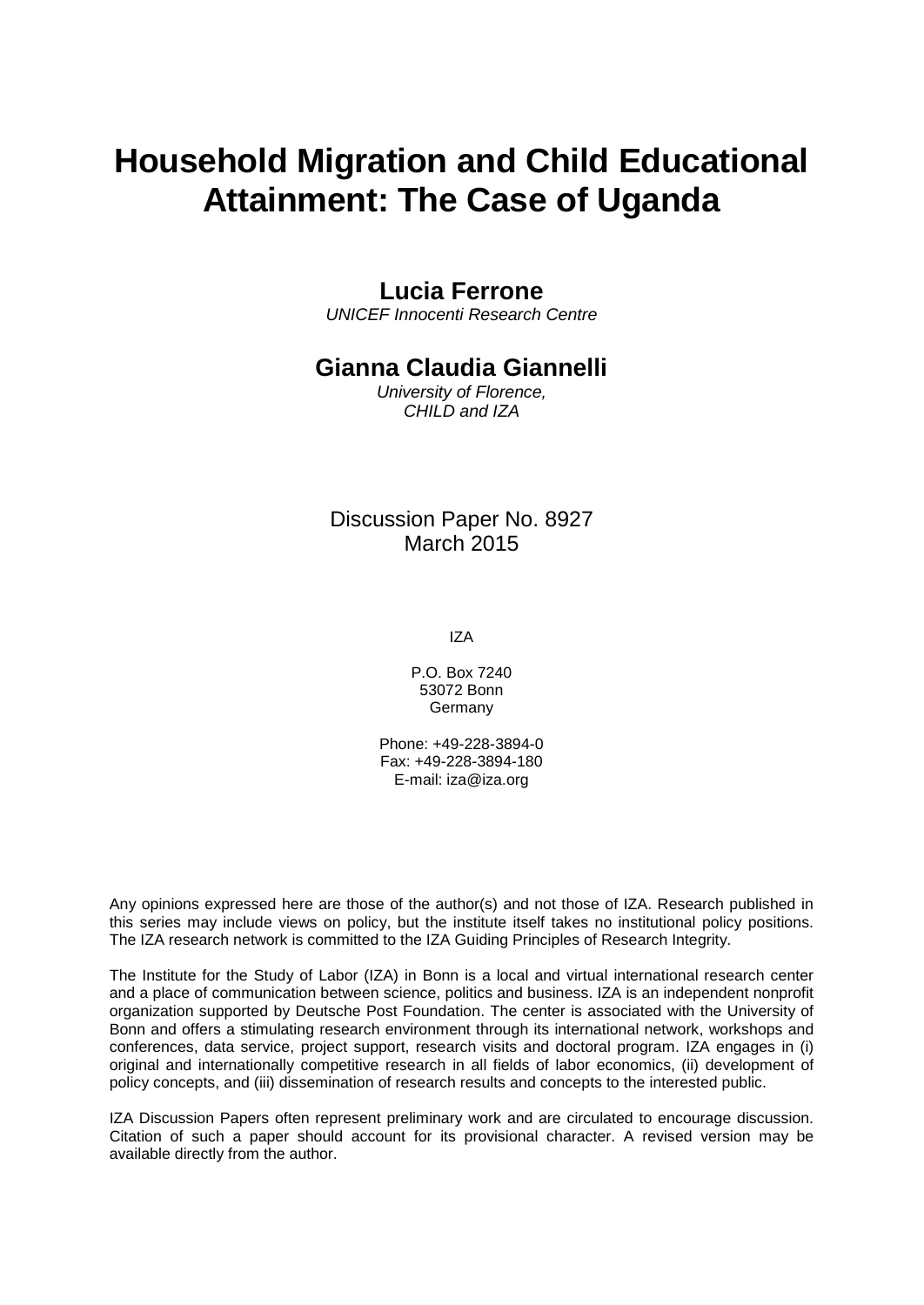IZA Discussion Paper No. 8927 March 2015

# **ABSTRACT**

# **Household Migration and Child Educational Attainment: The Case of Uganda**

In many Sub-Saharan African countries, a large number of people migrate internally or abroad because of demographic, economic and political factors. This pronounced mobility is likely to have consequences for child education, which is still a matter of concern in the region. We study this issue for Uganda, investigating whether the migration of household members affects child primary education and in what direction. Using the Uganda National Panel Survey for 2005, 2009, 2010 and 2011, we estimate conditional fixed effects logit models of school attendance and primary school completion. We find that migration of children has a significant positive impact on child school attendance rates while that of adults has a significantly negative effect, and that remittances have no influence. These findings suggest that migration of children is indeed beneficial, since it may contribute to matching the demand and supply of schooling. The absence of adults, instead, has controversial effects when children are left behind. In fact, lack of supervision and children working substituting adults in their tasks might reduce the rate of school attendance. However, the migration of neither children nor adults seem to increase the rate of primary school completion, evidence that points to the problem of the low quality of primary education in developing countries.

JEL Classification: I25, J13, J61, O15

Keywords: migration, schooling, panel data models with fixed effects, Uganda

Corresponding author:

Gianna C. Giannelli Department of Economics and Management Università di Firenze Via delle Pandette 9 50127 Firenze Italy E-mail: [giannelli@unifi.it](mailto:giannelli@unifi.it)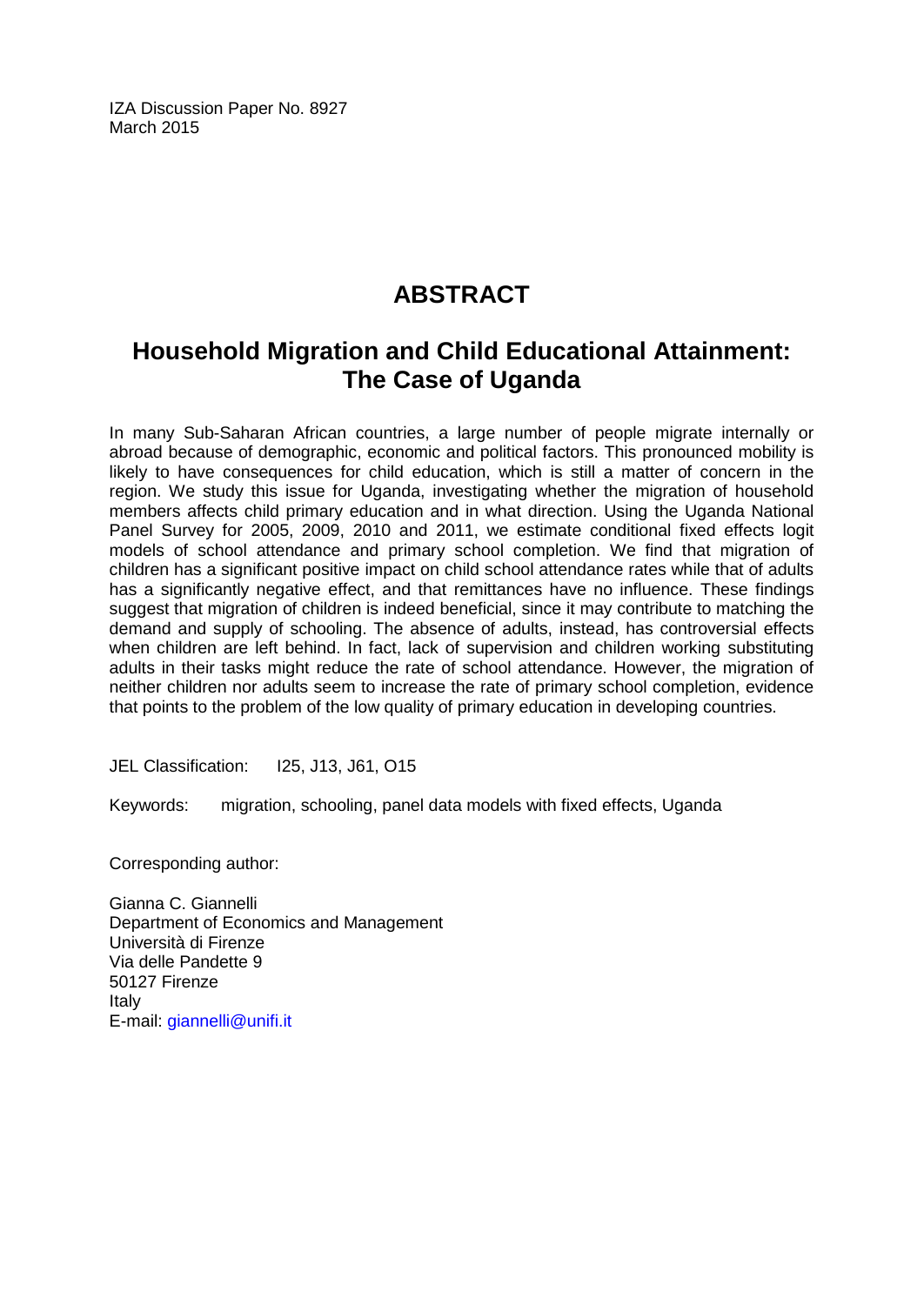# Introduction

Primary education is a major issue for developing economies. A lack of infrastructure and government funds, and often institutional frailty, take a severe toll on achieving universal education. Nevertheless, education is widely recognized as a key factor in human capital formation, and therefore a basic element of economic growth. A well-known phenomenon in developing countries is that while school attendance is generally widespread among young children, problems arise in completion of elementary school because of delays in enrolment, grade repetition and particularly dropout before completion of the entire cycle. A combination of different problems arising from both the demand and the supply sides of education (Handa, 2002), contributes to this critical situation. Among the possible causes are the opportunity costs associated with the foregone income from child labour (Edmonds, 2008), chronic shortages of well-trained teachers (UNESCO, 2013) and school fees (UNICEF, 2009).

In this paper, we investigate the relationship between household migration, defined as all internal and international residential changes of household members including children, and child educational outcomes in terms of school attendance and school completion. Our focus is on the effects on elementary school attendance and completion, since in developing countries dropout rates in the first grades are still very high. We distinguish between migrations of adults and children, with the aim of disentangling their respective influences on child primary school attainment.

The economic literature on migration has largely focused on the effects of remittances on child wellbeing. With few exceptions, remittances are found to increase schooling and reduce child labour. Remittances from abroad have a large positive impact on school retention in El Salvador (Edwards and Ureta, 2003), but when the endogeneity of the migration decision is controlled for this effect disappears (Acosta, 2011). Increased receipts of overseas remittances due to favourable exchange rate movements in the Philippines increases child schooling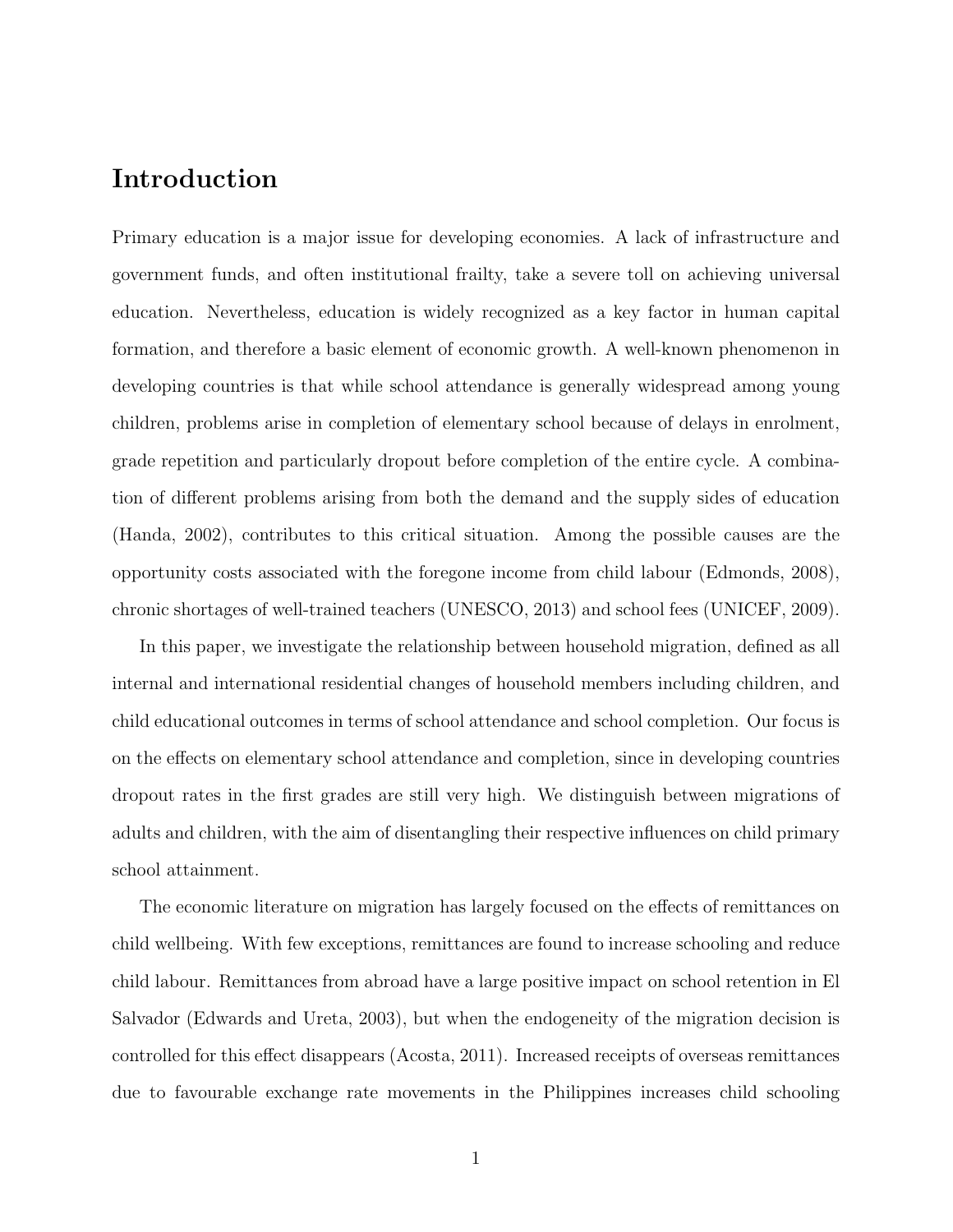and educational expenditure and reduces child labour (Young, 2008). Both migration and remittances reduce child labour in the Kagera region in Tanzania (Dimova et al, 2011), and in the rural areas of Ecuador remittances in conjunction with aggregate shocks, such as droughts and damage to agricultural production due to frost and plagues, increase school enrolment and decrease child labour, especially for girls (Calero et al, 2009).

Most of the time, however, remittances are sent by household members that have left the household. If they are parents, part of the monitoring of children's education is lost. If only one parent migrates, the remaining parent can be loaded with extra duties, thus further reducing the supervision of children. Moreover, parental absence may require children (especially older children) to substitute their missing parent in domestic or agricultural tasks, thus neglecting their schooling. A number of studies highlight these negative sideeffects of the international migration of parents. Absence of the father results in dropout or repeating grades in Albania, and the impact is worse for girls than for boys, implying that migration of parents can reduce gender equality and the empowerment of women (Giannelli and Mangiavacchi, 2010). Similar effects on the schooling of girls and boys are found in the rural areas of Mexico (McKenzie and Rapoport, 2011). The evidence is, however, mixed on the gender inequality issue. The migration of Mexican fathers to the US is correlated with additional education for girls (Antman, 2012). Furthermore, disruptive effects may emerge from leadership changes in the family. In a traditional setting, fathers and mothers supervise their children's education, but if they are absent it is likely that the decision power shifts to older men and women in the household, who may be less educated and less likely to understand the value and importance of human capital, especially for girls (Ginther and Pollak, 2004).

We study the case of Uganda. Like several other Sub-Saharan African countries, Uganda is characterized by intense flows of internal mobility and international migration towards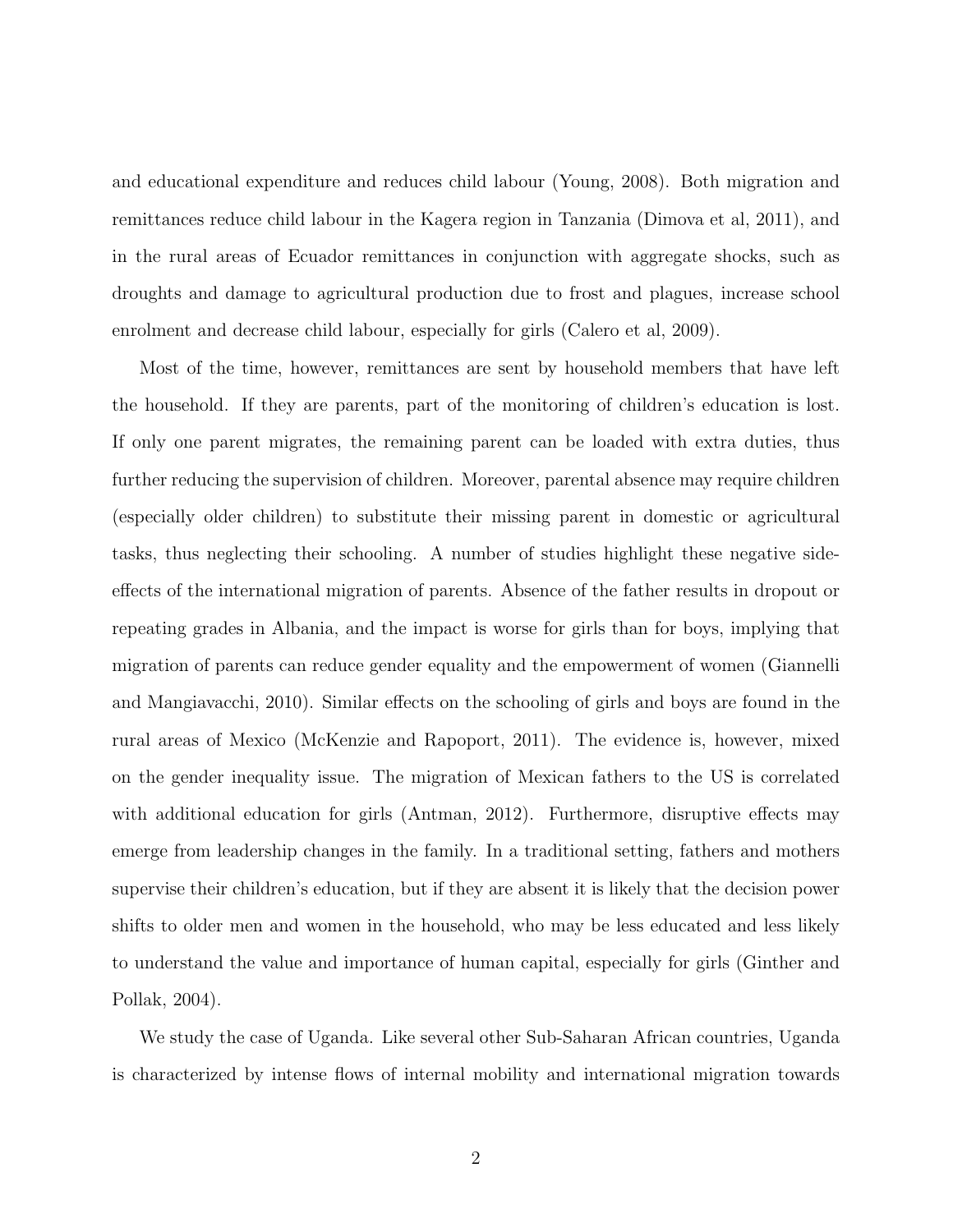the neighbouring countries. These migrations flows are prompted by demographic, economic and political factors, with wars having a dramatic role, forcing the migration of refugees and internally displaced persons. We use data drawn from the Uganda National Panel Survey for 2005, 2009, 2010 and 2011, which show that during the 2000s on average more than 20 per cent of households have at least one member with a migration experience. Notwithstanding the well-known urbanization phenomenon, Uganda remains largely rural and most migrations take place from one rural area to another. This pronounced household mobility is likely to have consequences for child education, which is still a problematic issue in the country. To our knowledge, no study has looked at the effect of migration on education in Uganda and we aim to contribute in this sense.

We also aim to contribute in other ways. Unlike the literature reviewed, in this paper we study the effects on schooling of past and current migration experiences of adult and child household members. From a theoretical point of view, since migration and child education cannot be understood as individual decisions, but must instead be regarded as collective decisions made by the extended family, we conduct our analysis at the household level, focusing on household rates of schooling and migration. More practically, this choice also allows us to maximize the number of panel households observed we can count on to estimate our fixed effects models. Moreover, methodologically, the availability of panel data allows us to overcome the identification problem usually found when dealing with these types of issue, as people who decide to move may differ from those who do not, thus self-selecting in ways that cannot be captured by the available data. The availability of longitudinal data, therefore, allows us to tackle the problem of unobserved heterogeneity present in all the studies reviewed which are based on cross-sectional data. Another advantage of the data we use is the availability of information on the migration of household members in the five years before the date of the interview. This 'lagged' information provides another way to tackle the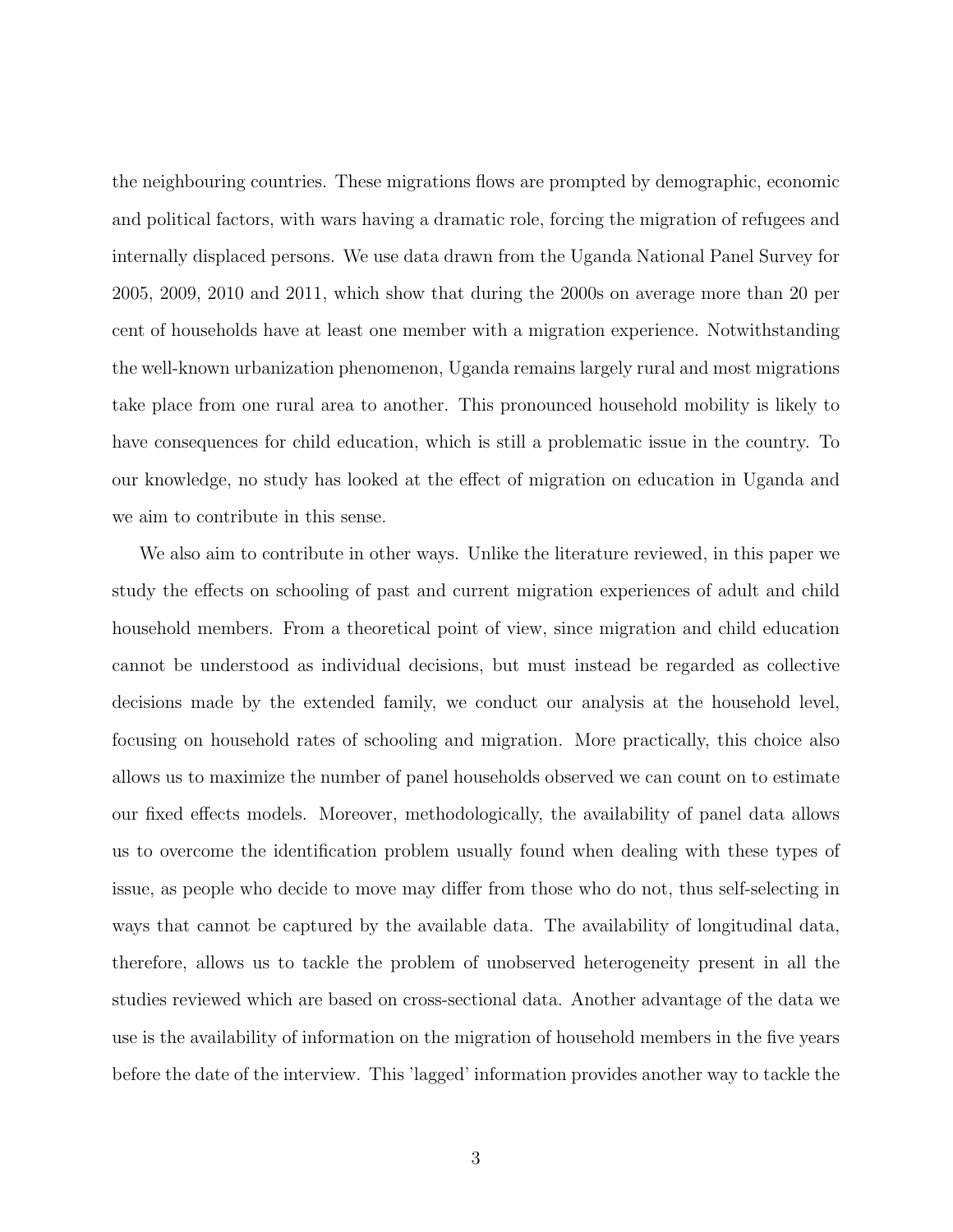problems connected with the endogeneity of the decision to move with respect to schooling choices. Our findings show that family migration has a composite effect: if adults move and children are left behind it has a negative impact on school attendance, while if children move (either alone or with their parents) it has a positive effect. These results are not unexpected, since a major reason for moving is to reach areas with better services and opportunities, and often in Africa also to escape from areas disrupted by civil conflicts. When adults move from the household leaving children behind, on the other hand, it has a detrimental effect on schooling, probably due to a lack of supervision of the children, and to the fact that often they have to substitute adults in household chores. The paper is organized as follows: the next section motivates the choice of Uganda as a case study. The following three sections present the empirical models, the data and the results. The last section concludes.

# The case of Uganda

Uganda is an eastern African country, an area whose economy still lags behind. GNI per capita is lower than the average of the Sub-Saharan countries, even though poverty levels have been falling in recent years<sup>1</sup> Uganda has a low Human Development Index  $(HDI)$ ,<sup>2</sup> ranking 164th out of 187 countries, and 30th out of 50 African countries. On the one hand, the structural reforms which started in the 90s took their toll on the population: a widespread liberalization and privatization of the agricultural market led to a worsening of the living conditions for a large part of the population, which still survives on agriculture and herding. On the other hand, the fragile social and institutional context have prevented the programmes implemented by the World Bank and the IMF from being effective, especially the programmed government decentralization.

The choice of Uganda as a case study of the relationship between migration and education is justified by two main motivations. Regarding education, universal primary education is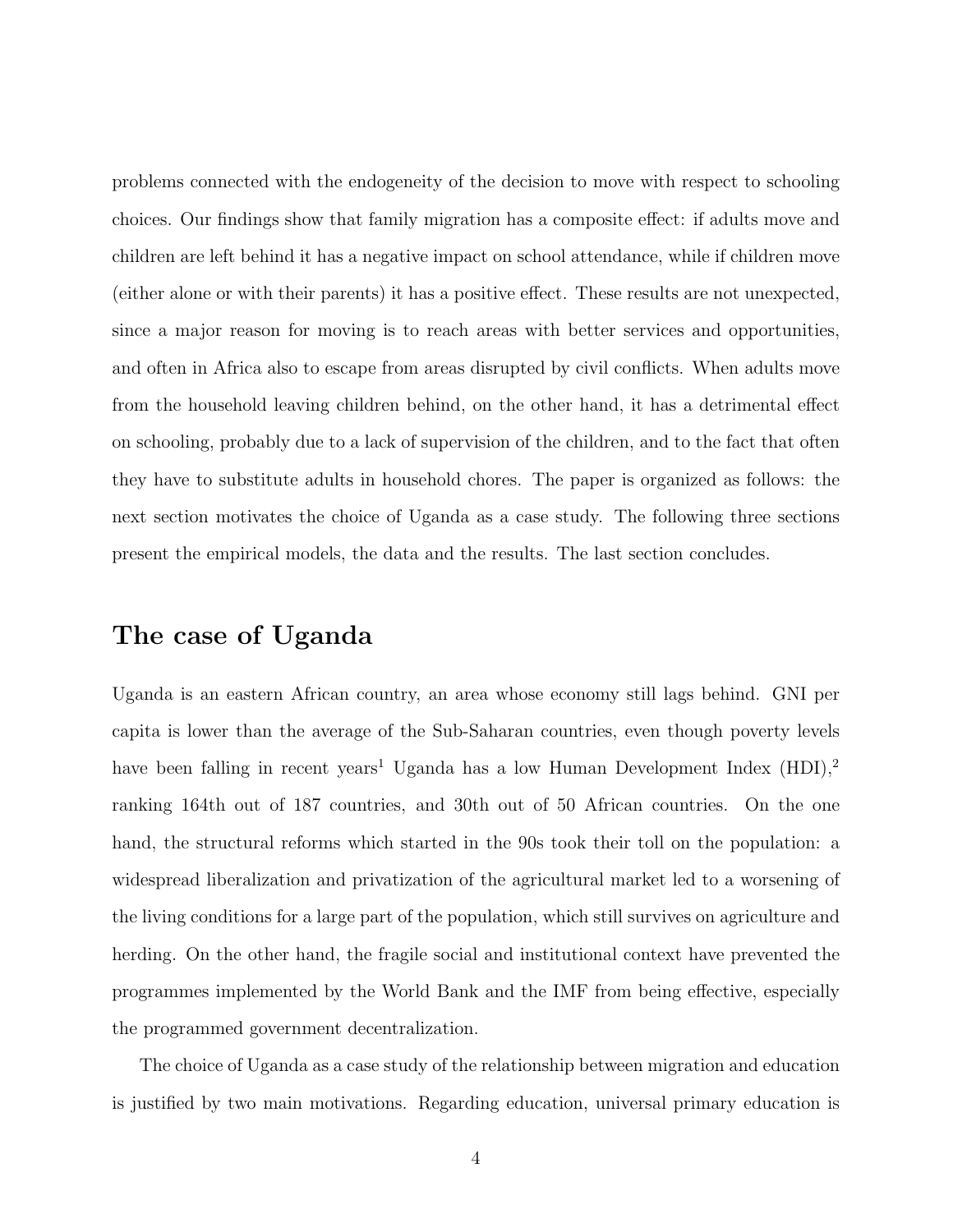still a problematic goal in Uganda, even though gross enrolment ratios have risen in recent years. The majority of Ugandans either have no formal education or only some primary education. In 2011, 20 percent of females and 13 percent of males aged 6 and older had never had any formal education. Low levels of education still persist among young people: the highest level of education of 54 per cent of females aged 15-19 is only a primary grade, for 10 per cent it is completed primary education, and for 30 per cent it is uncompleted secondary education (UBOS and ICF, 2012).

In 1997, Uganda undertook a major reform programme under the name Universal Primary Education (UPE), which abolished fees for primary enrolment with the goal of ensuring that up to four children per family were able to attend school. At the same time, a part of the programme was devoted to dissemination, awareness building and decentralization at the local level. The programme was associated with a dramatic increase in enrolment, especially for girls (Deininger, 2003). Moreover, the elimination of school fees had significant positive effects on the timely enrolment of girls and children living in rural areas. In fact, considering that school entry at ages above eight is very strongly associated with early school dropout, the UPE programme was found to result in a 3 per cent increase in the probability of a child beginning to attend school before age nine (Grogan, 2008). These results demonstrate that such programmes are effective in poor countries, where even a small tuition fee is an obstacle to school attendance. On the downside, probably because of the fast pace of the programme, the quality of schooling did not improve at the same rate. Student-teacher ratios increased sharply, and in 1999 about a quarter of the students failed the primary school final examination. UPE programmes should therefore be complemented with measures that improve progress to higher grades and the acquisition of additional skills in each grade. Evidence drawn from surveys since 2009 monitoring school outcomes in terms of test scores show that many East African children remain illiterate or innumerate, despite having completed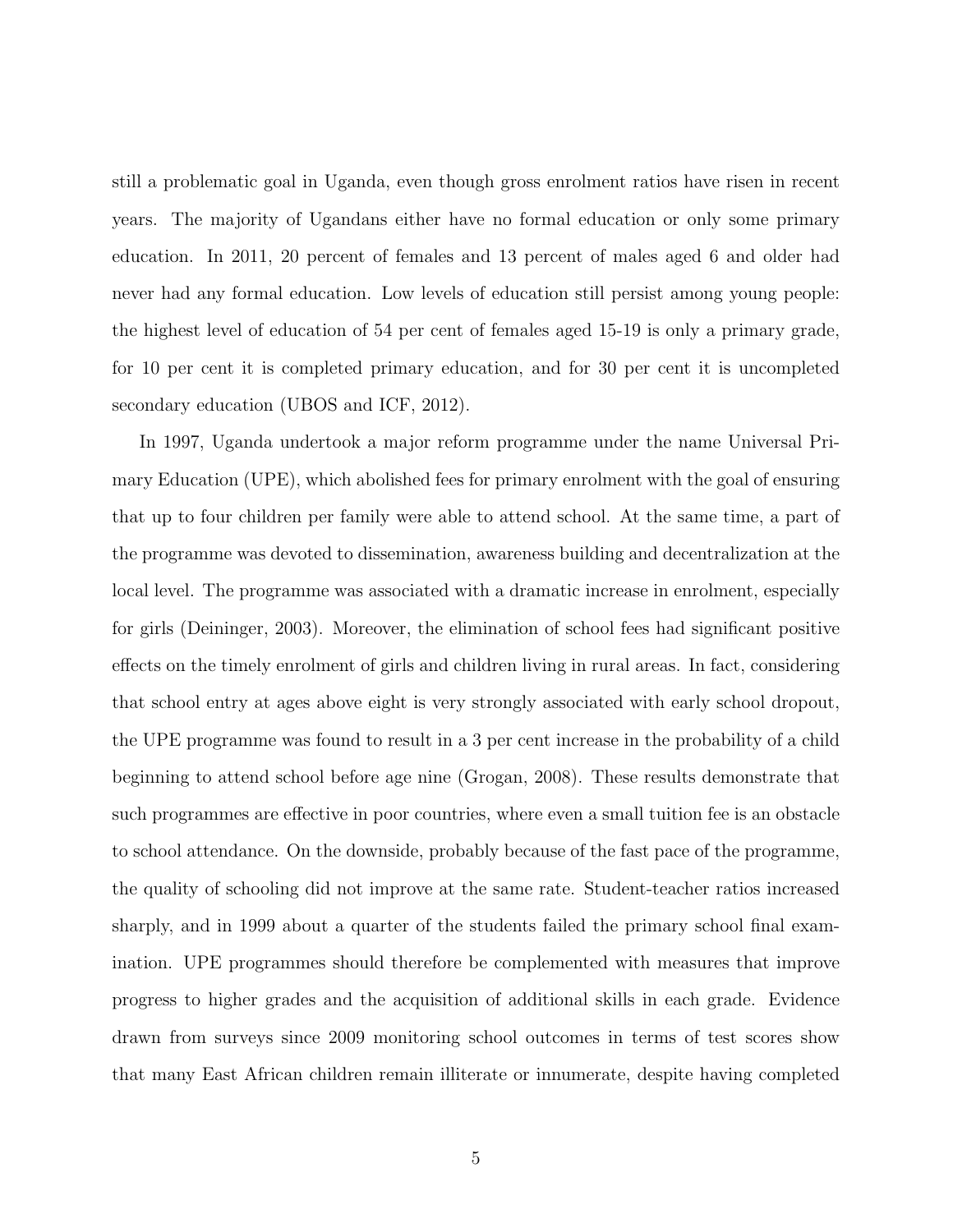multiple years of school. Among East African countries, Uganda performs best in terms of enrolment but worst in terms of learning outcomes (Jones et al, 2014). A rough indication of the efficacy of the primary education system can be drawn from the primary completion rate. As shown in Figure 1, during the first decade of 2000 this rate was quite low, and there is no tendency towards a reduction of the dramatic gap with respect to the gross enrolment rate.

#### INSERT FIGURE 1 HERE

As far as migration is concerned, the Ugandan population shows high rates of internal migration, often caused by external shocks. Uganda has a very fractured society; it is one of the most divided among Sub-Saharan countries, with ethnic, linguistic and religious divisions deeply rooted in its colonial history.<sup>3</sup> There are economic disparities between the north and the south-western region of the country, with the latter being the wealthier. Civil strife has been going on in the northern region since the 1980s and is still continuing.<sup>4</sup> At the end of the 1990s, it was estimated that between 800,000 and 1,000,000 people were killed by state terror, ethnically-motivated violence and civil strife. It is also estimated that around a million refugees were displaced from their homes in those years. This led to increasing internal migration, making Uganda a relevant case for our topic of analysis.<sup>5</sup> International migration, instead, is a rather rare phenomenon and even more so international migration toward non-African countries. On a population of about 36 million people, the biggest community of migrants from Uganda was in Kenya and counted roughly over 500,000 people in 2010.<sup>6</sup>

Another type of internal migration is children migrating independently of parents in the majority of cases a phenomenon overlapping with child fostering (children living in households with neither their mother nor their father present). In Africa, child fostering is a common institution: evidence drawn from surveys for West Africa show that at least 15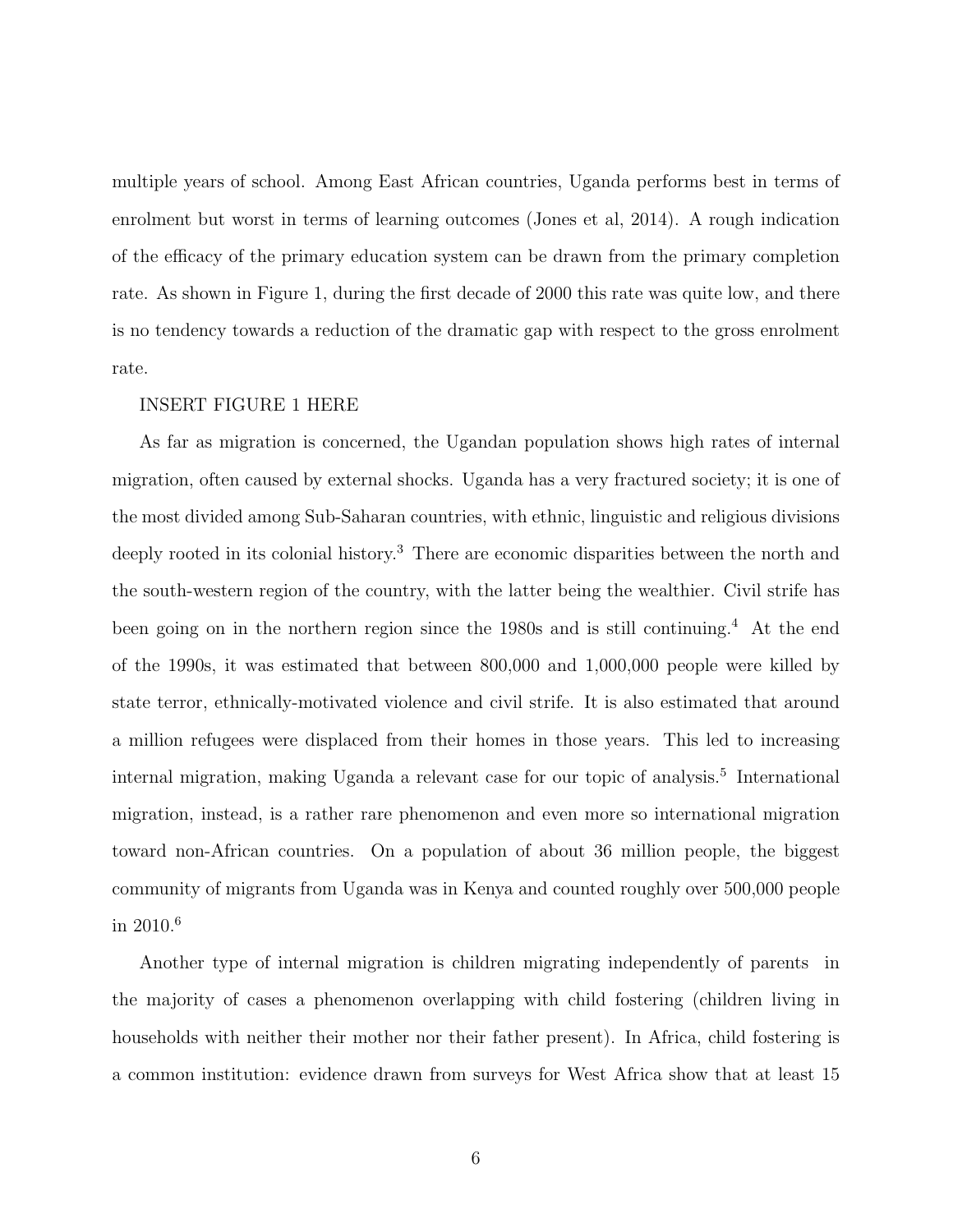per cent of households have one or more children under 15 living without their (biological) parents (Pilon, 2003). In Uganda, the percentage of households with foster children under 18 years of age is 28.6 23.8 per cent residing in urban areas and 29.7 per cent in rural areas (UBOS and ICF, 2012). In many cases fostered children have moved from households that face difficulties enrolling them in school to households where school enrolment is less problematic. Evidence drawn from a survey conducted in 1993 in South Africa shows, for example, that child fostering reduced the risk of not attending school by up to 22 per cent (Zimmerman, 2003).

In sum, internal migration is a widespread phenomenon that occurs for reasons of work or marriage in the case of adults, while for children the main reasons are education and following or rejoining their families.

### The estimation strategy

We aim to measure the relation between family migration and child schooling in terms of school attendance and school completion. The use of panel data ensures a control for unobserved factors and self-selection, which are well-known issues when dealing with both educational outcomes and migration. Education is influenced by natural ability, an unobserved and unobservable factor, while families with a higher predisposition to move may be, in fact, different from other families in a way that affects both moving and education, thus creating a self-selection problem. The basic model at the individual level is the following:

$$
y_{ijt} = \beta_0 + \beta X_{ijt} + \gamma M_{ijt} + \delta Z_{jt} + u_{ij} + \eta_j + \epsilon_{ijt}
$$
\n<sup>(1)</sup>

The outcome y of individual i of household j at time t is determined by individual characteristics X, the migration variable at the individual level M, household characteristics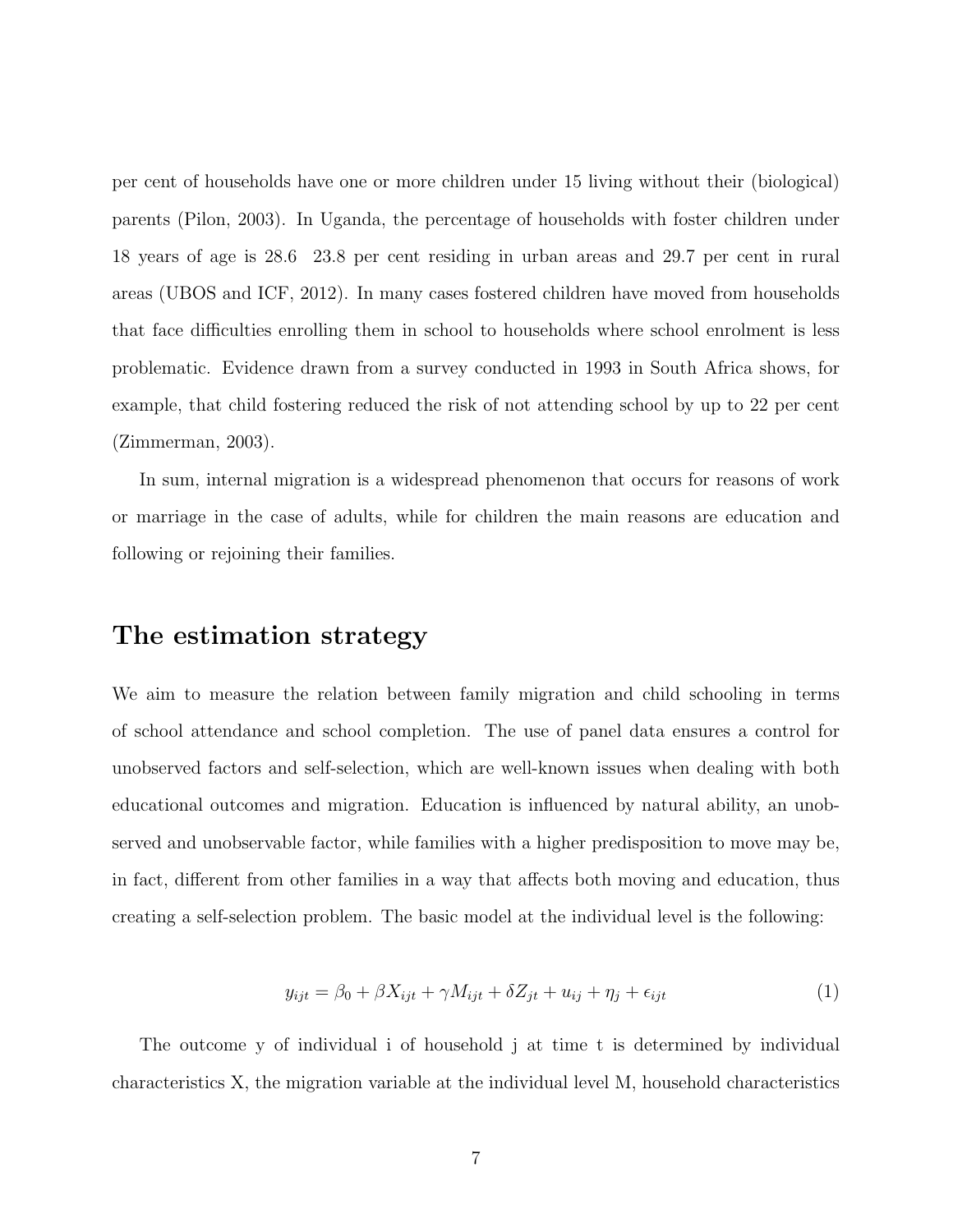Z, an individual fixed effect  $u_{ij}$  and a household fixed effect  $\eta_j$ . The household fixed effect captures the household attitude towards child education, which might be either unobserved (i.e. not available in the survey) or unobservable. The problem with this model, beside the difficulty of tracking both individual and household fixed effects over time, is that the second to the fourth waves of the panel are very close in time (2009, 2010 and 2011) and the variability of outcomes at the individual level might be very low, a problem that might be amplified when the dependent variable is a dummy and not a continuous one. To overcome these problems, we estimate the following household-level model:

$$
\bar{y}_{jt} = \beta_0 + \beta \bar{X}_{jt} + \gamma \bar{M}_{jt} + \delta Z_{jt} + \eta_j + \bar{\epsilon}_{jt}
$$
\n(2)

Individual characteristics are substituted with household averages of the same characteristics, so that the outcome y is actually the average school attendance (or school completion) of children aged 6 -15 in household j. It can also be interpreted as the household-specific rate of school attendance, or as the probability of a child aged 6 to 15 in household j attending school at time t. In substance, this is a model of the household's general attitude towards its child members. From the conceptual point of view, since schooling decisions regarding children are taken by adults, this specification is more relevant for our research question than the individual (child) specification. Moreover, as will be explained later in the paper, the migration variables are defined at the household level.<sup>7</sup> From the methodological point of view, this model allows us to take into account household effects (using a fixed effects specification), and reduces the problem of little variability across close waves. The model can be estimated with a linear probability model with fixed effects. However, as the dependent variable is continuous but truncated at both ends, the model is also estimated using a two-side censoring model for panel data (Alan et al, 2011), which is useful when the dependent variable is a fraction, as in this case. The two-side censoring model is based, like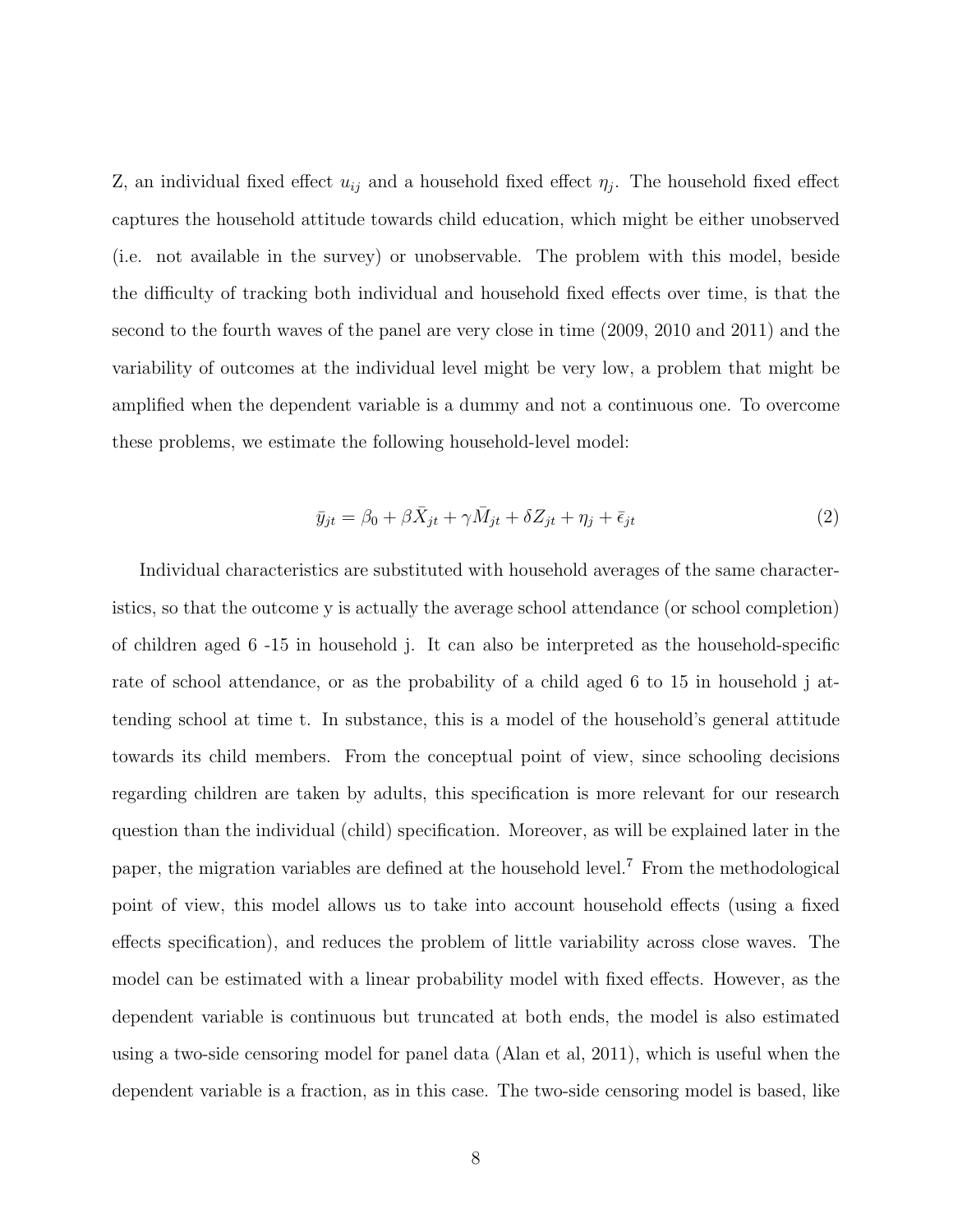censoring models in general, on the idea of a latent variable y\* which conditions the observed variable y, so that we have:

$$
y^* = \beta' \mathbf{X} + \epsilon \tag{3}
$$

where we observe

$$
y = \begin{cases} L & \text{if } y^* < L \\ y^* & \text{if } L \le y^* \le U \\ U & \text{if } y^* > U \end{cases}
$$

and L and U are the lower and upper limits.

### Data and Variables

We draw our sample from the four waves of the Uganda National Panel Survey (UNPS) collected in 2005-06, 2009-10, 2010-11 and 2011-12. The survey is a part of the World Bank Living Standard Measurement Study programme. The four waves collect data from a national representative sample. Table 1 presents the number of households and individuals surveyed in each round.

INSERT TABLE 1 HERE

The survey collects much information on the socio-demographic, education, work and consumption characteristics of households and their members. The section devoted to migration and the migration history of the household provides information about previous places of residence and the length of stay in the current place of residence of household members. The problem related to this section of the questionnaire (Section 3) is that it changes slightly between the first round and the next three, which are much more even in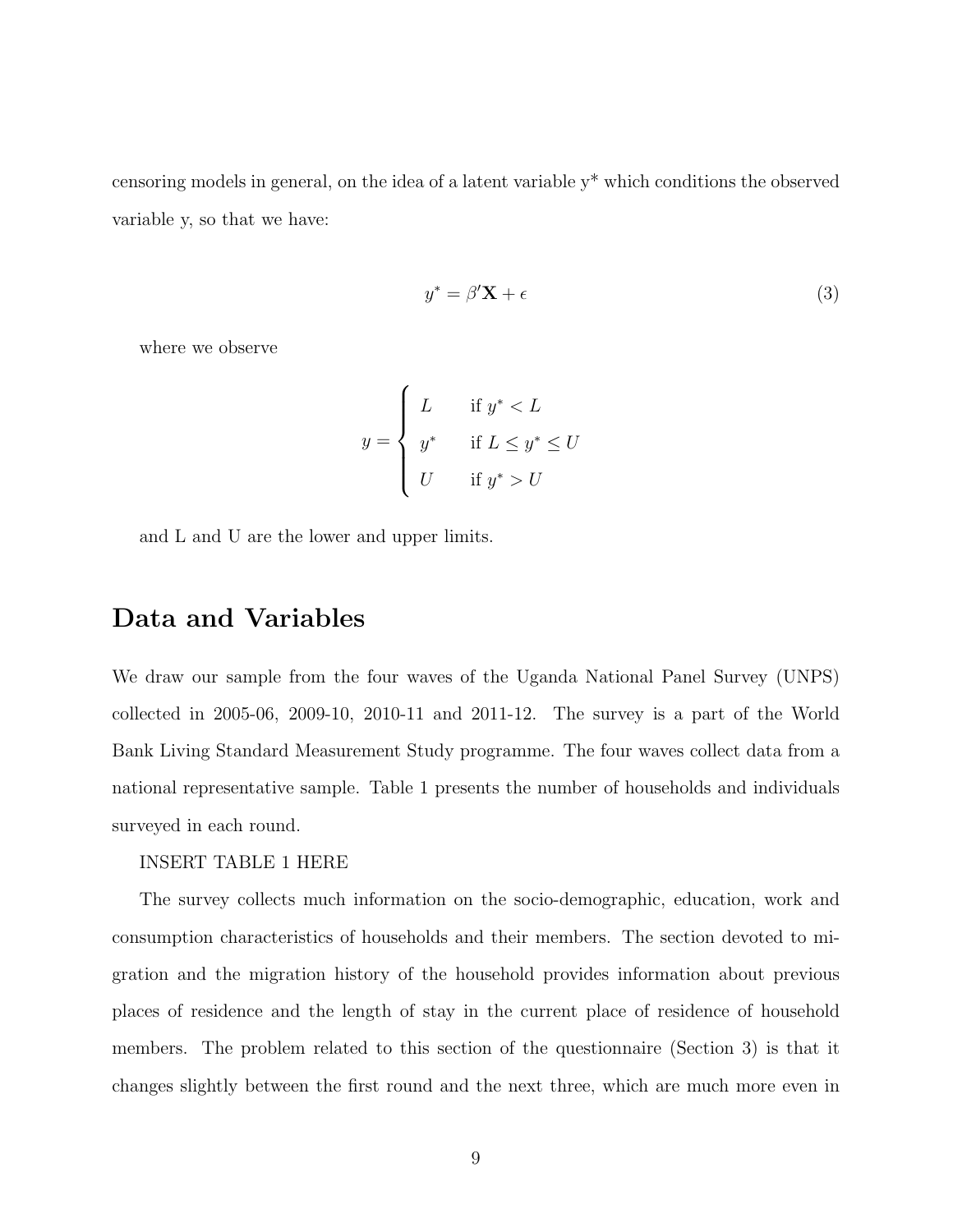structure and coding. The only way to obtain a homogeneous variable across the four waves was to specify our key migration variable as a dummy that takes value 1 if the household member has changed place of residence in the last five years.

The main key dependent variables are two dummies: 1) school attendance at the time of the interview for all children aged 6 to 15 years; and 2) completion of elementary school for all children aged 11 to 15. Table 2 shows their distribution. In order to better understand child outcomes, we decided to add a third dependent variable: the proportion of idle children in the household. Idle children are defined as children neither attending school nor working.<sup>8</sup> Our sample confirms the evidence reported in Fig.1: a high enrolment ratio, but a low completion rate. As for child migration in the five years before the interview, this affected 9 per cent in 2005, 17 per cent in 2010, 15 per cent in 2011 and almost 13 per cent in 2011.

#### INSERT TABLE 2 HERE

We estimate a fixed effects household model. As already mentioned, this has the advantage of capturing household-specific effects, which are crucial given that child schooling is a family decision rather than an individual one. Having decided to conduct our analysis at the household level, our dependent variables are the *household rate* of child school attendance and school completion. This choice, despite on the one hand having the disadvantage of leading to a loss of child-specific information, on the other hand has the advantage of allowing us to sample all the panel households with children in the selected school-age range. If we had chosen to conduct a child-specific analysis, given the time distance between the surveys, our sample would have been severely constrained by the limited number of panel children who remain in the school-age range in the three rounds of the survey. Furthermore, the household level specification also solves the problem of the individual specification models: because the last three waves are very close in time, and because the 'yes' (i.e. the 1 values) observations in the mobility variable are few for the children's age group, the explicative power of the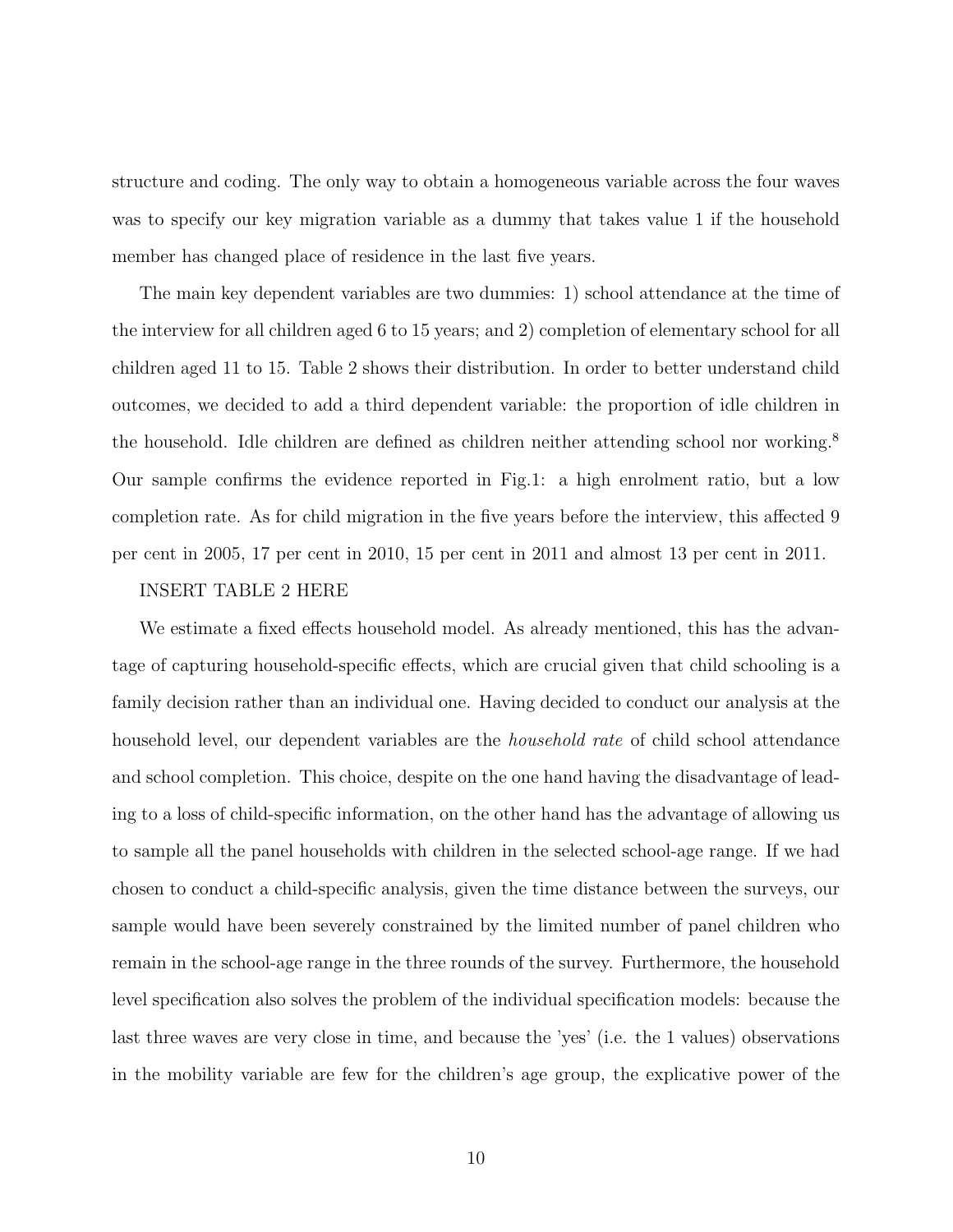individual fixed effect model, which relies on differences among different years, is very low. More importantly, the variation in the outcomes is very low as well, resulting in an extreme reduction in observations. Using household-level observations allows us to overcome both these problems.<sup>9</sup>

First of all, we need to define the new dependent variables, which are defined as follows for each household i :

$$
Schooling = \sum_{i=1}^{I} y_{ijt} I
$$
\n<sup>(4)</sup>

Where I is the total number of children aged 6-15 in household j, and  $y_{ijt} = 1$  if child i goes to school, 0 otherwise. The same method is used for all dependent variables, changing the denominator  $I$  as the age range changes. This is also how all the other control variables at the household level are constructed, always changing I according to the type of variable. Basically, these are household averages of individual-level variables. Consequently, the schooling variables can take the following values:

$$
Schooling = \begin{cases} 1 & \text{if } y_{ijt} = 1 \; \forall i \\ 0 \leq Schooling \leq 1 & \text{if } y_{ijt} = 1 \text{for at least one i} \\ 0 & \text{if } y_{ijt} = 0 \; \forall i \end{cases}
$$

As for mobility M, a crucial point for this model is to define it at the household level. This is a conceptual question rather than a computational one. This variable records migration in the previous five years of currently present (and interviewed) members of the household.<sup>10</sup>

The most straightforward solution would be to use a household average number of 'movers', but that in turn raises the question of how to calculate such an average: whether for children, or for all of the household members. The best solution in this case is not to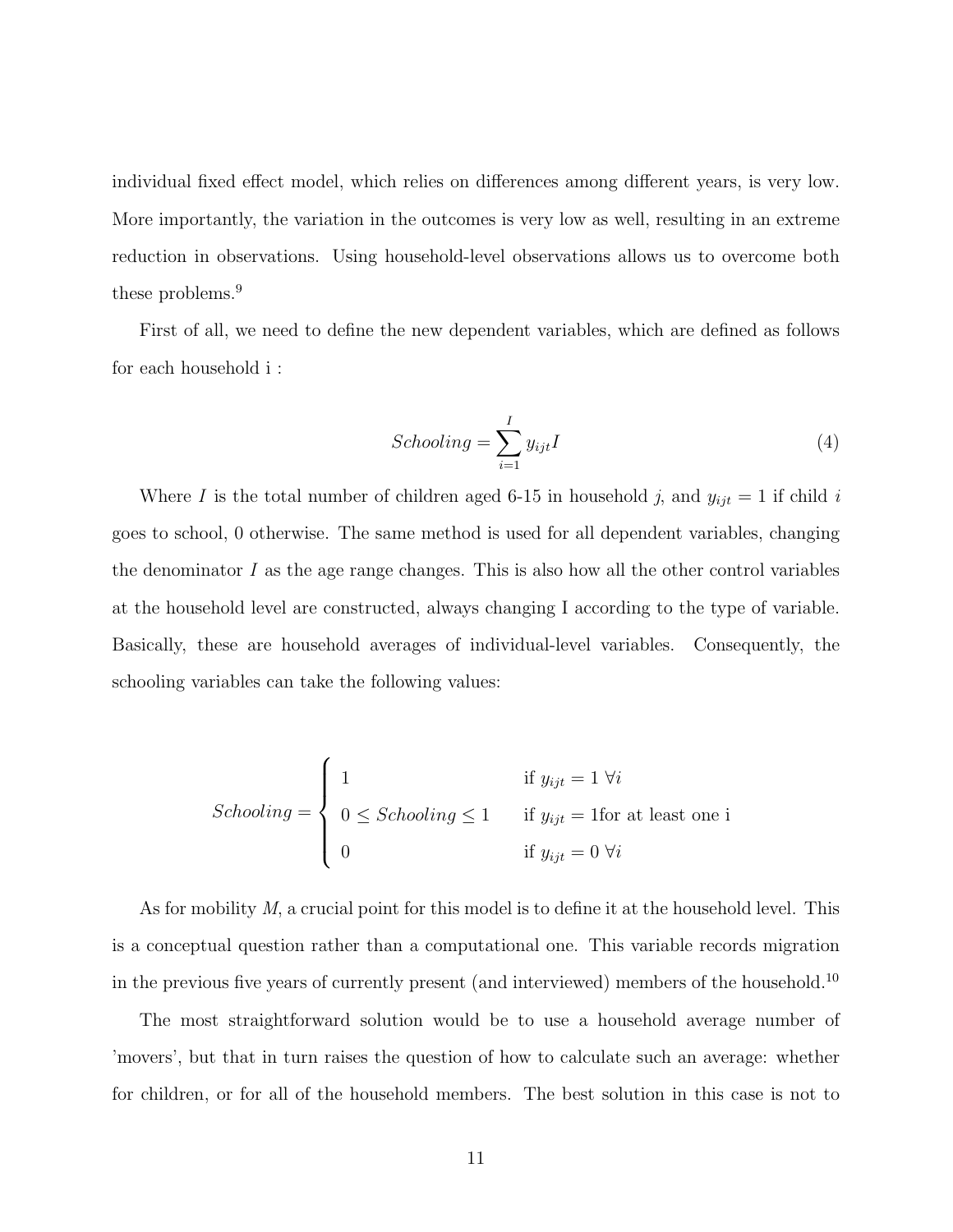use an average but instead two dummy variables: the first one takes value 1 if at least one adult member (aged 16 and above) has left the household in the previous five years, and 0 otherwise. The second one takes value 1 if at least one child has moved in the previous five years, and 0 otherwise. Moreover, as the two variables are used simultaneously in the models, it is possible to control for the possibility that both children and adults have moved together, as opposed to cases in which only adults or only children have moved. In theory, they could be highly correlated, but they are not: the correlation between the two variables is 0.29, which can be regarded as reasonably low. This tells us that adults and children do not always move together, as in the case of fostering discussed above. Another interesting feature of this migration variable is that it tackles migration in a retrospective way: the question about previous migration is asked of each individual that is present at the time of the interview, i.e. individuals that have come back to the household where they were residing before migration, and individuals that have all moved together to the place of residence where they are interviewed. Therefore, the variable assesses the household past migration propensity, which is likely to have affected schooling decisions regarding school-age children in the household. Since this variable does not cover family members currently living elsewhere, to proxy the phenomenon of currently absent household members, we also introduce two additional dummies: one that takes value 1 if at least one adult is currently absent and 0 otherwise; and one analogous dummy for absent children. This current migration indicator, however, is likely to suffer from the remaining endogeneity problems due to time-varying unobservables that cannot be controlled for by our fixed effects estimation method. We also control for two reasons for child migration: for education or for work. The percentage of children who changed residence to attend school is not irrelevant: as previously discussed, in Uganda it is not uncommon for children to leave their families and move to live with relatives or acquaintances in order to attend school. The percentage of children who migrate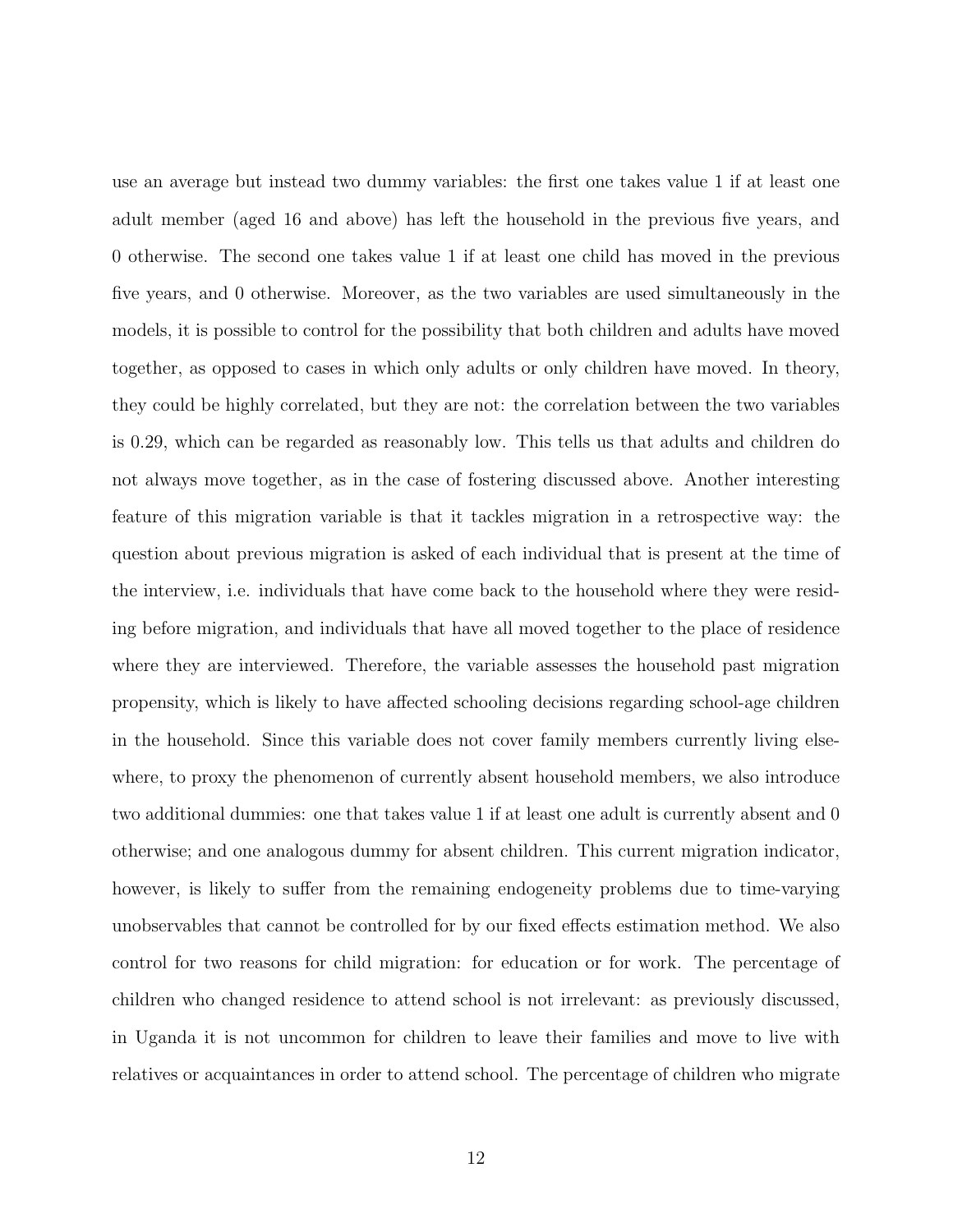to work, instead, is much lower.

The other control variables are described in Table 3, along with their descriptive statistics (means and standard deviations).

#### INSERT TABLE 3 HERE

The average education level of adult women is the probability of adult women in the household having at least completed elementary school, and it is constructed in the same way as the previous averages. As for wealth and income, the data only provide expenditure quintiles, which are calculated using the questionnaire section on household expenditure, and are divided by the square roots of the number of household members to obtain per capita expenditures.<sup>11</sup> One thing that is important to address is the number of female children in our sample. As we can see from Table 3, the percentage is well below the natural gender ratio. After having controlled for gender ratio in the cross sections and for selective infant mortality, we conclude that this is due to sample attrition: girls are more likely to leave the household and not come back. Even though we do not have information on the reasons why these girls left, it is highly probable that the older ones left in order to marry.<sup>12</sup> However, this does not represent an insuperable problem for our model, since older girls are very unlikely to attend school somewhere else. We can assume that the choice to marry them is equivalent to the choice to not send them to school. We see some evidence of this type of positive gender selection in our results, as a higher proportion of female children in the household results in a higher attendance rate.

Table 4 presents the summary statistics for each cross-section, for migrant vs. nonmigrant households. We define a household as *migrant* if it has at least one usual member that has previously moved or is currently absent.

#### INSERT TABLE 4 HERE

As we can see, there are significant differences among migrant and non-migrant house-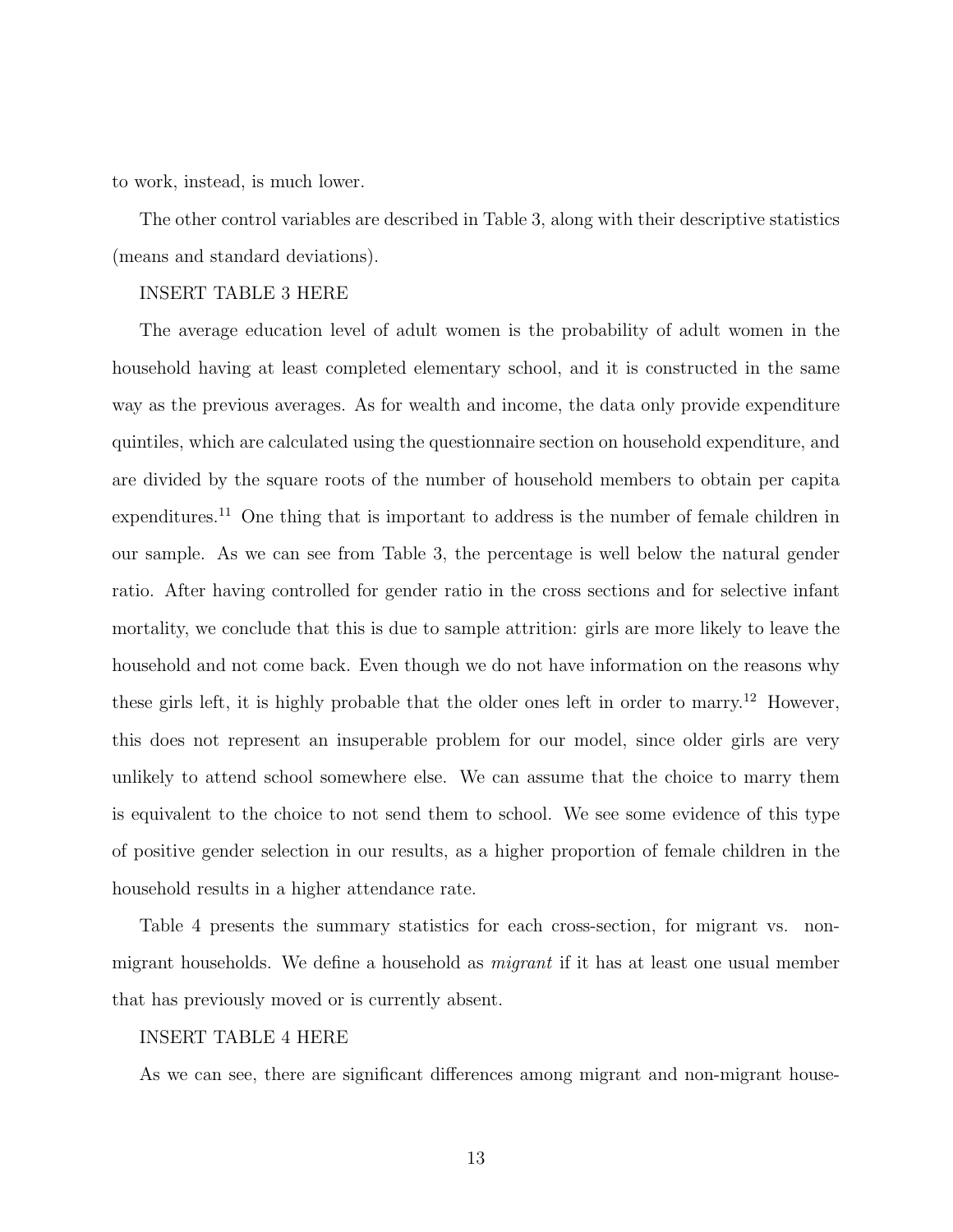holds for the majority of the control variables: migrant households tend to be richer, for example, and the head of a migrant household is more likely to be better educated. The fact that the two groups show significant differences in almost all the controls and dependent variables supports the use of a fixed effects model.

### Results

Table 5 shows the results of the estimated linear probability model of the household school attendance rate.

INSERT TABLE 5 HERE

The past migration variable for children has a positive and significant effect in all the model specifications, while the current migration state of adult household members has a negative effect. Moving benefits children, while adults' decisions to move and leave children behind have a negative effect on children's current school attendance. If household members have a past migration history, this does not affect the current school attendance of children. Absence of at least one child at the time of the interview has a positive effect (at 5 per cent significance level) on school attendance, coherently with the result that a smaller number of household members, both children and adults, increases the probability of attending school (see the coefficients for the number of children aged 6-15 in the household, and for the number of adults).

In our setting, therefore, children's migration history has lasting effects on their school attendance, thus supporting the hypothesis that migration also helps by matching the supply and demand for educational services. On the other hand, a current absence of adults has immediate negative effects, most probably due to a lack of supervision and children substituting in the tasks previously performed by currently absent adults. While the result for child migration to the best of our knowledge constitutes a new piece of evidence, the result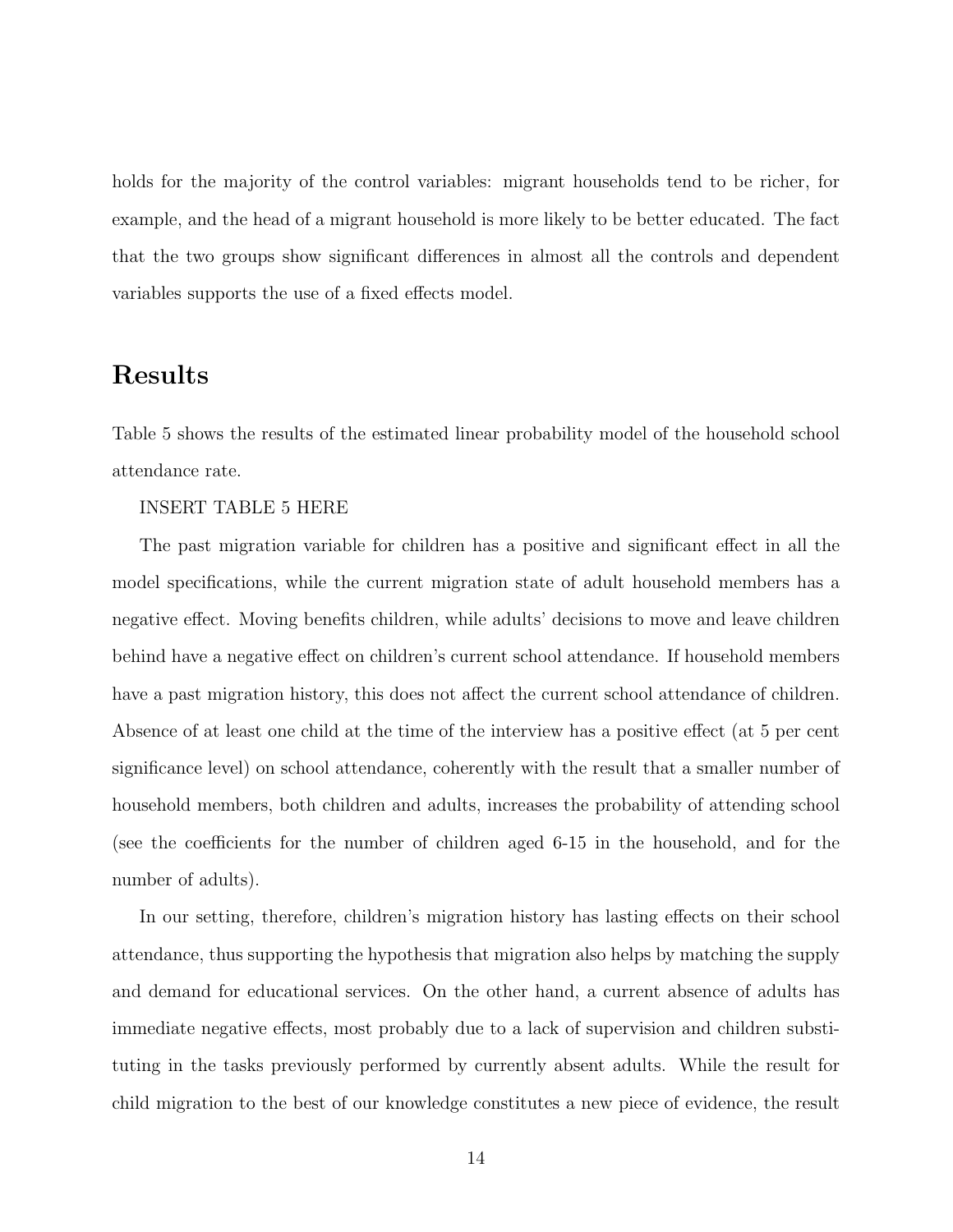for adult migration is in line with what is found in the literature on children left behind. We add to this latter evidence, however, by disentangling the current from the lagged effects of adult migration.

At variance with evidence for other countries, remittances do not significantly increase the probability of the children in the household attending school. This result is not surprising, since in Uganda migration is mainly internal while the findings of most of the literature concern remittances from international migrants. As already mentioned, internal migration in Africa is for many different reasons, and probably the motivation of sending money to the household of origin is not the prevailing one.<sup>13</sup>

Given the importance of the urbanization process, it might be the case that household migration towards urban areas is also motivated by a need to move to areas where schools are more numerous and of better quality. We therefore separate rural to urban household migration from other migration directions in order to verify whether this type of move increases the probability of schooling. At variance with some descriptive and cross-sectional evidence for other countries showing that this is the case (see, for example, Ackah and Medvedev (2010) for Ghana),we do not find any significant effect on school attendance of moving from rural to urban areas or vice versa. In the period studied, however, there was no evident urbanization process, since the percentage of household members who migrated from rural to urban areas was very similar to that of household members who migrated from urban to rural ones (around 20 percent). However, rural to rural migration was the most frequent case.<sup>14</sup>

In order to test whether migration is a way to reach areas with better services, we also distinguish between the two main motivations for the migration of children, namely for education or for work. The third column in Table 5 shows that having moved for educational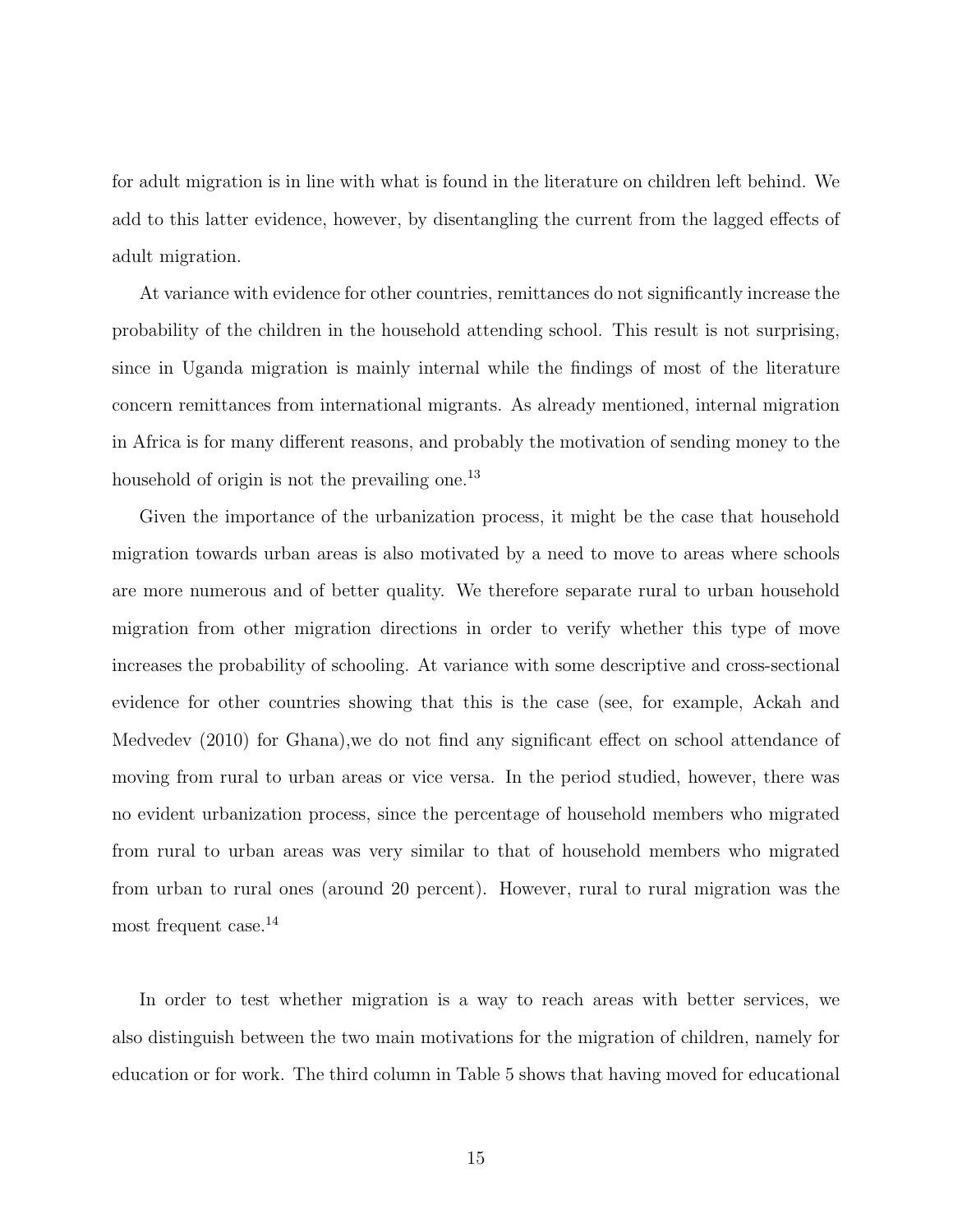purposes has indeed a positive and significant impact on current school attendance. We also distinguish between motivations for adults, but this does not add anything to the result, indicating that adult absence is relevant regardless of the reasons why adults have migrated. Another important factor to take into account might be distance between the origin and destination areas of migrants, since migrants who live nearby might more easily monitor their children left behind. However, since we estimate a household average model, a variable measuring the average distance of household members who have migrated does not seem to be meaningful for our purpose.<sup>15</sup>

As already mentioned, the number of children aged 6 to 15 in the household has a negative effect, showing that there is competition for household resources among school age children. The other significant relevant covariates (namely, child age, average adult female primary education completion rate, number of adult members in the household and expenditure quintiles) have the expected signs, except for gender: being female, on average, seems to have a slightly positive effect on school attendance.

Table 6 shows the results for the two-side censoring model. Everything remains the same in terms of signs, and the significance level of the coefficients of interest is even higher, thus confirming the findings.

#### INSERT TABLE 6 HERE

Tables 7 and 8 report the results for primary completion estimated with the linear probability and the two-side censoring models respectively.

#### INSERT TABLES 7 and 8 HERE

No evidence of any migration effect on completing elementary school emerges. None of the migration variables are any longer significant, except for the positive effect of the current absence of children (as in Tables 5 and 6), which is coherent with the negative effect of the number of children aged 6-15 in the household. If children migrate it does not help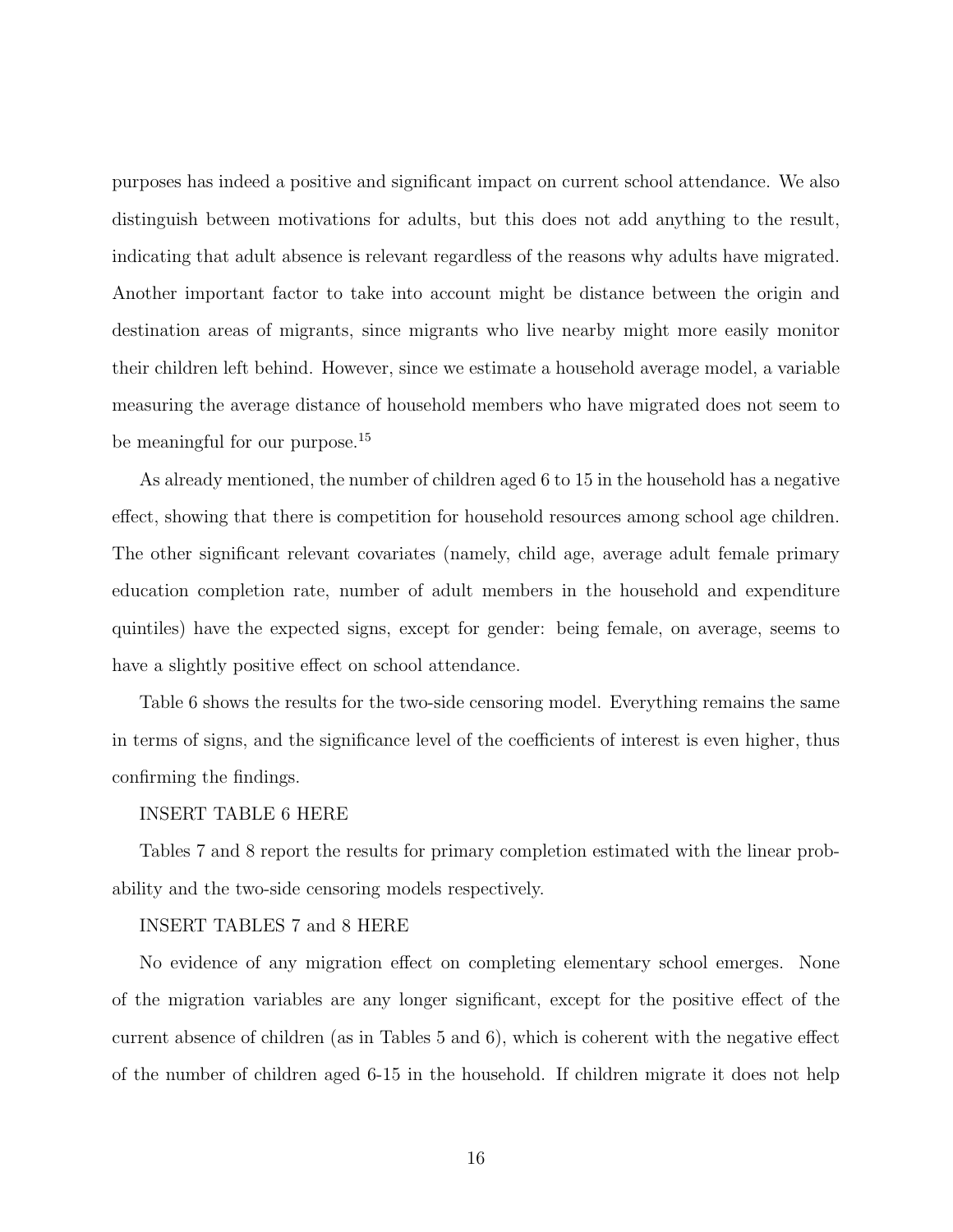them to complete primary school. On the other hand, adult migration does not have a negative effect, either. These two facts seem to suggest that completing school is much more a problem related to the quality of the supply of education.

These findings, however, could be a result of the age of the children. That is, migration does not affect children's school completion simply because children do not go to school. To check whether this is indeed the case, we run a separate regression on school attendance by age group; first for children aged 6 to 10, and then for those aged 11 to  $15^{16}$  Table 9 reports the results relative to the migration variables. We can see that the effect of a child's past migration is indeed stronger for older children, while it is non-significant for younger children. However, the absence of an adult is always detrimental for both age groups.

#### INSERT TABLE 9 HERE

Given these findings, a more general question concerning children's allocation of time arises. When children do not attend school, what do they do? One of the main problems in poor developing countries is not just child labour, but also children neither working nor attending school. In order to check for the effects of migration on these alternative allocations of time, we also estimate the same model both for child labour and for children aged 6 to 15 that are idle. We find no significant effect of migration on child labour.<sup>17</sup> Instead, migration significantly affects the state of being idle, mirroring the result for school attendance: adult migration increases the household rate of child idleness, whereas child migration decreases it (see Tables 10 and 11).

#### INSERT TABLES 10 and 11

Interestingly, there is an indication that past adult mobility also has a positive effect on being idle (in the first two columns of Tables 10 and 11), while for school attendance current absence only matters (for idle children current adult absence is only significant at the 10 per cent level in Table 11). This could point to another effect to be further investigated besides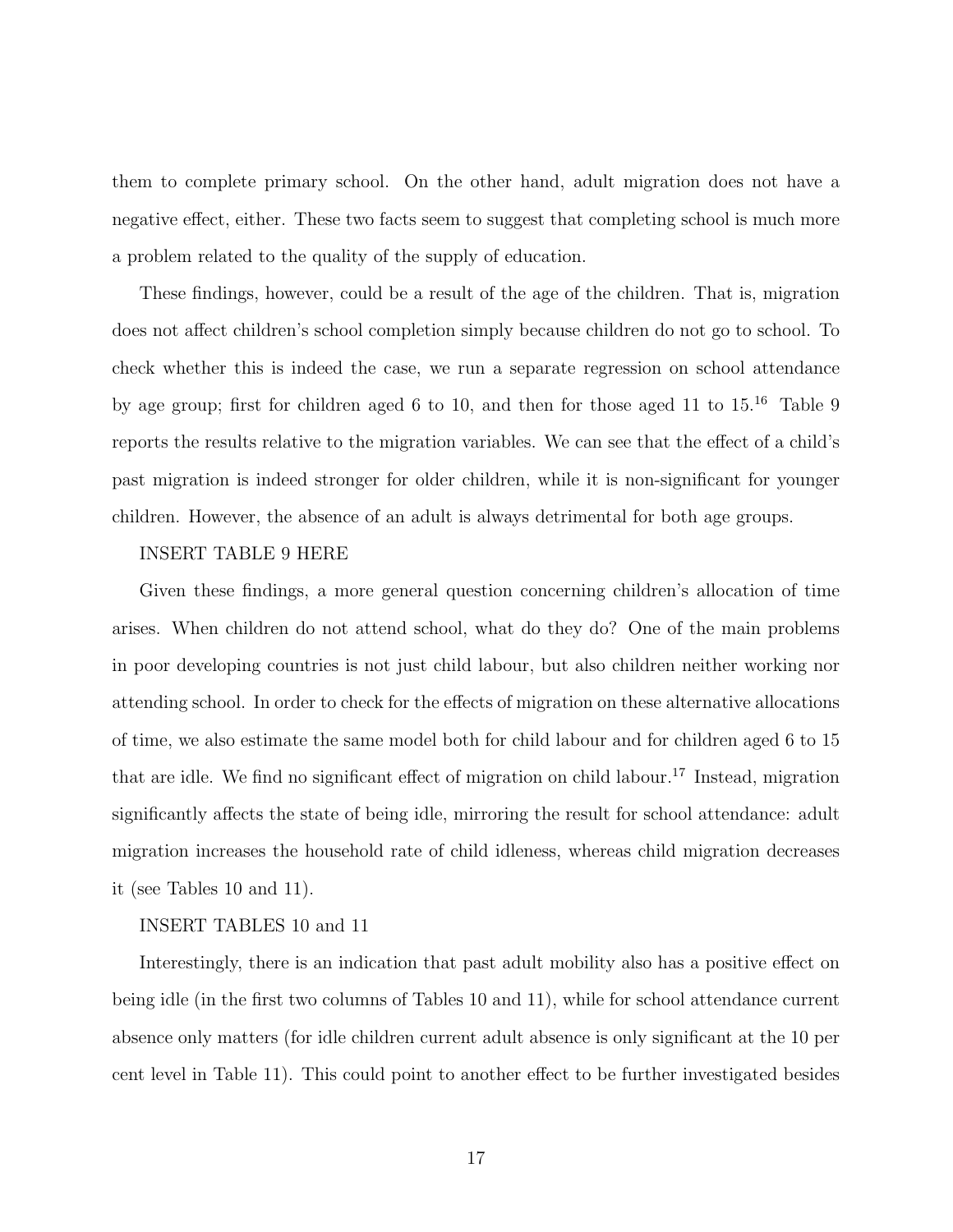lack of current supervision: whether past adult migration affects child idleness in a more lasting way if children stop attending school when adults are absent and then do not go back to school when they return.

As for the other control variables, the number of children living in the same household increases the probability of them being idle, to some extent validating general assumptions of competition over household resources. Women's education, on the contrary, has a negative effect on the probability of children being idle. The household expenditure quintiles are all significantly negative.

In sum, the results for idle children are coherent with those for school attendance. They suggest, as emerges from other pieces of evidence (for example, Biggeri et al (2003)), that the main alternative to child schooling is children reporting doing nothing, and not child labour.

# Conclusions

We have investigated whether household migration affects child primary education in Uganda in terms of school attendance and school completion. Panel data and retrospective information on migrations of household members have allowed us to overcome the usual problems of unobserved heterogeneity and endogeneity of migration decisions. Our findings for school attendance show that migration has a composite effect: if children move it has a positive effect on school attendance; if adults move and children are left behind it has a negative effect.

This evidence on the effect of child migration supports the hypothesis that when parents move with their children or send them to other households they make rational decisions that also aim, among other possible motivations, to improve their children's access to education.

Distinguishing between current and past adult migration when leaving children behind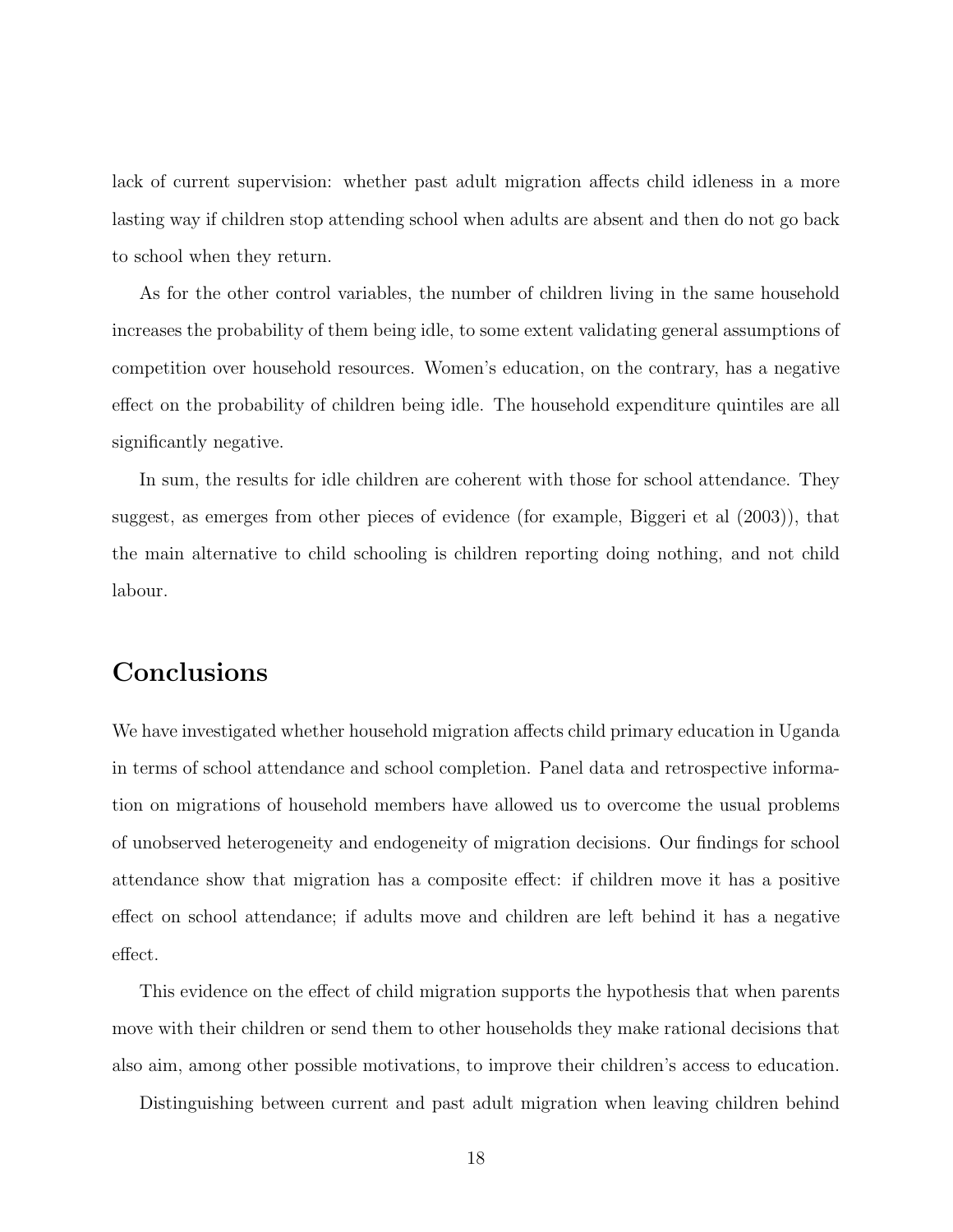has highlighted two facts. First, a current absence of adults has negative effects on school attendance, probably due to a lack of supervision of children and them having to substitute adults in household chores. This is in line with evidence for other countries. Second, past migration of adults does not affect current school attendance, but negatively adds to the educational background of children, increasing the probability that children are currently idle.

Primary school completion, instead, is not affected by migration of either children or adults. This evidence seems to suggest that, notwithstanding household efforts to guarantee access to schooling, the final result in terms of the schooling outcomes of children is very poor. Not surprisingly, the question of how to improve the quality of the supply of education occupies first place on the policy agendas of many African countries.

# Acknowledgements

We presented an earlier version of this paper in 2014 at the conference of the European Society for Population Economics in Braga and at the SITES-IDEAS (Italian Development Economists Association) conference in Florence. We wish to thank all the participants for their helpful suggestions.

### Notes

<sup>1</sup>GNI per capita, PPP (current international US dollar), was 1,310 in 2011, and poverty 24.5 per cent in 2009 (percentage of population below national poverty line). Source World Bank.

<sup>2</sup>Source: Key to HDI countries and ranks 2013, Human Development Report. United Nations Development program, p.159, published in 2014.

3 In Uganda, there are 53 officially recognized ethnic groups.

<sup>4</sup>Three armed groups are active in this area: the Lord's Resistance Army, the West Nile Bank Front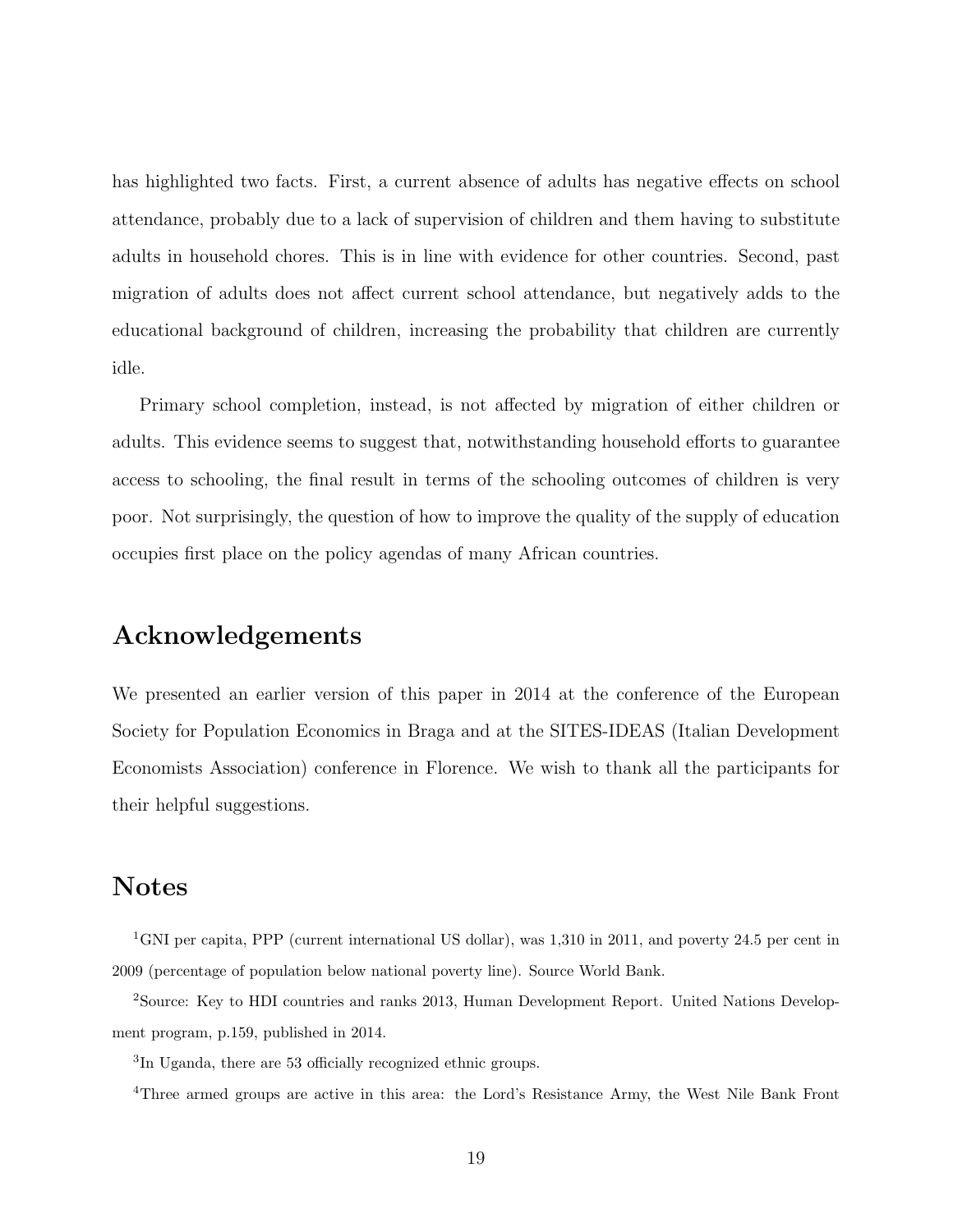(WNBF) and the Allied Democratic Forces (ADF).

<sup>5</sup>Unfortunately, forced displacement is not addressed in the present work, as data on civil strife and violence at the household level present many missing values. It is of course much more difficult to research households and individuals that have suffered displacement, but further research on this topic is certainly due.

6 International Organization for Migration and World Bank, 2010.

<sup>7</sup>For similar reasons, Bargain and Boutin (2014) make the same choice for studying child labour and remittances in Burkina Faso.

<sup>8</sup>Working is defined as 20 or more hours per week of combined household and market work.

<sup>9</sup>We did, however, run an individual model as a robustness check, exploiting the availability of the fourth wave and using it to create more variation by skipping the third. The results hold.

<sup>10</sup>This information is drawn from UNPS 2009-10, 2010-11 and 2011-12 Section 3 ('Migration for all household members'), question 15: 'How many years has NAME lived in this place/village?'. It is transformed into a dummy that takes value 1 if the household member has been residing at the address of the interview for less than 6 years. The five years of uninterrupted residence threshold is chosen in order to harmonize the information with UNPS 2005-06. In UNPS 2005-6, in fact, the question was: 'Since 2001, has NAME lived in another place, such as another village, another town or country for 6 or more months at one time?'.

 $11$ This is alternative to equivalence scale methods, which require distinguishing between types of expenditure.

 $12$ In Uganda, the median age at first marriage is around 17 (UBOS and ICF, 2012).

<sup>13</sup>Unfortunately, we cannot investigate this point further, since the data contain too few observations of international migrants.

<sup>14</sup>These results are not presented but are available on request.

<sup>15</sup>Furthermore, defining and measuring distance with the UNPS is rather complicated. Using the information on the previous and current district of residence, one could construct an index based on this information. However, it is questionable whether this would be meaningful since administrative districts vary considerably in size, and simply having changed district of residence would not be a good proxy of distance.

<sup>16</sup>The remaining covariates are the same as in the previous models.

 $17$ Results available on request. We adopt a wider definition of child labour than UNICEF, according to which a child is considered to be involved in child labour activities as following: (a) children 5 to 11 years of age that during the week preceding the survey did at least one hour of economic activity or at least 28 hours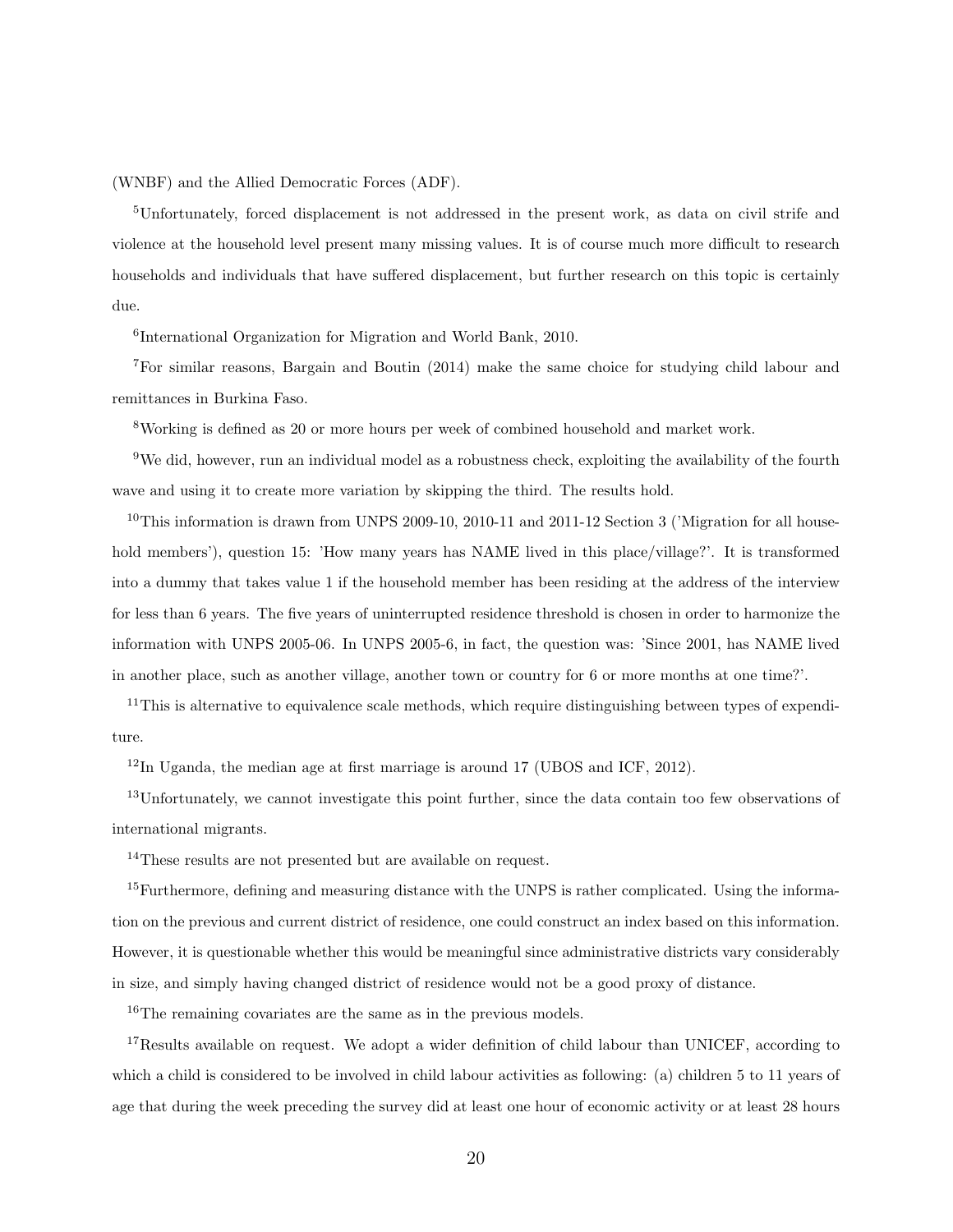of domestic work, and (b) children 12 to 14 years of age that during the week preceding the survey did at least 14 hours of economic activity or at least 42 hours of economic activity and domestic work combined. Here, we allow a little more leeway and children (aged 6-15) are defined as engaged in labour if they did more than 20 hours combined of housework or market work (paid or unpaid).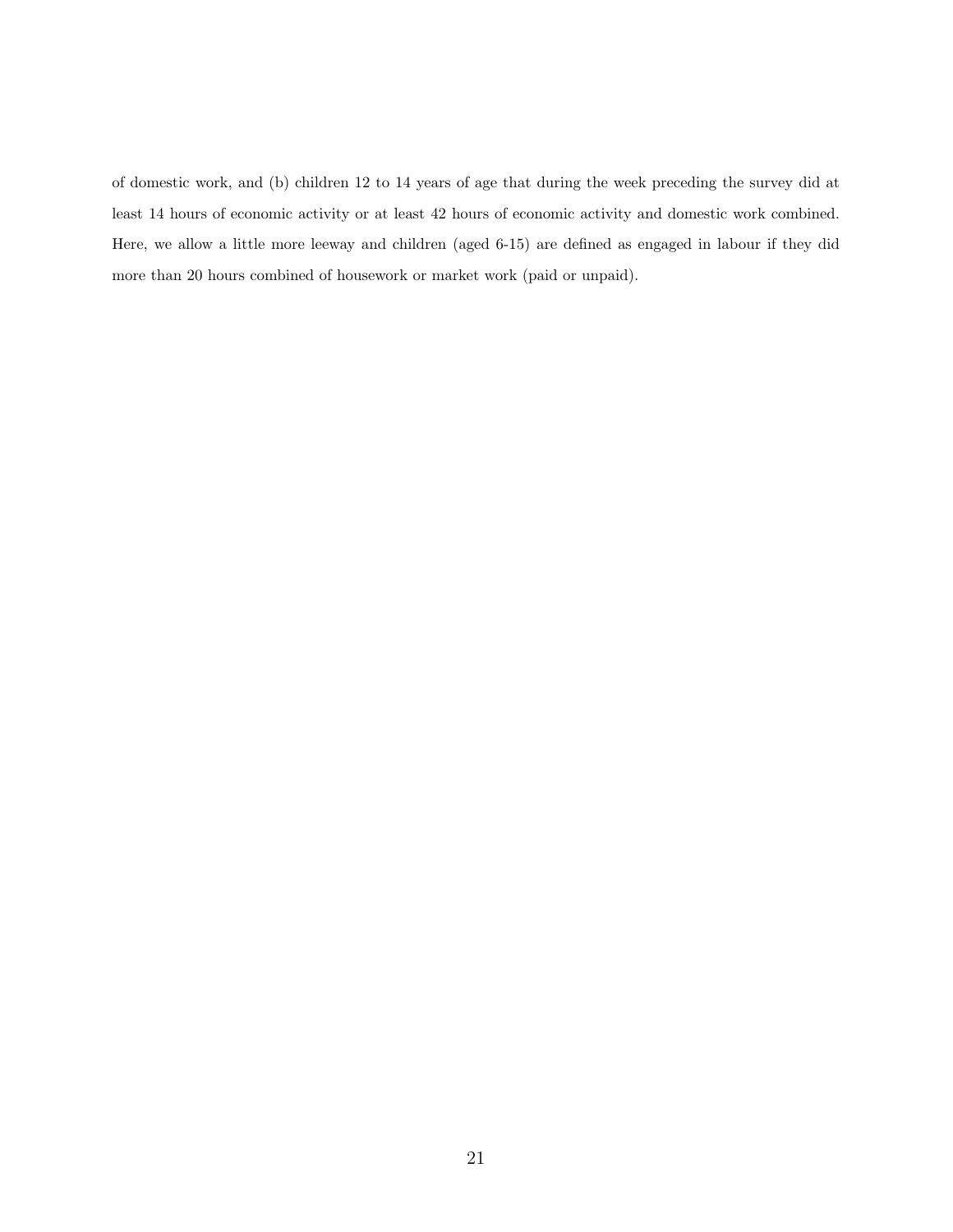# References

,

- Ackah C, Medvedev D (2010) Internal Migration in Ghana. Determinants and Welfare Impacts . Policy research working paper, World Bank 5273
- Acosta P (2011) School Attendance, Child Labour, and Remittances From International Migration in El Salvador . Journal of Development Studies 47(6):913–936
- Alan S, Honore' B, Hu L, Leth-Petersen S (2011) Estimation of Panel Data Regression Models with Two-Sided Censoring or Truncation. Federal Reserve Bank of Chicago, Working Paper 8
- Antman F (2012) Gender, Educational Attainment, and the Impact of Parental Migration on Children Left Behind. Journal of Population Economics 25(4):1187–1214
- Bargain O, Boutin D (2014) Remittances And Child Labour In Africa: Evidence From Burkina Faso . IZA Discussion Papers
- Biggeri M, Guarcello L, Lyon S, Rosati F (2003) The Puzzle of 'Idle' Children: Neither in School, nor Performing Economic Activity . Understanding Children's Work (UCW)
- Calero C, Bedi A, Sparrow R (2009) Remittances, Liquidity Constraints and Human Capital Investmentsin Ecuador . World Development 37(6):1143 – 1154
- Deininger K (2003) Does Cost of Schooling Affect Enrollment by the Poor? Universal Primary Education in Uganda . Economics of education review 22(3):291–305
- Dimova R, Epstein G, Gang I (2011) Migration, Transfers and Child Labor . IZA Discussion Papers 5641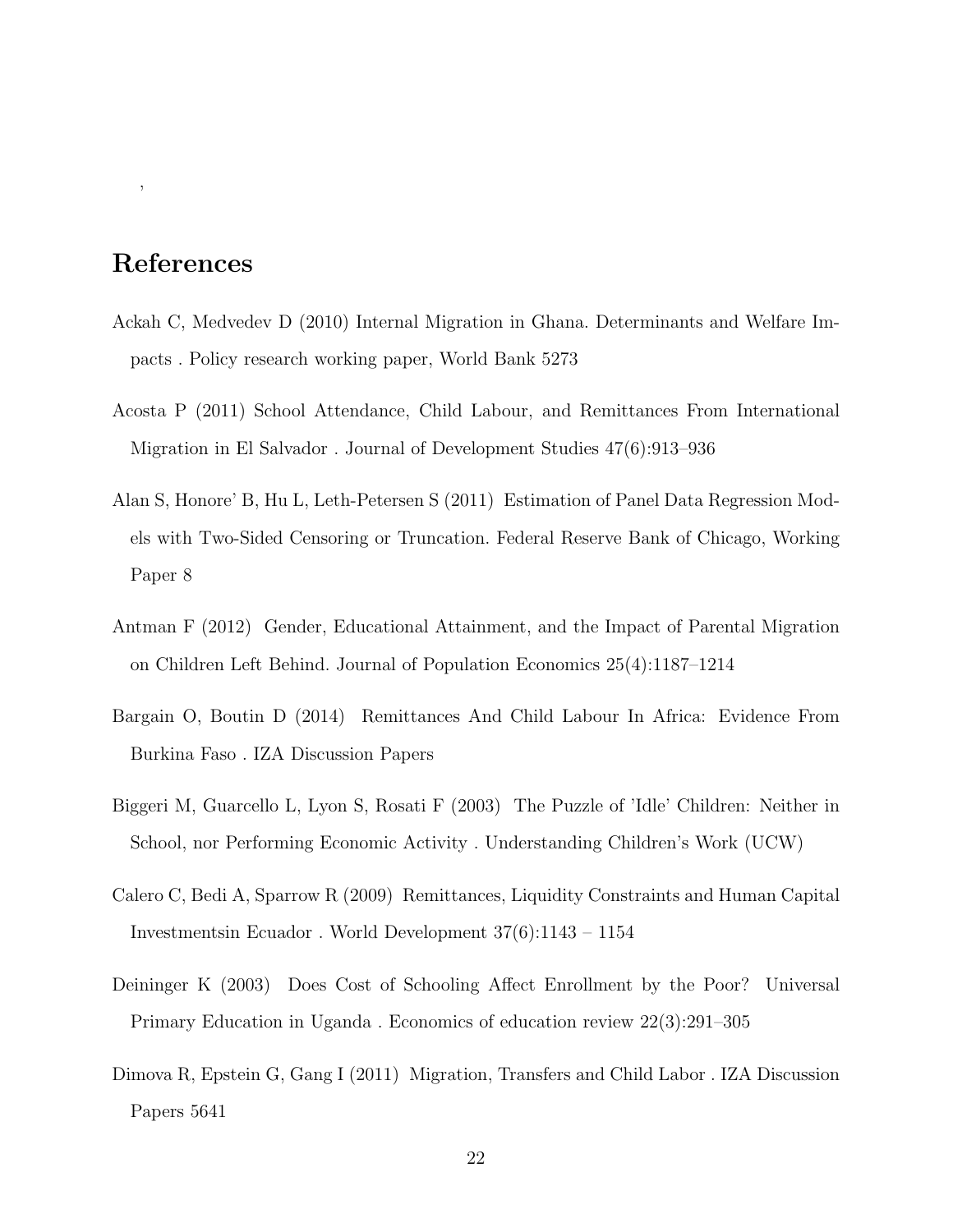- Edmonds E (2008) Handbook Of Development Economics, Elsevier, chap Child Labor, pp edition 1, volume 4, number 5
- Edwards AC, Ureta M (2003) International Migration, Remittances, and Schooling: Evidence From El Salvador . Journal of Development Economics 72:429–461
- Giannelli G, Mangiavacchi L (2010) Children's Schooling and Parental Migration: Empirical Evidence on the Left Behind Generation in Albania . Labour 24:76–92
- Ginther D, Pollak R (2004) Family Structure and Children's Educational Outcomes. Blended Families, Stylized Facts and Descriptive Regressions. Demography 41(4):671–696
- Grogan L (2008) Universal Primary Education and School Entry in Uganda. Journal of African Economies 18 (2):183–211
- Handa S (2002) Raising Primary School Enrolment in Developing Countries. The Relative Importance of Supply and Demand . Journal of Development Economics 69:103–128
- Jones S, Schipper Y, Ruto S, Rajani R (2014) Can Your Child Read and Count? Measuring Learning Outcomes in East Africa. Journal of African Economies 23 (5):643–672
- McKenzie D, Rapoport H (2011) Can Migration Reduce Educational Attainments ? Depressing Evidence from Mexico . Journal of Population Economics 24(4):1331–1358
- Pilon M (2003) Foster Care and Schooling In West Africa: The State Of Knowledge. Background paper for EFA Global Monitoring Report 2003/4, UNESCO publishing
- UBOS, ICF (2012) Uganda demographic and health survey 2011. Tech. rep., Uganda Bureau of Statistics (UBOS), Kampala; ICF International Inc., Calverton, Maryland
- UNESCO (2013) Addressing the Crisis in Early Grade Teaching. Education for All Global Monitoring Report Policy Paper 07, Paris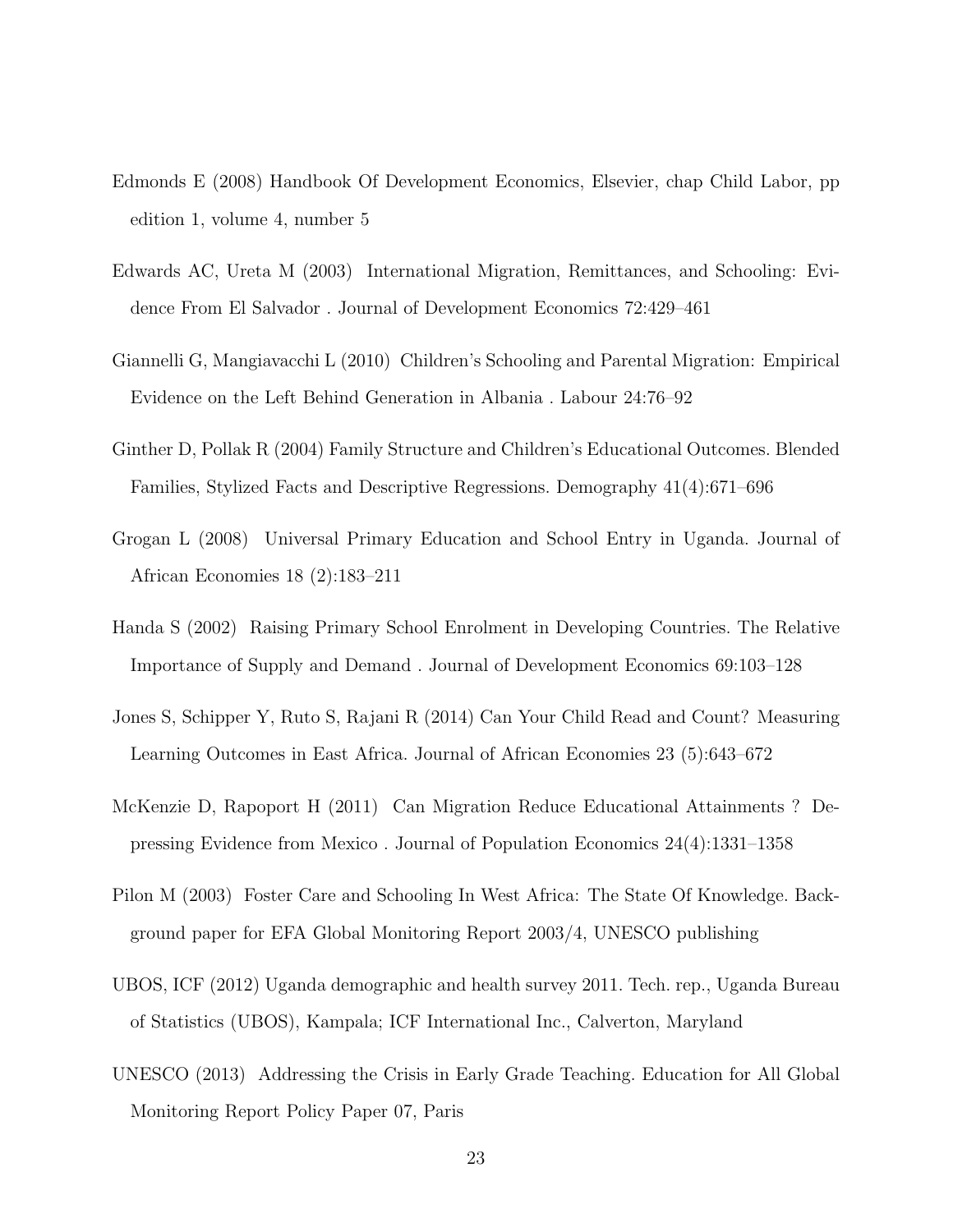- UNICEF (2009) Abolishing School Fees in Africa, Lessons from Ethiopia, Ghana, Kenya, Malawi, and Mozambique
- Young D (2008) International Migration, Remittances and Household Investment: Evidence from Phillipine Migrants Exchange Rates Shocks . Economic Journal 118(518):591–630
- Zimmerman FJ (2003) Cinderella Goes to School. The Effects of Child Fostering on School Enrollment in South Africa. Journal of Human Resources 38 (3):557–590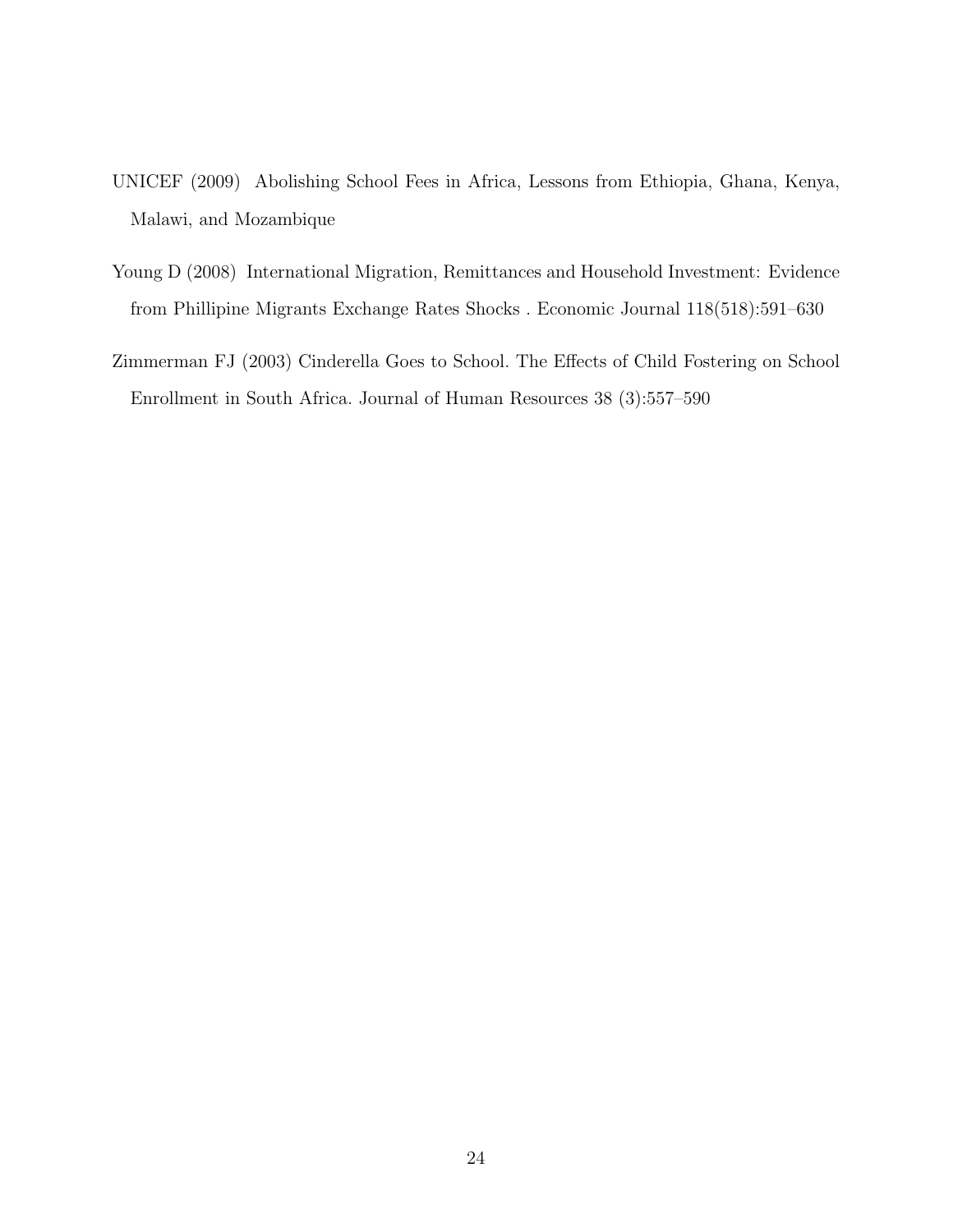|  | Table 1: Survey description |
|--|-----------------------------|
|  |                             |

| Years   | Number of households | Number of individuals |
|---------|----------------------|-----------------------|
| 2005-06 | 3,123                | 16,759                |
| 2009-10 | 2,975                | 18,734                |
| 2010-11 | 2.716                | 19,180                |
| 2011-12 | 2.850                | 21,279                |

Source: UNPS, Household Section (GSEC1, GSEC2).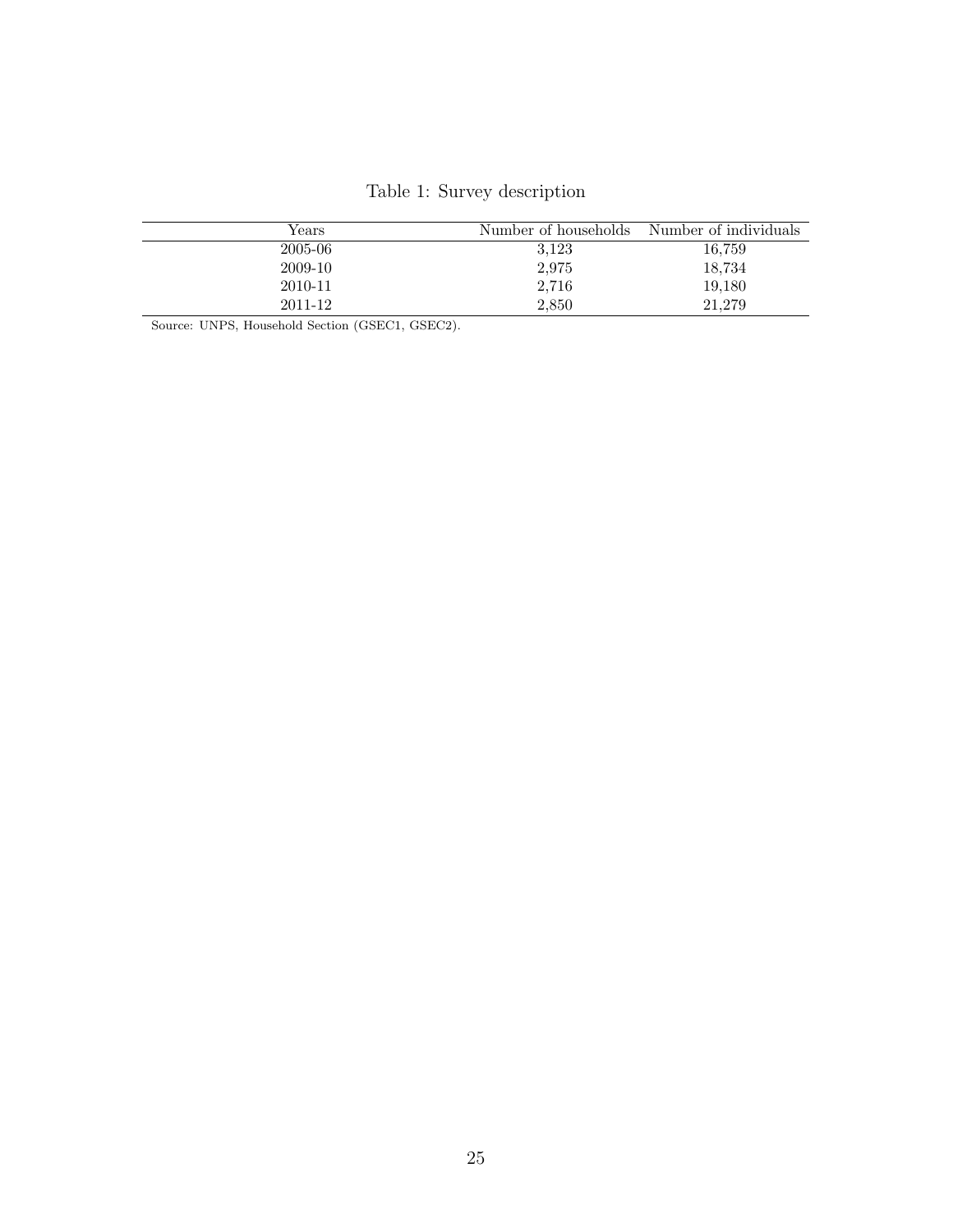



Note. GER: Gross enrolment ratio in primary education, both sexes (%); PCR: gross intake ratio to the last grade of primary education, both sexes (%). Source: UNESCO Institute for Statistics, at: http://data.uis.unesco.org/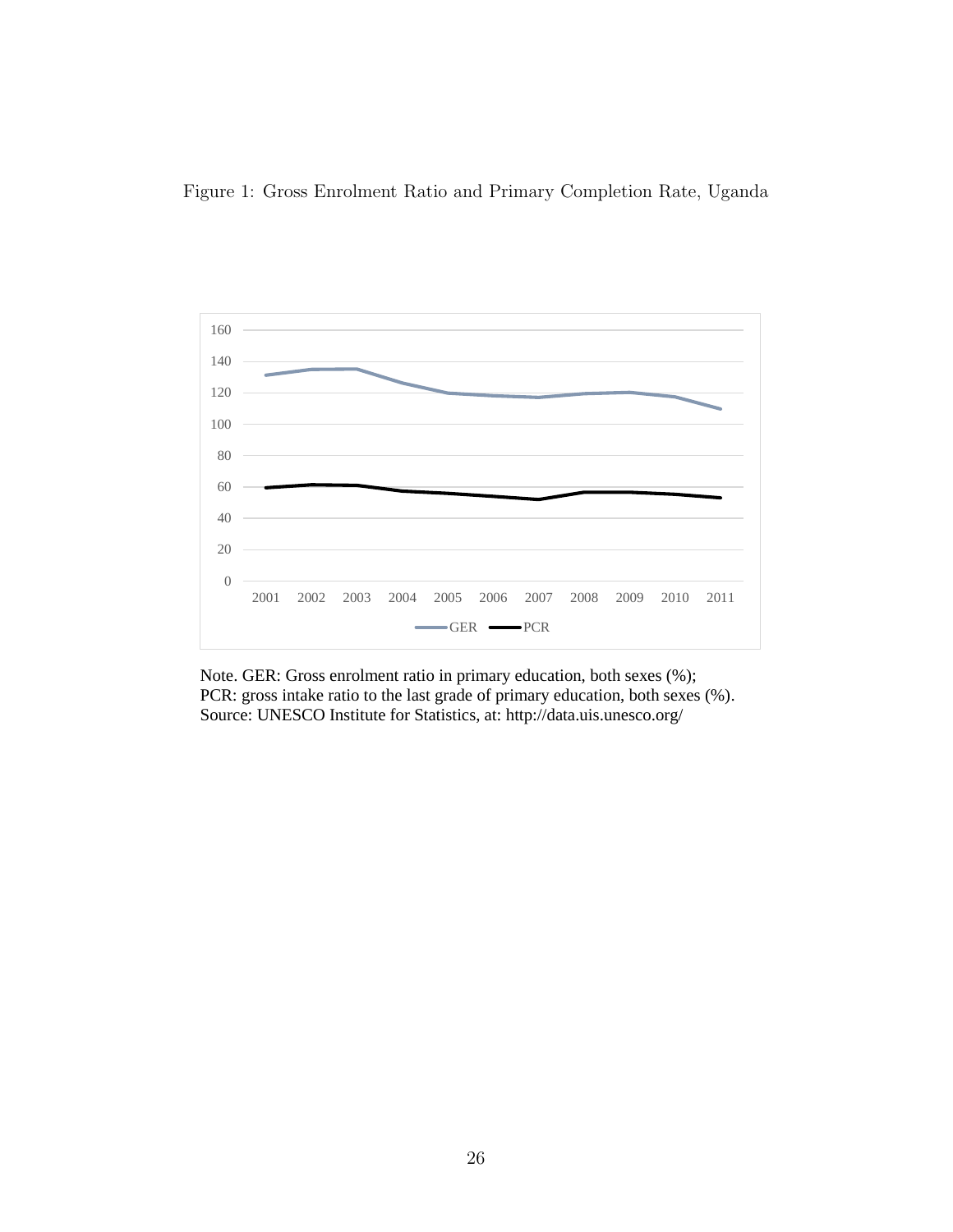| Table 2. Distributions of inigration and schooning variables in the cross sections | Absolute Frequency Percentage % |       |
|------------------------------------------------------------------------------------|---------------------------------|-------|
|                                                                                    |                                 |       |
| Moved in the last 5 years (children 6-15):                                         |                                 |       |
| 2005-06                                                                            | 463                             | 9.20  |
| 2009-10                                                                            | 903                             | 16.85 |
| 2010-11                                                                            | 829                             | 14.76 |
| 2011-12                                                                            | 738                             | 12.62 |
| Moved in the last 5 years (adults):                                                |                                 |       |
| 2005-06                                                                            | 1,663                           | 20.33 |
| 2009-10                                                                            | 1,216                           | 15.53 |
| 2010-11                                                                            | 1,116                           | 10.90 |
| 2011-12                                                                            | 1,100                           | 8.95  |
| Attending school (children 6-15)                                                   |                                 |       |
| 2005-06                                                                            | 4,325                           | 85.92 |
| 2009-10                                                                            | 4,668                           | 81.68 |
| 2010-11                                                                            | 4,303                           | 76.62 |
| 2011-12                                                                            | 4,707                           | 80.50 |
| Completed Primary School (children 11-15)                                          |                                 |       |
| 2005-06                                                                            | 258                             | 11.92 |
| 2009-10                                                                            | 267                             | 11.01 |
| 2010-11                                                                            | 241                             | 10.72 |
| 2011-12                                                                            | 255                             | 10.43 |

Table 2: Distributions of migration and schooling variables in the cross sections

Source: Authors' elaborations on UNPS data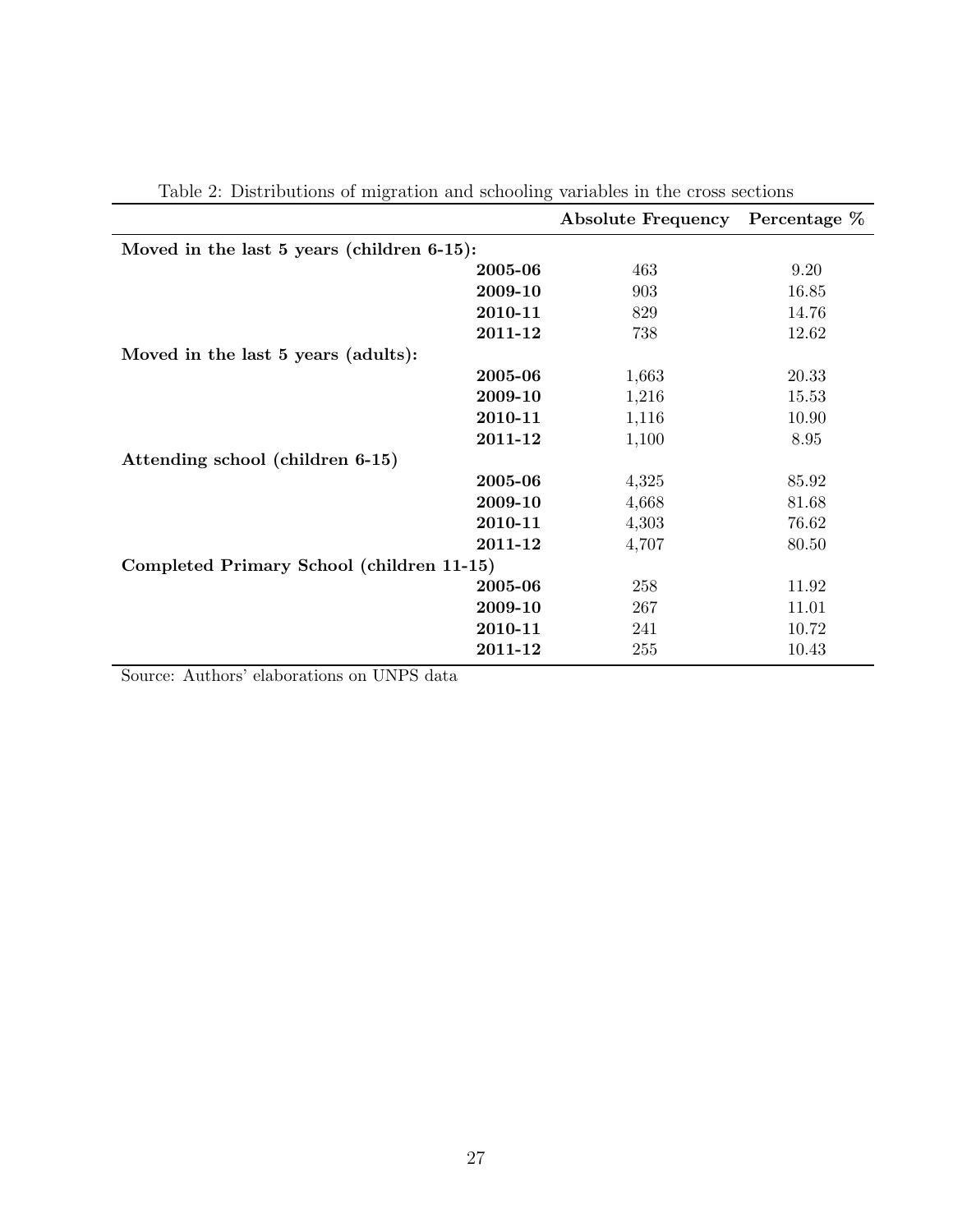|                               |         |                                     | Mean            |         |
|-------------------------------|---------|-------------------------------------|-----------------|---------|
|                               |         |                                     | (St. Dev.)      |         |
|                               | 2005-06 |                                     | 2009-10 2010-11 | 2011-12 |
| Dependent variables:          |         |                                     |                 |         |
| Average school attendance     | .534    | .482                                | .306            | .331    |
|                               |         | $(.286)$ $(.265)$ $(.218)$          |                 | (.221)  |
| Average elementary completion | .124    | .211                                | .222            | .127    |
|                               |         | $(.237)$ $(.277)$ $(.288)$ $(.309)$ |                 |         |
| Rate of Idle children         | .008    | .014                                | .008            | .005    |
|                               | (.070)  | $(.090)$ $(.067)$                   |                 | (.050)  |
| Mobility variables:           |         |                                     |                 |         |
| Child has moved               | .095    | .186                                | .189            | .134    |
|                               | (.293)  | $(.389)$ $(.392)$                   |                 | (.341)  |
| Adult has moved               | .285    | .235                                | .227            | .197    |
|                               |         | $(.452)$ $(.424)$ $(.419)$ $(.398)$ |                 |         |
| Child is absent               | .099    | .172                                | .261            | .335    |
|                               |         | $(.299)$ $(.377)$ $(.439)$          |                 | (.472)  |
| Adult is absent               | .191    | .351                                | .585            | .731    |
|                               |         | $(.392)$ $(.477)$ $(.492)$          |                 | (.444)  |
| Child left for education      | .024    | .038                                | .044            | .035    |
|                               |         | $(.154)$ $(.191)$ $(.206)$ $(.183)$ |                 |         |
| Child left to work            | .007    | .006                                | .005            | .002    |
|                               | (.082)  | (.075)                              | (.069)          | (.046)  |

Table 3: Descriptive Statistics of our Sample Variables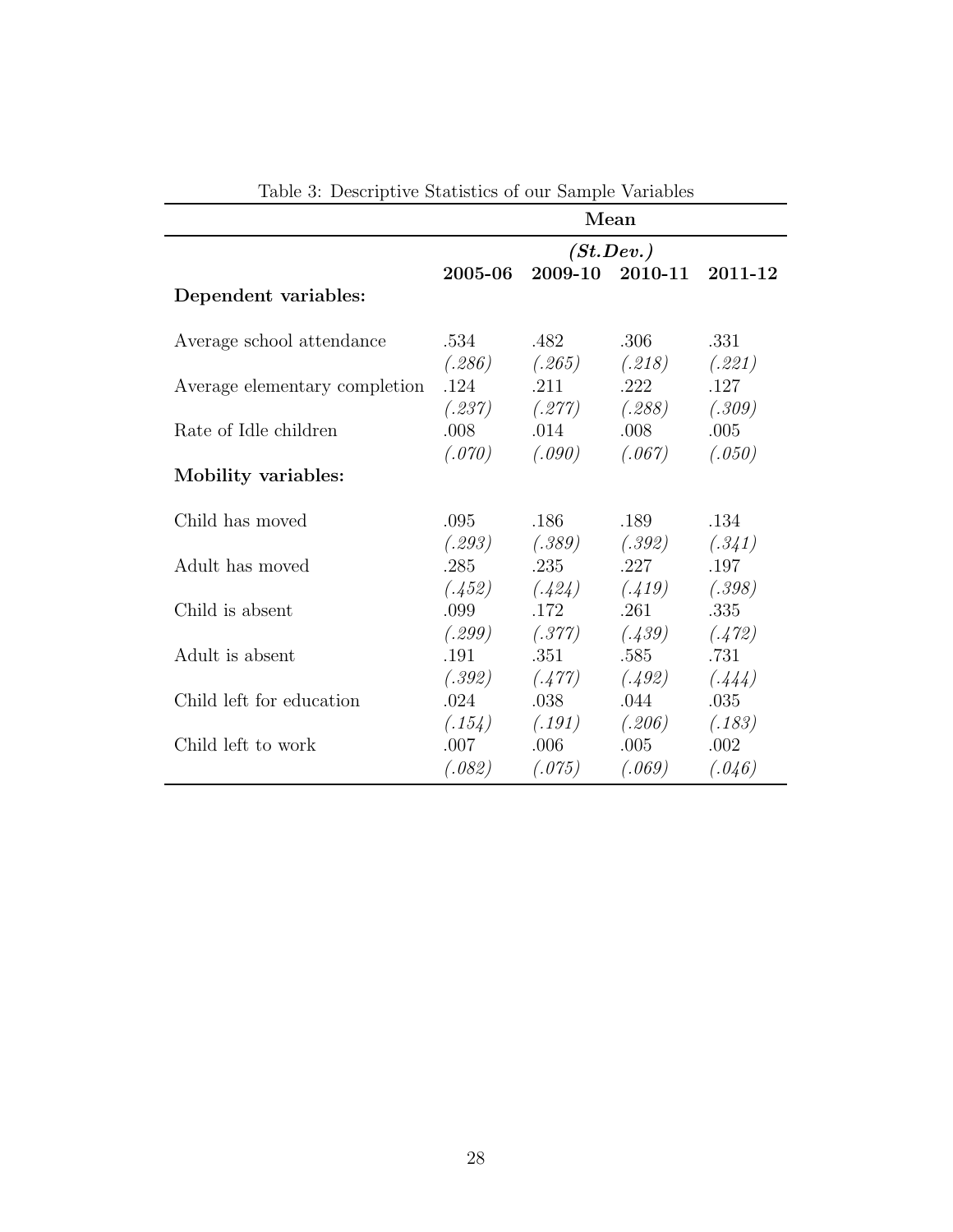|                                           |          |                                         | Mean       |          |
|-------------------------------------------|----------|-----------------------------------------|------------|----------|
|                                           |          |                                         | (St. Dev.) |          |
|                                           | 2005-06  | 2009-10                                 | 2010-11    | 2011-12  |
| Control variables:                        |          |                                         |            |          |
| Average child age                         | 9.63     | 9.86                                    | 9.91       | 9.79     |
|                                           |          | $(2.34)$ $(2.25)$ $(2.22)$ $(2.23)$     |            |          |
| Average child sex $(1 \text{ is female})$ | .347     | .33                                     | .355       | .375     |
|                                           |          | $(.276)$ $(.257)$ $(.220)$ $(.231)$     |            |          |
| No. of under 6                            | 1.030    | .986                                    | 1.013      | 1.04     |
|                                           |          | $(.998)$ $(.993)$                       | $-1.010$   | (1.15)   |
| No. of adults                             | 2.782    | 3.388                                   | 3.931      | 4.00     |
|                                           | $-1.649$ | $-1.975$                                | -2.387     | (2.86)   |
| No. of children 6-15                      | 2.040    | 2.322                                   | 2.461      | 1.83     |
|                                           |          | $-1.741 - 1.771$                        | -1.826     | (1.75)   |
| Age of head                               | 42.43    | 46.36                                   | 47.0       | 46.17    |
|                                           |          | $(14.83)$ $(14.71)$ $(14.65)$ $(15.21)$ |            |          |
| First expenditure quintile                | .199     | .188                                    | .215       | .190     |
|                                           |          | $(.399)$ $(.390)$ $(.411)$ $(.392)$     |            |          |
| Second expenditure quintile               | .206     | .204                                    | .206       | .172     |
|                                           |          | $(.404)$ $(.403)$ $(.404)$ $(.377)$     |            |          |
| Third expenditure quintile                | .212     | .204                                    | .199       | .165     |
|                                           | (.409)   | $(.403)$ $(.399)$                       |            | (.371)   |
| Fourth expenditure quintile               | .198     | .188                                    | .195       | .165     |
|                                           |          | $(.399)$ $(.391)$ $(.396)$ $(.371)$     |            |          |
| Fifth expenditure quintile                | .184     | .193                                    | .183       | .371     |
|                                           |          | $(.388)$ $(.394)$ $(.387)$ $(.373)$     |            |          |
| Remittances (log)                         | 6.155    | 6.322                                   | 6.352      | 9.716    |
|                                           | $-2.507$ | -2.851                                  | $-2.914$   | $-1.999$ |
| Proportion of women with primary          | .297     | .287                                    | .268       | .245     |
|                                           | (.420)   | (.398)                                  | (.377)     | (.356)   |
| Head education: secondary                 | .249     | .239                                    | .261       | .258     |
|                                           | (.432)   | (.427)                                  | (.439)     | (.438)   |
| Head education: primary                   | .159     | .151                                    | .167       | $.146\,$ |
|                                           | (.366)   | (.358)                                  | (.374)     | (.353)   |
| Head education: less than primary         | .406     | .421                                    | .418       | .398     |
|                                           | (.491)   | (.494)                                  | (.493)     | (.490)   |
| Head education: no education              | .185     | .189                                    | .153       | .176     |
|                                           | (.389)   | (.392)                                  | (.36)      | (.381)   |
| $\boldsymbol{N}$                          | 2176     | 2176                                    | 2176       | 2176     |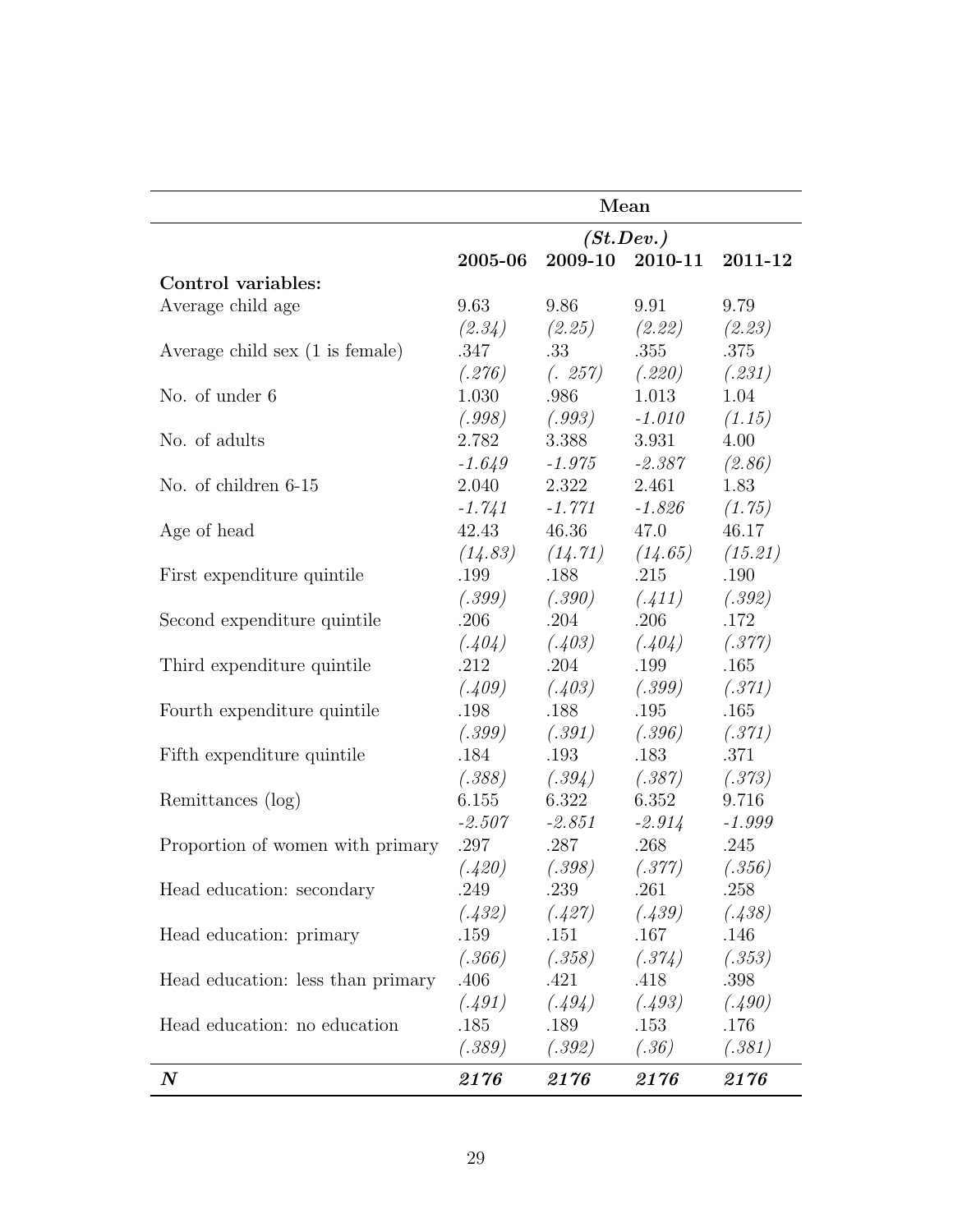|                                   | Non-Migrant HH | Migrant HH        |
|-----------------------------------|----------------|-------------------|
| <b>Average Schooling</b>          |                |                   |
| 2005                              | 0.5423         | 0.5256            |
| 2009                              | 0.4990         | $0.4711*$         |
| 2010                              | 0.3394         | $0.2961***$       |
| 2011                              | 0.3743         | $0.3211***$       |
| <b>Average Primary completion</b> |                |                   |
| 2005                              | 0.0972         | 0.1080            |
| 2009                              | 0.0947         | $0.0784*$         |
| 2010                              | 0.1101         | $0.0710***$       |
| 2011                              | .0433          | $0.1446***$       |
| Proportion of Idle Children       |                |                   |
| 2005                              | 0.1723         | $0.1410^{\ast}$   |
| 2009                              | 0.2343         | $0.1753***$       |
| 2010                              | 0.2823         | 0.2560            |
| 2011                              | 0.0040         | 0.0055            |
| Average child age                 |                |                   |
| $\it 2005$                        | 9.33           | $9.96***$         |
| 2009                              | 9.54           | $10.06***$        |
| 2010                              | 9.40           | $10.07***$        |
| 2011                              | 9.27           | $9.91***$         |
| Average female                    |                |                   |
| 2005                              | 0.3431         | 0.3517            |
| 2009                              | 0.3202         | 0.3359            |
| 2010                              | 0.3573         | 0.3542            |
| 2011                              | 0.3661         | 0.3774            |
| Number of children 0-5            |                |                   |
| 2005                              | 1.03           | 1.03              |
| 2009                              | 1.01           | 0.96              |
| 2010                              | 1.02           | 1.01              |
| 2011                              | 1.29           | $0.99***$         |
| Number of adults                  |                |                   |
| 2005                              | 2.42           | $3.18***$         |
| 2009                              | 2.67           | $3.86***$         |
| 2010                              | 2.41           | $4.45***$         |
| 2011                              | 2.42           | $4.33***$         |
| Number of children 6-15           |                |                   |
| 2005                              | 1.95           | $2.15^{\ast\ast}$ |
| 2009                              | 2.11           | $2.46***$         |
| 2010                              | 2.15           | $2.57***$         |
| 2011                              | 1.82           | 1.84              |
| Average age of head of HH         |                |                   |
| 2005                              | 42.76          | 42.07             |
| 2009                              | 45.24          | $47.10**$         |
| 2010                              | 44.87          | 47.72***          |
| 2011                              | 42.51          | $47.41***$        |
|                                   |                |                   |

Table 4: Means of Variables for Migrant and Non-Migrant Households

Significance level: .1+  $.05^*$   $.01^{***}$   $.001^{***}$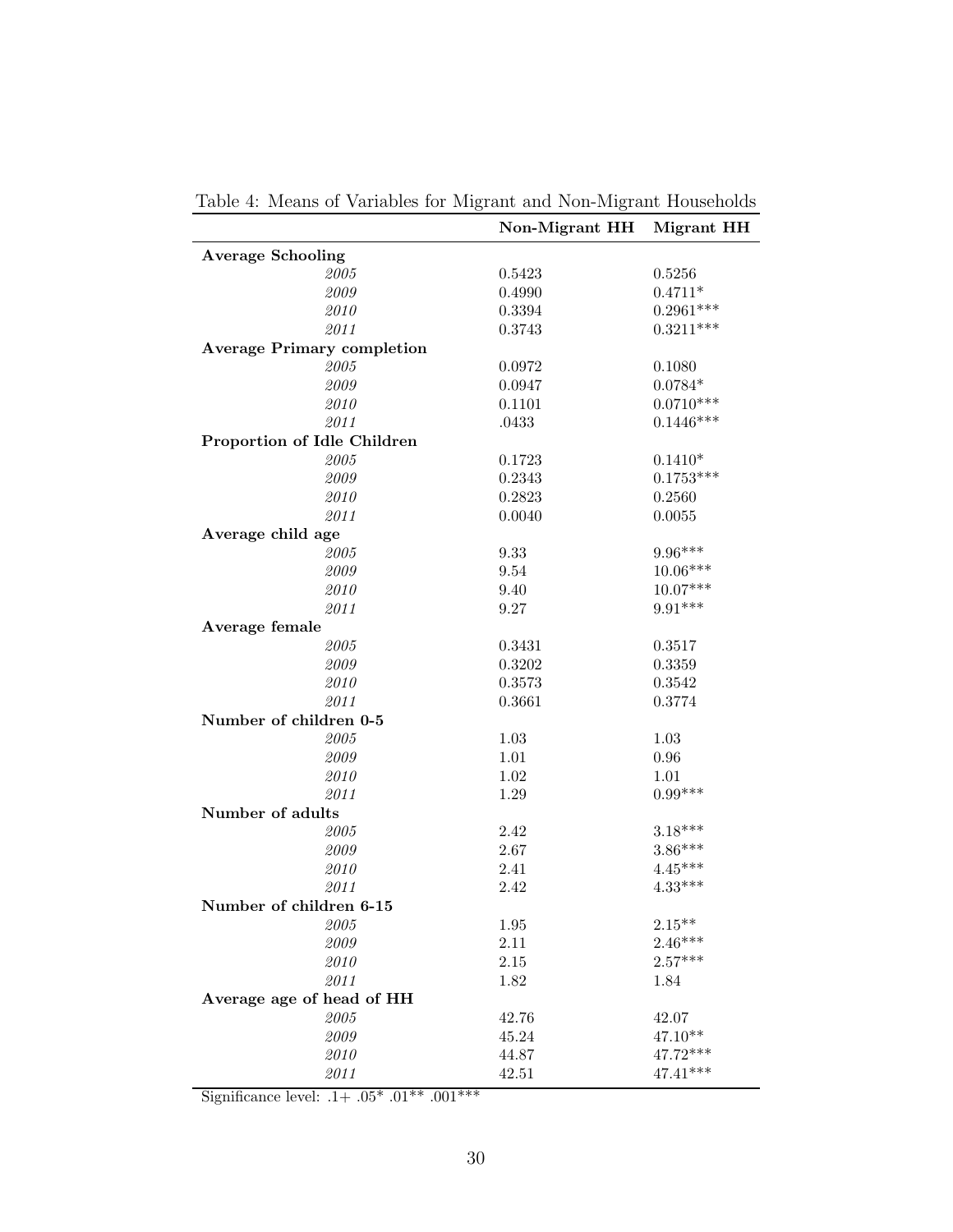| Proportion of Women with primary ed. |        |              |
|--------------------------------------|--------|--------------|
| 2005                                 | 0.2440 | $0.3540***$  |
| 2009                                 | 0.2355 | $0.3204***$  |
| 2010                                 | 0.2229 | $0.2828**$   |
| 2011                                 | 0.2102 | $0.2530*$    |
| Remittances log                      |        |              |
| 2005                                 | 5.84   | $6.88***$    |
| 2009                                 | 5.71   | $7.29***$    |
| 2010                                 | 5.56   | $7.17***$    |
| 2011                                 | 9.47   | $9.80***$    |
| First expenditure quintile           |        |              |
| 2005                                 | 0.2339 | $0.1608***$  |
| 2009                                 | 0.2488 | $0.1468***$  |
| 2010                                 | 0.2586 | $0.1996**$   |
| 2011                                 | 0.2224 | $0.1806*$    |
| Second expenditure quintile          |        |              |
| 2005                                 | 0.2365 | $0.1715***$  |
| 2009                                 | 0.2477 | $0.1751***$  |
| 2010                                 | 0.2658 | $0.1855***$  |
| 2011                                 | 0.2543 | $0.1543***$  |
| Third expenditure quintile           |        |              |
| 2005                                 | 0.2200 | 0.2027       |
| 2009                                 | 0.2281 | $0.1873*$    |
| 2010                                 | 0.2061 | 0.1959       |
| 2011                                 | 0.1860 | 0.1603       |
| Fourth expenditure quintile          |        |              |
| 2005                                 | 0.1913 | 0.2057       |
| 2009                                 | 0.1613 | $0.2064**$   |
| 2010                                 | 0.1537 | $0.2089**$   |
| 2011                                 | 0.1632 | 0.1651       |
| Fifth expenditure quintile           |        |              |
| 2005                                 | 0.1183 | $0.2583***$  |
| 2009                                 | 0.1060 | $0.2500***$  |
| 2010                                 | 0.1139 | $0.2064***$  |
| 2011                                 | 0.1290 | $0.1750*$    |
| Head education: no education         |        |              |
| 2005                                 | 0.2197 | $0.1442***$  |
| 2009                                 | 0.2222 | $0.1652***$  |
| 2010                                 | 0.1938 | $0.1380**$   |
| 2011                                 | 0.1865 | 0.1745       |
| Head education: less than primary    |        |              |
| 2005                                 | 0.4459 | $0.3591***$  |
| 2009                                 | 0.4507 | $0.4002*$    |
| 2010                                 | 0.4483 | $0.4073+$    |
| 2011                                 | 0.7647 | $0.7987+$    |
| Head education: primary              |        |              |
| 2005                                 | 0.1433 | $0.1777*$    |
| 2009                                 | 0.1485 | $\,0.1524\,$ |
| 2010                                 | 0.1724 | 0.1662       |
| 2011                                 | 0.3283 | $0.4257***$  |
| Head education: secondary            |        |              |
| 2005                                 | 0.1903 | $0.3190***$  |
| 2009                                 | 0.1796 | $0.2823***$  |
| 2010                                 | 0.1856 | $0.2885***$  |
| 2011                                 | 0.1746 | $0.2799***$  |
|                                      |        |              |

Significance level:  $.1+$   $.05^*$   $.01^{**}$   $.001^{***}$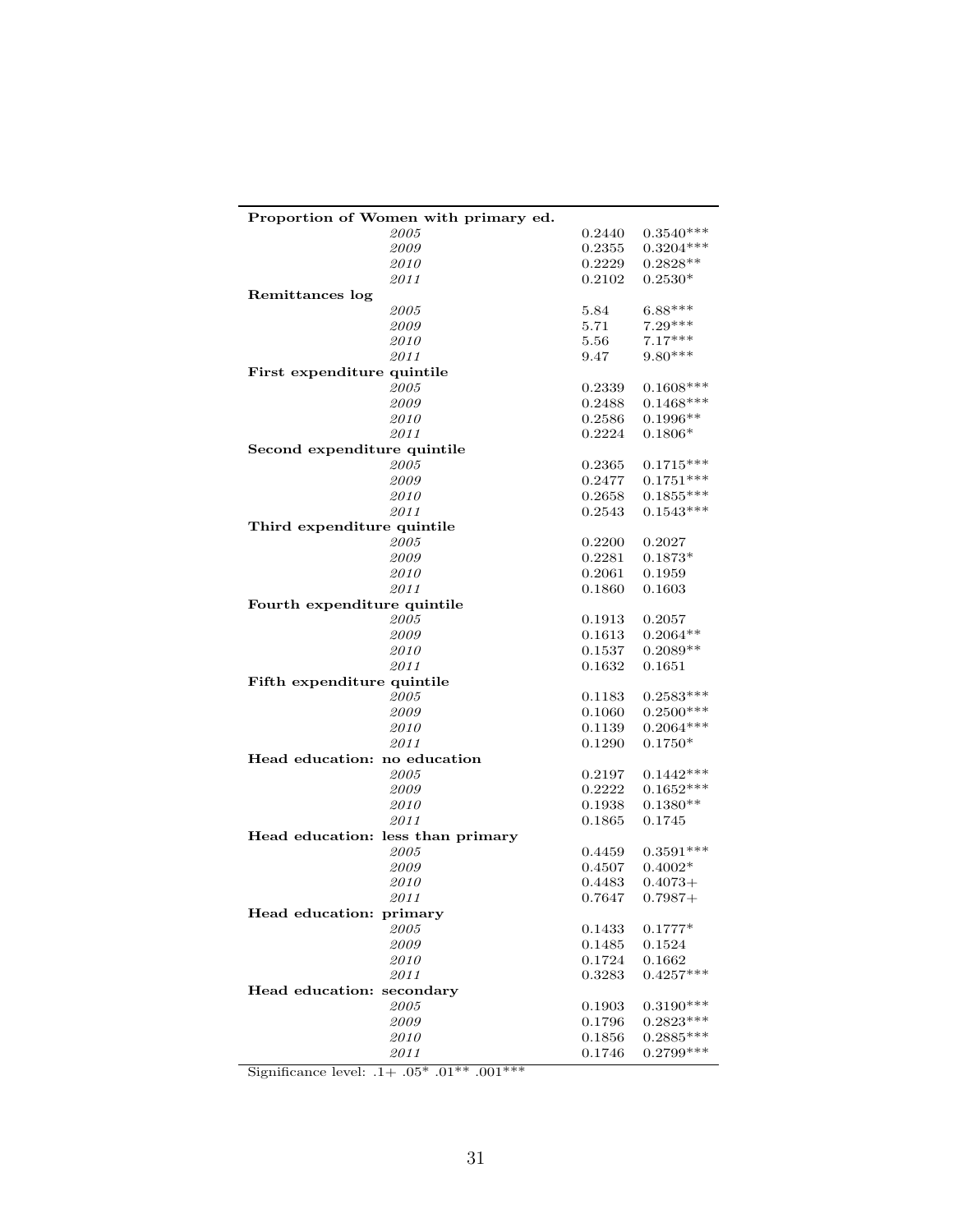Table 5: School attendance rate of children aged 6 to 15 in the household - linear probability model

| Child has moved<br>$0.0303**$<br>$0.0301**$<br>(0.00939)<br>(0.00938)<br>Adult has moved<br>$-0.0136$<br>$-0.0145$<br>$-0.00715$<br>(0.00898)<br>(0.00896)<br>(0.00850)<br>Child is absent<br>$0.0156*$<br>$0.0157*$<br>(0.00712)<br>(0.00715)<br>Adult is absent<br>$-0.0213**$<br>$-0.0212**$<br>(0.00754)<br>(0.00754)<br>Child has moved for educ.<br>$0.0324*$<br>(0.0152)<br>Child has moved to work<br>0.00368<br>(0.0296)<br>$0.124***$<br>$0.124***$<br>$0.126***$<br>Child age<br>(0.0184)<br>(0.0184)<br>(0.0184)<br>$-0.00554***$<br>$-0.00554***$<br>$-0.00563***$<br>Child age sq.<br>(0.000898)<br>(0.000899)<br>(0.000899)<br>Gender<br>0.0451<br>$0.0468 +$<br>$0.0475+$<br>(0.0282)<br>(0.0282)<br>(0.0283)<br>Head ed. low<br>$-0.00525$<br>-0.00597<br>$-0.00591$<br>(0.00803)<br>(0.00802)<br>(0.00802)<br>$-0.0119$<br>$-0.0123$<br>Head ed. primary<br>$-0.0120$<br>(0.00871)<br>(0.00870)<br>(0.00873)<br>Head ed. secondary<br>$-0.0138$<br>$-0.0136$<br>$-0.0127$<br>(0.0153)<br>(0.0152)<br>(0.0152)<br>$0.0567***$<br>$0.0549***$<br>Av. women with primary ed.<br>$0.0530***$<br>(0.0147)<br>(0.0148)<br>(0.0148)<br>No. of children 0-5<br>0.00167<br>0.00119<br>0.00132<br>(0.00445)<br>(0.00443)<br>(0.00445)<br>No. of children 6-15<br>$-0.0793***$<br>$-0.0799***$<br>$-0.0791***$<br>(0.00405)<br>(0.00407)<br>(0.00405)<br>No. of adults<br>$-0.0197***$<br>$-0.0181***$<br>$-0.0182***$<br>(0.00262)<br>(0.00264)<br>(0.00264)<br>2nd Expenditure quint.<br>0.0123<br>0.0112<br>0.0103<br>(0.0103)<br>(0.0103)<br>(0.0103)<br>3rd Expenditure quint.<br>0.00946<br>0.00912<br>0.00837<br>(0.0109)<br>(0.0109)<br>(0.0109)<br>$0.0336**$<br>$0.0332**$<br>$0.0320**$<br>4th Expenditure quint.<br>(0.0119)<br>(0.0119)<br>(0.0119)<br>5th Expenditure quint.<br>0.0136<br>0.0133<br>0.0120<br>(0.0138)<br>(0.0138)<br>(0.0138)<br>Log of remittances<br>0.000572<br>0.000276<br>0.000250<br>(0.00265)<br>(0.00264)<br>(0.00265)<br>$-0.0314***$<br>$-0.0296***$<br>$-0.0268**$<br>2009-10<br>(0.00863)<br>(0.00875)<br>(0.00871)<br>$-0.182***$<br>$-0.176***$<br>$-0.178***$<br>2010-11<br>(0.00916)<br>(0.00970)<br>(0.00967)<br>$-0.174***$<br>$-0.163***$<br>$-0.165***$<br>2011-12<br>(0.0280)<br>(0.0281)<br>(0.0281)<br>0.106<br>Constant<br>0.110<br>0.101<br>(0.0907)<br>(0.0907)<br>(0.0908)<br><i>Observations</i><br>7217<br>7217<br>7217<br>R2<br>0.303<br>0.304<br>0.305<br>Adjusted R2<br>0.301<br>0.303<br>0.301 | А | Β | C |
|-----------------------------------------------------------------------------------------------------------------------------------------------------------------------------------------------------------------------------------------------------------------------------------------------------------------------------------------------------------------------------------------------------------------------------------------------------------------------------------------------------------------------------------------------------------------------------------------------------------------------------------------------------------------------------------------------------------------------------------------------------------------------------------------------------------------------------------------------------------------------------------------------------------------------------------------------------------------------------------------------------------------------------------------------------------------------------------------------------------------------------------------------------------------------------------------------------------------------------------------------------------------------------------------------------------------------------------------------------------------------------------------------------------------------------------------------------------------------------------------------------------------------------------------------------------------------------------------------------------------------------------------------------------------------------------------------------------------------------------------------------------------------------------------------------------------------------------------------------------------------------------------------------------------------------------------------------------------------------------------------------------------------------------------------------------------------------------------------------------------------------------------------------------------------------------------------------------------------------------------------------------------------------------------------------------------------------------------------------------------------------------------------------------------------------------------------------------------------|---|---|---|
|                                                                                                                                                                                                                                                                                                                                                                                                                                                                                                                                                                                                                                                                                                                                                                                                                                                                                                                                                                                                                                                                                                                                                                                                                                                                                                                                                                                                                                                                                                                                                                                                                                                                                                                                                                                                                                                                                                                                                                                                                                                                                                                                                                                                                                                                                                                                                                                                                                                                       |   |   |   |
|                                                                                                                                                                                                                                                                                                                                                                                                                                                                                                                                                                                                                                                                                                                                                                                                                                                                                                                                                                                                                                                                                                                                                                                                                                                                                                                                                                                                                                                                                                                                                                                                                                                                                                                                                                                                                                                                                                                                                                                                                                                                                                                                                                                                                                                                                                                                                                                                                                                                       |   |   |   |
|                                                                                                                                                                                                                                                                                                                                                                                                                                                                                                                                                                                                                                                                                                                                                                                                                                                                                                                                                                                                                                                                                                                                                                                                                                                                                                                                                                                                                                                                                                                                                                                                                                                                                                                                                                                                                                                                                                                                                                                                                                                                                                                                                                                                                                                                                                                                                                                                                                                                       |   |   |   |
|                                                                                                                                                                                                                                                                                                                                                                                                                                                                                                                                                                                                                                                                                                                                                                                                                                                                                                                                                                                                                                                                                                                                                                                                                                                                                                                                                                                                                                                                                                                                                                                                                                                                                                                                                                                                                                                                                                                                                                                                                                                                                                                                                                                                                                                                                                                                                                                                                                                                       |   |   |   |
|                                                                                                                                                                                                                                                                                                                                                                                                                                                                                                                                                                                                                                                                                                                                                                                                                                                                                                                                                                                                                                                                                                                                                                                                                                                                                                                                                                                                                                                                                                                                                                                                                                                                                                                                                                                                                                                                                                                                                                                                                                                                                                                                                                                                                                                                                                                                                                                                                                                                       |   |   |   |
|                                                                                                                                                                                                                                                                                                                                                                                                                                                                                                                                                                                                                                                                                                                                                                                                                                                                                                                                                                                                                                                                                                                                                                                                                                                                                                                                                                                                                                                                                                                                                                                                                                                                                                                                                                                                                                                                                                                                                                                                                                                                                                                                                                                                                                                                                                                                                                                                                                                                       |   |   |   |
|                                                                                                                                                                                                                                                                                                                                                                                                                                                                                                                                                                                                                                                                                                                                                                                                                                                                                                                                                                                                                                                                                                                                                                                                                                                                                                                                                                                                                                                                                                                                                                                                                                                                                                                                                                                                                                                                                                                                                                                                                                                                                                                                                                                                                                                                                                                                                                                                                                                                       |   |   |   |
|                                                                                                                                                                                                                                                                                                                                                                                                                                                                                                                                                                                                                                                                                                                                                                                                                                                                                                                                                                                                                                                                                                                                                                                                                                                                                                                                                                                                                                                                                                                                                                                                                                                                                                                                                                                                                                                                                                                                                                                                                                                                                                                                                                                                                                                                                                                                                                                                                                                                       |   |   |   |
|                                                                                                                                                                                                                                                                                                                                                                                                                                                                                                                                                                                                                                                                                                                                                                                                                                                                                                                                                                                                                                                                                                                                                                                                                                                                                                                                                                                                                                                                                                                                                                                                                                                                                                                                                                                                                                                                                                                                                                                                                                                                                                                                                                                                                                                                                                                                                                                                                                                                       |   |   |   |
|                                                                                                                                                                                                                                                                                                                                                                                                                                                                                                                                                                                                                                                                                                                                                                                                                                                                                                                                                                                                                                                                                                                                                                                                                                                                                                                                                                                                                                                                                                                                                                                                                                                                                                                                                                                                                                                                                                                                                                                                                                                                                                                                                                                                                                                                                                                                                                                                                                                                       |   |   |   |
|                                                                                                                                                                                                                                                                                                                                                                                                                                                                                                                                                                                                                                                                                                                                                                                                                                                                                                                                                                                                                                                                                                                                                                                                                                                                                                                                                                                                                                                                                                                                                                                                                                                                                                                                                                                                                                                                                                                                                                                                                                                                                                                                                                                                                                                                                                                                                                                                                                                                       |   |   |   |
|                                                                                                                                                                                                                                                                                                                                                                                                                                                                                                                                                                                                                                                                                                                                                                                                                                                                                                                                                                                                                                                                                                                                                                                                                                                                                                                                                                                                                                                                                                                                                                                                                                                                                                                                                                                                                                                                                                                                                                                                                                                                                                                                                                                                                                                                                                                                                                                                                                                                       |   |   |   |
|                                                                                                                                                                                                                                                                                                                                                                                                                                                                                                                                                                                                                                                                                                                                                                                                                                                                                                                                                                                                                                                                                                                                                                                                                                                                                                                                                                                                                                                                                                                                                                                                                                                                                                                                                                                                                                                                                                                                                                                                                                                                                                                                                                                                                                                                                                                                                                                                                                                                       |   |   |   |
|                                                                                                                                                                                                                                                                                                                                                                                                                                                                                                                                                                                                                                                                                                                                                                                                                                                                                                                                                                                                                                                                                                                                                                                                                                                                                                                                                                                                                                                                                                                                                                                                                                                                                                                                                                                                                                                                                                                                                                                                                                                                                                                                                                                                                                                                                                                                                                                                                                                                       |   |   |   |
|                                                                                                                                                                                                                                                                                                                                                                                                                                                                                                                                                                                                                                                                                                                                                                                                                                                                                                                                                                                                                                                                                                                                                                                                                                                                                                                                                                                                                                                                                                                                                                                                                                                                                                                                                                                                                                                                                                                                                                                                                                                                                                                                                                                                                                                                                                                                                                                                                                                                       |   |   |   |
|                                                                                                                                                                                                                                                                                                                                                                                                                                                                                                                                                                                                                                                                                                                                                                                                                                                                                                                                                                                                                                                                                                                                                                                                                                                                                                                                                                                                                                                                                                                                                                                                                                                                                                                                                                                                                                                                                                                                                                                                                                                                                                                                                                                                                                                                                                                                                                                                                                                                       |   |   |   |
|                                                                                                                                                                                                                                                                                                                                                                                                                                                                                                                                                                                                                                                                                                                                                                                                                                                                                                                                                                                                                                                                                                                                                                                                                                                                                                                                                                                                                                                                                                                                                                                                                                                                                                                                                                                                                                                                                                                                                                                                                                                                                                                                                                                                                                                                                                                                                                                                                                                                       |   |   |   |
|                                                                                                                                                                                                                                                                                                                                                                                                                                                                                                                                                                                                                                                                                                                                                                                                                                                                                                                                                                                                                                                                                                                                                                                                                                                                                                                                                                                                                                                                                                                                                                                                                                                                                                                                                                                                                                                                                                                                                                                                                                                                                                                                                                                                                                                                                                                                                                                                                                                                       |   |   |   |
|                                                                                                                                                                                                                                                                                                                                                                                                                                                                                                                                                                                                                                                                                                                                                                                                                                                                                                                                                                                                                                                                                                                                                                                                                                                                                                                                                                                                                                                                                                                                                                                                                                                                                                                                                                                                                                                                                                                                                                                                                                                                                                                                                                                                                                                                                                                                                                                                                                                                       |   |   |   |
|                                                                                                                                                                                                                                                                                                                                                                                                                                                                                                                                                                                                                                                                                                                                                                                                                                                                                                                                                                                                                                                                                                                                                                                                                                                                                                                                                                                                                                                                                                                                                                                                                                                                                                                                                                                                                                                                                                                                                                                                                                                                                                                                                                                                                                                                                                                                                                                                                                                                       |   |   |   |
|                                                                                                                                                                                                                                                                                                                                                                                                                                                                                                                                                                                                                                                                                                                                                                                                                                                                                                                                                                                                                                                                                                                                                                                                                                                                                                                                                                                                                                                                                                                                                                                                                                                                                                                                                                                                                                                                                                                                                                                                                                                                                                                                                                                                                                                                                                                                                                                                                                                                       |   |   |   |
|                                                                                                                                                                                                                                                                                                                                                                                                                                                                                                                                                                                                                                                                                                                                                                                                                                                                                                                                                                                                                                                                                                                                                                                                                                                                                                                                                                                                                                                                                                                                                                                                                                                                                                                                                                                                                                                                                                                                                                                                                                                                                                                                                                                                                                                                                                                                                                                                                                                                       |   |   |   |
|                                                                                                                                                                                                                                                                                                                                                                                                                                                                                                                                                                                                                                                                                                                                                                                                                                                                                                                                                                                                                                                                                                                                                                                                                                                                                                                                                                                                                                                                                                                                                                                                                                                                                                                                                                                                                                                                                                                                                                                                                                                                                                                                                                                                                                                                                                                                                                                                                                                                       |   |   |   |
|                                                                                                                                                                                                                                                                                                                                                                                                                                                                                                                                                                                                                                                                                                                                                                                                                                                                                                                                                                                                                                                                                                                                                                                                                                                                                                                                                                                                                                                                                                                                                                                                                                                                                                                                                                                                                                                                                                                                                                                                                                                                                                                                                                                                                                                                                                                                                                                                                                                                       |   |   |   |
|                                                                                                                                                                                                                                                                                                                                                                                                                                                                                                                                                                                                                                                                                                                                                                                                                                                                                                                                                                                                                                                                                                                                                                                                                                                                                                                                                                                                                                                                                                                                                                                                                                                                                                                                                                                                                                                                                                                                                                                                                                                                                                                                                                                                                                                                                                                                                                                                                                                                       |   |   |   |
|                                                                                                                                                                                                                                                                                                                                                                                                                                                                                                                                                                                                                                                                                                                                                                                                                                                                                                                                                                                                                                                                                                                                                                                                                                                                                                                                                                                                                                                                                                                                                                                                                                                                                                                                                                                                                                                                                                                                                                                                                                                                                                                                                                                                                                                                                                                                                                                                                                                                       |   |   |   |
|                                                                                                                                                                                                                                                                                                                                                                                                                                                                                                                                                                                                                                                                                                                                                                                                                                                                                                                                                                                                                                                                                                                                                                                                                                                                                                                                                                                                                                                                                                                                                                                                                                                                                                                                                                                                                                                                                                                                                                                                                                                                                                                                                                                                                                                                                                                                                                                                                                                                       |   |   |   |
|                                                                                                                                                                                                                                                                                                                                                                                                                                                                                                                                                                                                                                                                                                                                                                                                                                                                                                                                                                                                                                                                                                                                                                                                                                                                                                                                                                                                                                                                                                                                                                                                                                                                                                                                                                                                                                                                                                                                                                                                                                                                                                                                                                                                                                                                                                                                                                                                                                                                       |   |   |   |
|                                                                                                                                                                                                                                                                                                                                                                                                                                                                                                                                                                                                                                                                                                                                                                                                                                                                                                                                                                                                                                                                                                                                                                                                                                                                                                                                                                                                                                                                                                                                                                                                                                                                                                                                                                                                                                                                                                                                                                                                                                                                                                                                                                                                                                                                                                                                                                                                                                                                       |   |   |   |
|                                                                                                                                                                                                                                                                                                                                                                                                                                                                                                                                                                                                                                                                                                                                                                                                                                                                                                                                                                                                                                                                                                                                                                                                                                                                                                                                                                                                                                                                                                                                                                                                                                                                                                                                                                                                                                                                                                                                                                                                                                                                                                                                                                                                                                                                                                                                                                                                                                                                       |   |   |   |
|                                                                                                                                                                                                                                                                                                                                                                                                                                                                                                                                                                                                                                                                                                                                                                                                                                                                                                                                                                                                                                                                                                                                                                                                                                                                                                                                                                                                                                                                                                                                                                                                                                                                                                                                                                                                                                                                                                                                                                                                                                                                                                                                                                                                                                                                                                                                                                                                                                                                       |   |   |   |
|                                                                                                                                                                                                                                                                                                                                                                                                                                                                                                                                                                                                                                                                                                                                                                                                                                                                                                                                                                                                                                                                                                                                                                                                                                                                                                                                                                                                                                                                                                                                                                                                                                                                                                                                                                                                                                                                                                                                                                                                                                                                                                                                                                                                                                                                                                                                                                                                                                                                       |   |   |   |
|                                                                                                                                                                                                                                                                                                                                                                                                                                                                                                                                                                                                                                                                                                                                                                                                                                                                                                                                                                                                                                                                                                                                                                                                                                                                                                                                                                                                                                                                                                                                                                                                                                                                                                                                                                                                                                                                                                                                                                                                                                                                                                                                                                                                                                                                                                                                                                                                                                                                       |   |   |   |
|                                                                                                                                                                                                                                                                                                                                                                                                                                                                                                                                                                                                                                                                                                                                                                                                                                                                                                                                                                                                                                                                                                                                                                                                                                                                                                                                                                                                                                                                                                                                                                                                                                                                                                                                                                                                                                                                                                                                                                                                                                                                                                                                                                                                                                                                                                                                                                                                                                                                       |   |   |   |
|                                                                                                                                                                                                                                                                                                                                                                                                                                                                                                                                                                                                                                                                                                                                                                                                                                                                                                                                                                                                                                                                                                                                                                                                                                                                                                                                                                                                                                                                                                                                                                                                                                                                                                                                                                                                                                                                                                                                                                                                                                                                                                                                                                                                                                                                                                                                                                                                                                                                       |   |   |   |
|                                                                                                                                                                                                                                                                                                                                                                                                                                                                                                                                                                                                                                                                                                                                                                                                                                                                                                                                                                                                                                                                                                                                                                                                                                                                                                                                                                                                                                                                                                                                                                                                                                                                                                                                                                                                                                                                                                                                                                                                                                                                                                                                                                                                                                                                                                                                                                                                                                                                       |   |   |   |
|                                                                                                                                                                                                                                                                                                                                                                                                                                                                                                                                                                                                                                                                                                                                                                                                                                                                                                                                                                                                                                                                                                                                                                                                                                                                                                                                                                                                                                                                                                                                                                                                                                                                                                                                                                                                                                                                                                                                                                                                                                                                                                                                                                                                                                                                                                                                                                                                                                                                       |   |   |   |
|                                                                                                                                                                                                                                                                                                                                                                                                                                                                                                                                                                                                                                                                                                                                                                                                                                                                                                                                                                                                                                                                                                                                                                                                                                                                                                                                                                                                                                                                                                                                                                                                                                                                                                                                                                                                                                                                                                                                                                                                                                                                                                                                                                                                                                                                                                                                                                                                                                                                       |   |   |   |
|                                                                                                                                                                                                                                                                                                                                                                                                                                                                                                                                                                                                                                                                                                                                                                                                                                                                                                                                                                                                                                                                                                                                                                                                                                                                                                                                                                                                                                                                                                                                                                                                                                                                                                                                                                                                                                                                                                                                                                                                                                                                                                                                                                                                                                                                                                                                                                                                                                                                       |   |   |   |
|                                                                                                                                                                                                                                                                                                                                                                                                                                                                                                                                                                                                                                                                                                                                                                                                                                                                                                                                                                                                                                                                                                                                                                                                                                                                                                                                                                                                                                                                                                                                                                                                                                                                                                                                                                                                                                                                                                                                                                                                                                                                                                                                                                                                                                                                                                                                                                                                                                                                       |   |   |   |
|                                                                                                                                                                                                                                                                                                                                                                                                                                                                                                                                                                                                                                                                                                                                                                                                                                                                                                                                                                                                                                                                                                                                                                                                                                                                                                                                                                                                                                                                                                                                                                                                                                                                                                                                                                                                                                                                                                                                                                                                                                                                                                                                                                                                                                                                                                                                                                                                                                                                       |   |   |   |
|                                                                                                                                                                                                                                                                                                                                                                                                                                                                                                                                                                                                                                                                                                                                                                                                                                                                                                                                                                                                                                                                                                                                                                                                                                                                                                                                                                                                                                                                                                                                                                                                                                                                                                                                                                                                                                                                                                                                                                                                                                                                                                                                                                                                                                                                                                                                                                                                                                                                       |   |   |   |
|                                                                                                                                                                                                                                                                                                                                                                                                                                                                                                                                                                                                                                                                                                                                                                                                                                                                                                                                                                                                                                                                                                                                                                                                                                                                                                                                                                                                                                                                                                                                                                                                                                                                                                                                                                                                                                                                                                                                                                                                                                                                                                                                                                                                                                                                                                                                                                                                                                                                       |   |   |   |
|                                                                                                                                                                                                                                                                                                                                                                                                                                                                                                                                                                                                                                                                                                                                                                                                                                                                                                                                                                                                                                                                                                                                                                                                                                                                                                                                                                                                                                                                                                                                                                                                                                                                                                                                                                                                                                                                                                                                                                                                                                                                                                                                                                                                                                                                                                                                                                                                                                                                       |   |   |   |
|                                                                                                                                                                                                                                                                                                                                                                                                                                                                                                                                                                                                                                                                                                                                                                                                                                                                                                                                                                                                                                                                                                                                                                                                                                                                                                                                                                                                                                                                                                                                                                                                                                                                                                                                                                                                                                                                                                                                                                                                                                                                                                                                                                                                                                                                                                                                                                                                                                                                       |   |   |   |
|                                                                                                                                                                                                                                                                                                                                                                                                                                                                                                                                                                                                                                                                                                                                                                                                                                                                                                                                                                                                                                                                                                                                                                                                                                                                                                                                                                                                                                                                                                                                                                                                                                                                                                                                                                                                                                                                                                                                                                                                                                                                                                                                                                                                                                                                                                                                                                                                                                                                       |   |   |   |
|                                                                                                                                                                                                                                                                                                                                                                                                                                                                                                                                                                                                                                                                                                                                                                                                                                                                                                                                                                                                                                                                                                                                                                                                                                                                                                                                                                                                                                                                                                                                                                                                                                                                                                                                                                                                                                                                                                                                                                                                                                                                                                                                                                                                                                                                                                                                                                                                                                                                       |   |   |   |
|                                                                                                                                                                                                                                                                                                                                                                                                                                                                                                                                                                                                                                                                                                                                                                                                                                                                                                                                                                                                                                                                                                                                                                                                                                                                                                                                                                                                                                                                                                                                                                                                                                                                                                                                                                                                                                                                                                                                                                                                                                                                                                                                                                                                                                                                                                                                                                                                                                                                       |   |   |   |
|                                                                                                                                                                                                                                                                                                                                                                                                                                                                                                                                                                                                                                                                                                                                                                                                                                                                                                                                                                                                                                                                                                                                                                                                                                                                                                                                                                                                                                                                                                                                                                                                                                                                                                                                                                                                                                                                                                                                                                                                                                                                                                                                                                                                                                                                                                                                                                                                                                                                       |   |   |   |
|                                                                                                                                                                                                                                                                                                                                                                                                                                                                                                                                                                                                                                                                                                                                                                                                                                                                                                                                                                                                                                                                                                                                                                                                                                                                                                                                                                                                                                                                                                                                                                                                                                                                                                                                                                                                                                                                                                                                                                                                                                                                                                                                                                                                                                                                                                                                                                                                                                                                       |   |   |   |
|                                                                                                                                                                                                                                                                                                                                                                                                                                                                                                                                                                                                                                                                                                                                                                                                                                                                                                                                                                                                                                                                                                                                                                                                                                                                                                                                                                                                                                                                                                                                                                                                                                                                                                                                                                                                                                                                                                                                                                                                                                                                                                                                                                                                                                                                                                                                                                                                                                                                       |   |   |   |

Significance level: .1+  $.05^*$   $.01^{**}$   $.001^{***}$  . Robust S.E. in parenthesis.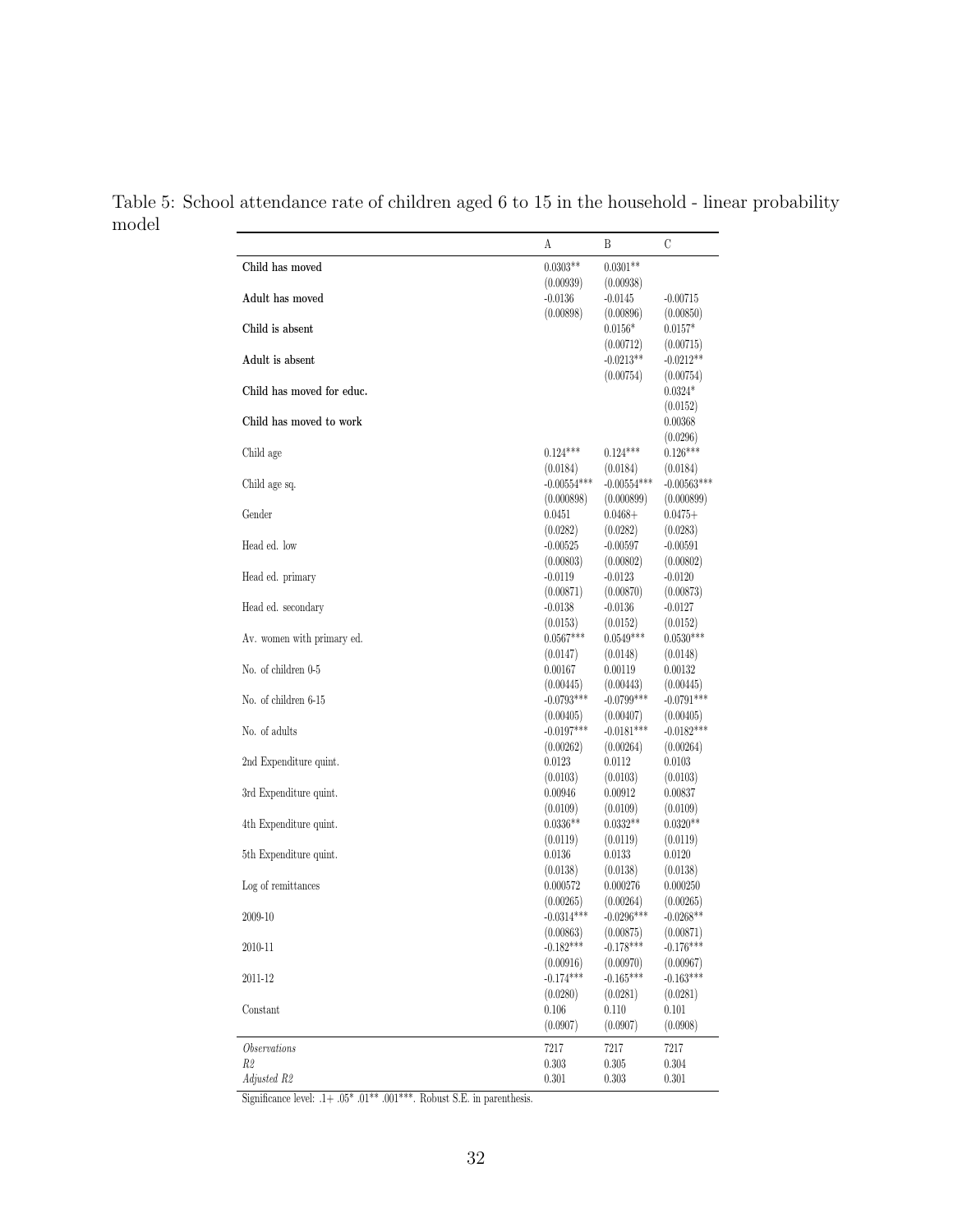Table 6: School attendance rate of children aged 6 to 15 in the household - two-side censoring model

|                            | А                         | B                         | C                         |
|----------------------------|---------------------------|---------------------------|---------------------------|
| Child has moved            | $0.0359***$               | $0.0358***$               |                           |
|                            | (0.0106)                  | (0.0105)                  |                           |
| Adult has moved            | $-0.0157$                 | $-0.0169+$                | $-0.00790$                |
|                            | (0.0100)                  | (0.00996)                 | (0.00939)                 |
| Child is absent            |                           | $0.0240**$                | $0.0239**$                |
|                            |                           | (0.00809)                 | (0.00813)                 |
| Adult is absent            |                           | $-0.0235**$               | $-0.0237**$               |
|                            |                           | (0.00867)                 | (0.00868)                 |
| Child has moved for educ.  |                           |                           | $0.0376*$                 |
|                            |                           |                           | (0.0170)                  |
| Child has moved to work    |                           |                           | $-0.00439$                |
| Child age                  | $0.138***$                | $0.138***$                | (0.0364)<br>$0.140***$    |
|                            | (0.0239)                  | (0.0240)                  | (0.0242)                  |
| Child age sq.              | $-0.00608***$             | $-0.00609***$             | $-0.00618***$             |
|                            | (0.00116)                 | (0.00116)                 | (0.00117)                 |
| Gender                     | $0.0697+$                 | $0.0724*$                 | $0.0733*$                 |
|                            | (0.0356)                  | (0.0355)                  | (0.0357)                  |
| Head ed. low               | $-0.00253$                | $-0.00332$                | $-0.00343$                |
|                            | (0.00925)                 | (0.00919)                 | (0.00921)                 |
| Head ed. primary           | $-0.00642$                | $-0.00701$                | $-0.00628$                |
|                            | (0.00977)                 | (0.00971)                 | (0.00976)                 |
| Head ed. secondary         | $-0.0113$                 | $-0.0112$                 | $-0.00937$                |
|                            | (0.0168)                  | (0.0168)                  | (0.0168)                  |
| Av. women with primary ed. | $0.0719***$               | $0.0701***$               | $0.0678***$               |
|                            | (0.0161)                  | (0.0160)                  | (0.0161)                  |
| No. of children 0-5        | $-0.00255$                | $-0.00300$                | $-0.00288$                |
| No. of children 6-15       | (0.00502)<br>$-0.0957***$ | (0.00502)<br>$-0.0969***$ | (0.00502)<br>$-0.0956***$ |
|                            | (0.00516)                 | (0.00523)                 | (0.00520)                 |
| No. of adults              | $-0.0226***$              | $-0.0208***$              | $-0.0208***$              |
|                            | (0.00324)                 | (0.00327)                 | (0.00330)                 |
| 2nd Expenditure quint.     | 0.00708                   | 0.00611                   | 0.00520                   |
|                            | (0.0120)                  | (0.0120)                  | (0.0119)                  |
| 3rd Expenditure quint.     | 0.000705                  | 0.000822                  | $-0.000162$               |
|                            | (0.0128)                  | (0.0127)                  | (0.0127)                  |
| 4th Expenditure quint.     | $0.0288*$                 | $0.0290*$                 | $0.0277*$                 |
|                            | (0.0136)                  | (0.0135)                  | (0.0135)                  |
| 5th Expenditure quint.     | 0.00382                   | 0.00416                   | 0.00245                   |
|                            | (0.0157)                  | (0.0155)                  | (0.0156)                  |
| Log of remittances         | $0.000302\,$              | 0.000236                  | 0.000427                  |
| 2009                       | (0.00132)<br>$-0.0420***$ | (0.00132)<br>$-0.0407***$ | (0.00132)<br>$-0.0374***$ |
|                            | (0.00947)                 | (0.00957)                 | (0.00958)                 |
| 2010                       | $-0.219***$               | $-0.215***$               | $-0.213***$               |
|                            | (0.0103)                  | (0.0110)                  | (0.0110)                  |
| 2011                       | $-0.207***$               | $-0.201***$               | $-0.200***$               |
|                            | (0.0135)                  | (0.0139)                  | (0.0139)                  |
|                            |                           |                           |                           |
| <i>Observations</i>        | 7217                      | 7217                      | 7217                      |

Significance level: .1+  $.05^*$   $.01^{***}$   $.001^{***}$  . Robust S.E. in parenthesis.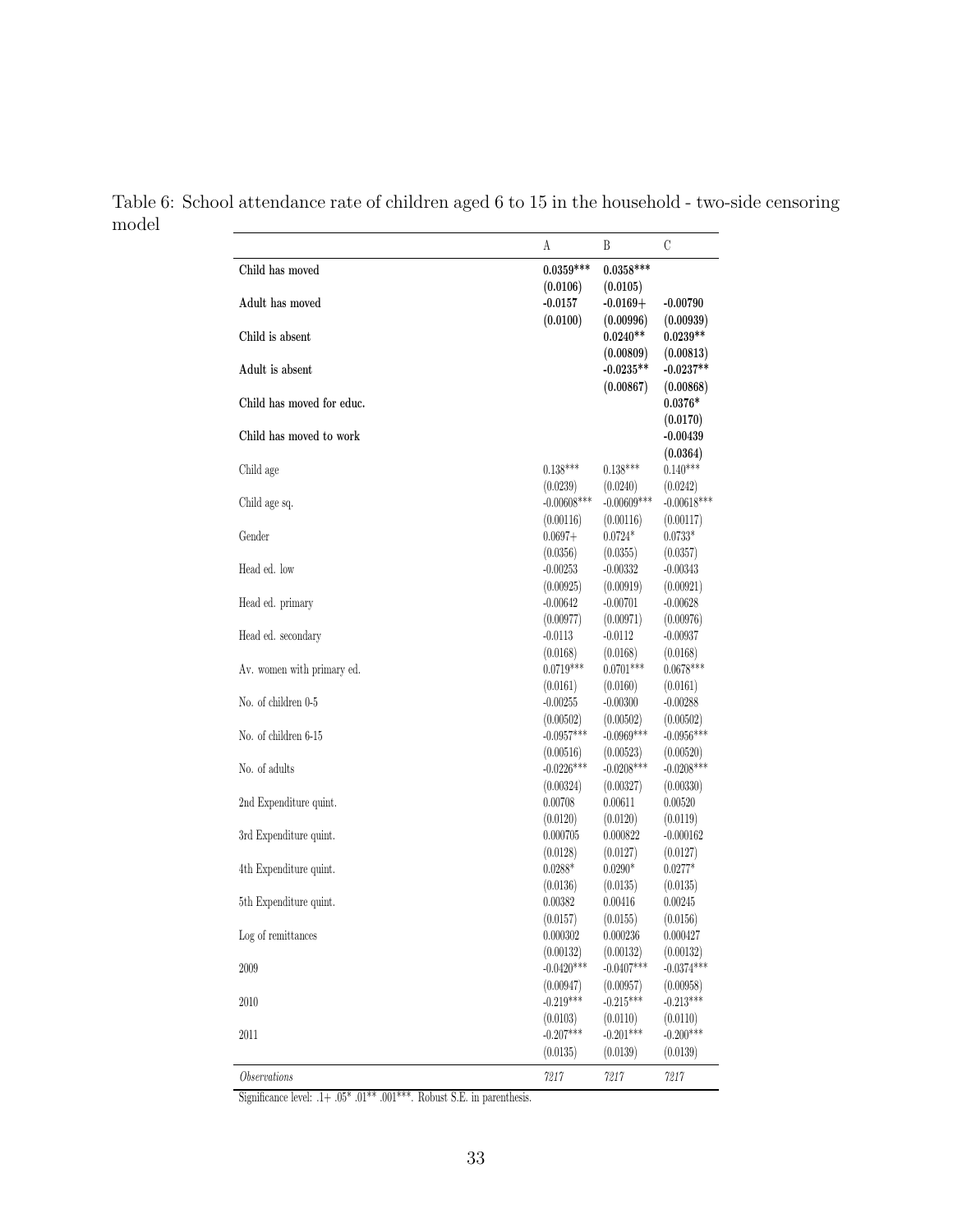Table 7: Primary school completion rate of children aged 11 to 15 in the household - linear probability model

|                            | А                   | Β                                   | С                                   |
|----------------------------|---------------------|-------------------------------------|-------------------------------------|
| Child has moved            | 0.0161              | 0.0163                              |                                     |
| Adult has moved            | (0.0122)<br>0.00624 | (0.0132)<br>0.00578                 | 0.0103                              |
| Child is absent            | (0.0118)            | (0.0128)<br>$0.0268*$               | (0.0123)<br>$0.0267*$               |
| Adult is absent            |                     | (0.0106)<br>$-0.000320$<br>(0.0105) | (0.0106)<br>$-0.000226$<br>(0.0105) |
| Child has moved for educ.  |                     |                                     | 0.00911<br>(0.0232)                 |
| Child has moved to work    |                     |                                     | 0.0490<br>(0.0972)                  |
| Child age                  | $-0.0518$           | $-0.0545$                           | $-0.0538$                           |
| Child age sq.              | (0.0323)            | (0.0364)                            | (0.0364)                            |
|                            | $0.00281+$          | $0.00292+$                          | $0.00288+$                          |
| Gender                     | (0.00146)           | (0.00168)                           | (0.00168)                           |
|                            | 0.00289             | 0.00702                             | 0.00674                             |
| Head ed. low               | (0.0297)            | (0.0355)                            | (0.0355)                            |
|                            | $-0.0180$           | $-0.0181$                           | $-0.0184$                           |
| Head ed. primary           | (0.0114)            | (0.0119)                            | (0.0119)                            |
|                            | 0.00605             | 0.00572                             | 0.00582                             |
| Head ed. secondary         | (0.0130)            | (0.0166)                            | (0.0166)                            |
|                            | 0.0184              | 0.0184                              | 0.0180                              |
| Av. women with primary ed. | (0.0195)            | (0.0236)                            | (0.0236)                            |
|                            | $0.108***$          | $0.107***$                          | $0.106***$                          |
| No. of children 0-5        | (0.0193)            | (0.0230)                            | (0.0230)                            |
|                            | $-0.00437$          | $-0.00491$                          | $-0.00509$                          |
| No. of children 6-15       | (0.00592)           | (0.00539)                           | (0.00540)                           |
|                            | $-0.0156***$        | $-0.0169***$                        | $-0.0165***$                        |
| No. of adults              | (0.00464)           | (0.00463)                           | (0.00461)                           |
|                            | 0.00508             | 0.00517                             | 0.00519                             |
| 2nd Expenditure quint.     | (0.00344)           | (0.00369)                           | (0.00368)                           |
|                            | $-0.00325$          | $-0.00268$                          | $-0.00315$                          |
| 3rd Expenditure quint.     | (0.0133)            | (0.0106)                            | (0.0106)                            |
|                            | 0.0119              | 0.0129                              | 0.0122                              |
| 4th Expenditure quint.     | (0.0142)            | (0.0123)                            | (0.0123)                            |
|                            | 0.00730             | 0.00794                             | 0.00709                             |
| 5th Expenditure quint.     | (0.0156)            | (0.0143)                            | (0.0142)                            |
|                            | $0.0327 +$          | $0.0331+$                           | $0.0320+$                           |
| Log of remittances         | (0.0184)            | (0.0190)                            | (0.0189)                            |
|                            | $-0.00255$          | $-0.00253$                          | $-0.00246$                          |
| 2009                       | (0.00388)           | (0.00520)                           | (0.00520)                           |
|                            | $0.104***$          | $0.101***$                          | $0.103***$                          |
| 2010                       | (0.0109)            | (0.0104)                            | (0.0105)                            |
|                            | $0.128***$          | $0.122***$                          | $0.123***$                          |
| 2011                       | (0.0119)            | (0.0125)                            | (0.0125)                            |
|                            | $0.0688+$           | 0.0627                              | 0.0627                              |
| Constant                   | (0.0412)            | (0.0520)                            | (0.0519)                            |
|                            | $0.316+$            | $0.332+$                            | $0.329+$                            |
|                            | (0.177)             | (0.197)                             | (0.197)                             |
| <i>Observations</i>        | 4855                | 4855                                | 4855                                |
| R <sub>2</sub>             | 0.100               | 0.103                               | 0.102                               |
| Adjusted R2                | $-0.461$            | 0.099                               | 0.098                               |

Significance level: .1+  $.05^*$   $.01^{**}$   $.001^{***}$  . Robust S.E. in parenthesis.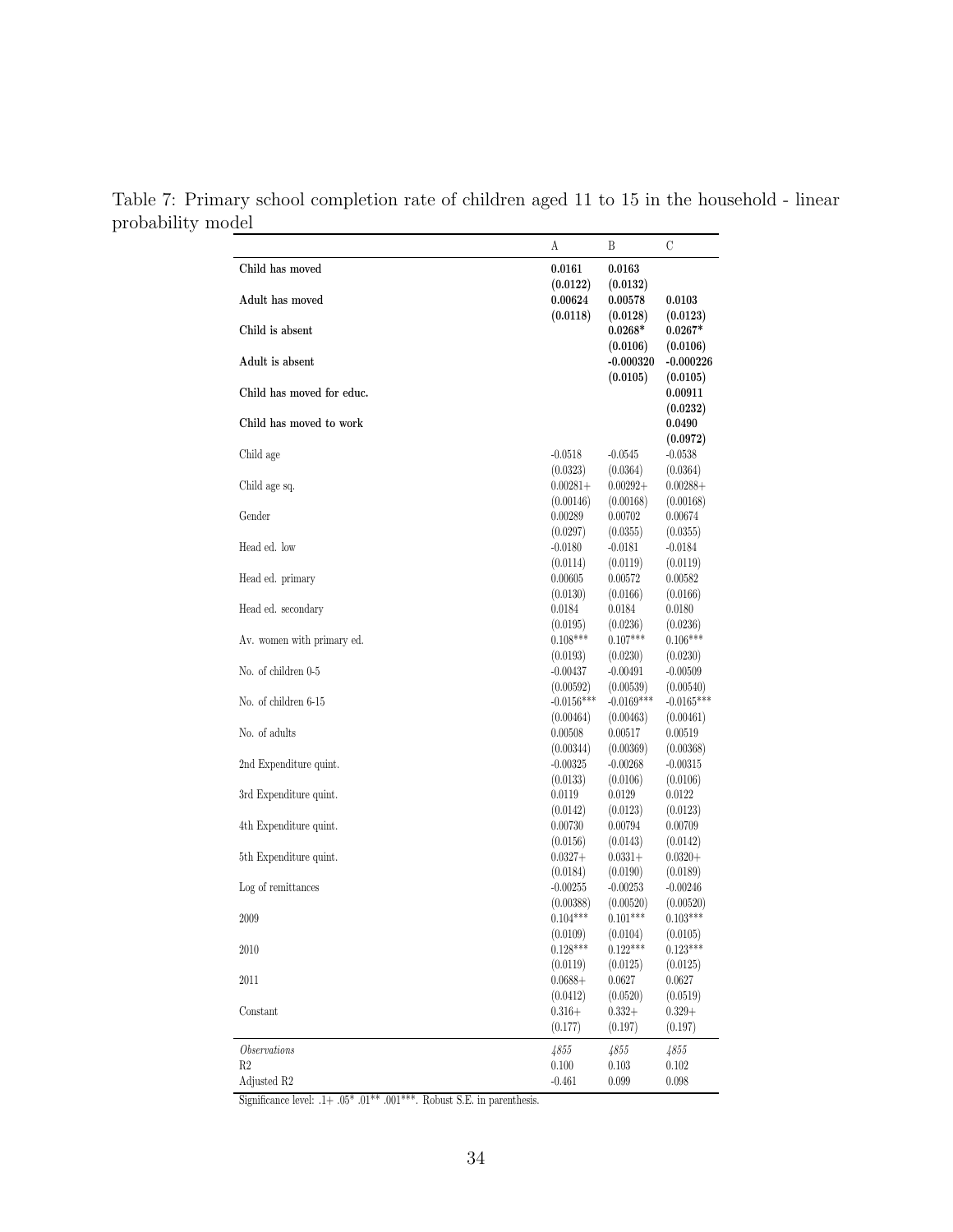Table 8: Primary school completion rate of children aged 11 to 15 in the household - two-side censoring model

|                            | А                        | Β                        | С                        |
|----------------------------|--------------------------|--------------------------|--------------------------|
| Child has moved            | 0.0299                   | 0.0315                   |                          |
|                            | (0.0310)                 | (0.0306)                 |                          |
| Adult has moved            | 0.0333                   | 0.0345                   | 0.0412                   |
|                            | (0.0303)                 | (0.0297)                 | (0.0295)                 |
| Child is absent            |                          | $0.0514*$                | $0.0523*$                |
|                            |                          | (0.0247)                 | (0.0248)                 |
| Adult is absent            |                          | 0.0102                   | 0.00967                  |
|                            |                          | (0.0258)                 | (0.0262)                 |
| Child has moved for educ.  |                          |                          | 0.00210                  |
|                            |                          |                          | (0.0515)                 |
| Child has moved to work    |                          |                          | 0.135                    |
|                            |                          |                          | (0.147)                  |
| Child age                  | $-0.0821$                | $-0.0950$                | $-0.0915$                |
|                            | (0.0911)                 | (0.0916)                 | (0.0926)                 |
| Child age sq.              | 0.00446                  | 0.00501                  | 0.00484                  |
|                            | (0.00413)                | (0.00414)                | (0.00417)                |
| Gender                     | $-0.00271$               | 0.000417                 | 0.00200                  |
|                            | (0.0909)                 | (0.0926)                 | (0.0946)                 |
| Head ed. low               | 0.00317                  | 0.00392                  | 0.00421                  |
|                            | (0.0383)                 | (0.0389)                 | (0.0386)                 |
| Head ed. primary           | 0.0549                   | 0.0548                   | 0.0565                   |
|                            | (0.0383)                 | (0.0377)                 | (0.0382)                 |
| Head ed. secondary         | 0.0587                   | 0.0605                   | 0.0586                   |
|                            | (0.0480)<br>$0.214***$   | (0.0476)                 | (0.0483)                 |
| Av. women with primary ed. |                          | $0.210***$               | $0.211***$               |
|                            | (0.0493)                 | (0.0506)                 | (0.0510)                 |
| No. of children 0-5        | $-0.0134$                | -0.0139                  | $-0.0146$                |
| No. of children 6-15       | (0.0144)<br>$-0.0420***$ | (0.0146)<br>$-0.0456***$ | (0.0147)<br>$-0.0442***$ |
|                            | (0.0126)                 | (0.0127)                 | (0.0128)                 |
| No. of adults              | 0.00960                  | 0.00889                  | 0.00907                  |
|                            | (0.00928)                | (0.00938)                | (0.00924)                |
| 2nd Expenditure quint.     | $-0.0155$                | $-0.0102$                | $-0.0117$                |
|                            | (0.0392)                 | (0.0395)                 | (0.0400)                 |
| 3rd Expenditure quint.     | 0.0281                   | 0.0357                   | 0.0334                   |
|                            | (0.0404)                 | (0.0409)                 | (0.0413)                 |
| 4th Expenditure quint.     | 0.0316                   | 0.0368                   | 0.0355                   |
|                            | (0.0392)                 | (0.0391)                 | (0.0399)                 |
| 5th Expenditure quint.     | $0.101*$                 | $0.104*$                 | $0.102*$                 |
|                            | (0.0443)                 | (0.0445)                 | (0.0447)                 |
| Log of Remittances         | $-0.00295$               | $-0.00264$               | $-0.00261$               |
|                            | (0.00349)                | (0.00356)                | (0.00356)                |
| 2009                       | $0.254***$               | $0.248***$               | $0.252***$               |
|                            | (0.0260)                 | (0.0260)                 | (0.0265)                 |
| 2010                       | $0.322***$               | $0.305***$               | $0.309***$               |
|                            | (0.0310)                 | (0.0327)                 | (0.0329)                 |
| 2011                       | 0.0947                   | 0.0785                   | 0.0822                   |
|                            | (0.0594)                 | (0.0611)                 | (0.0614)                 |
| Observations               | 4855                     | 4855                     | 4855                     |
|                            |                          |                          |                          |

Significance level: .1+ $.05^*$   $.01^{***}$   $.001^{***}$  . Robust S.E. in parenthesis.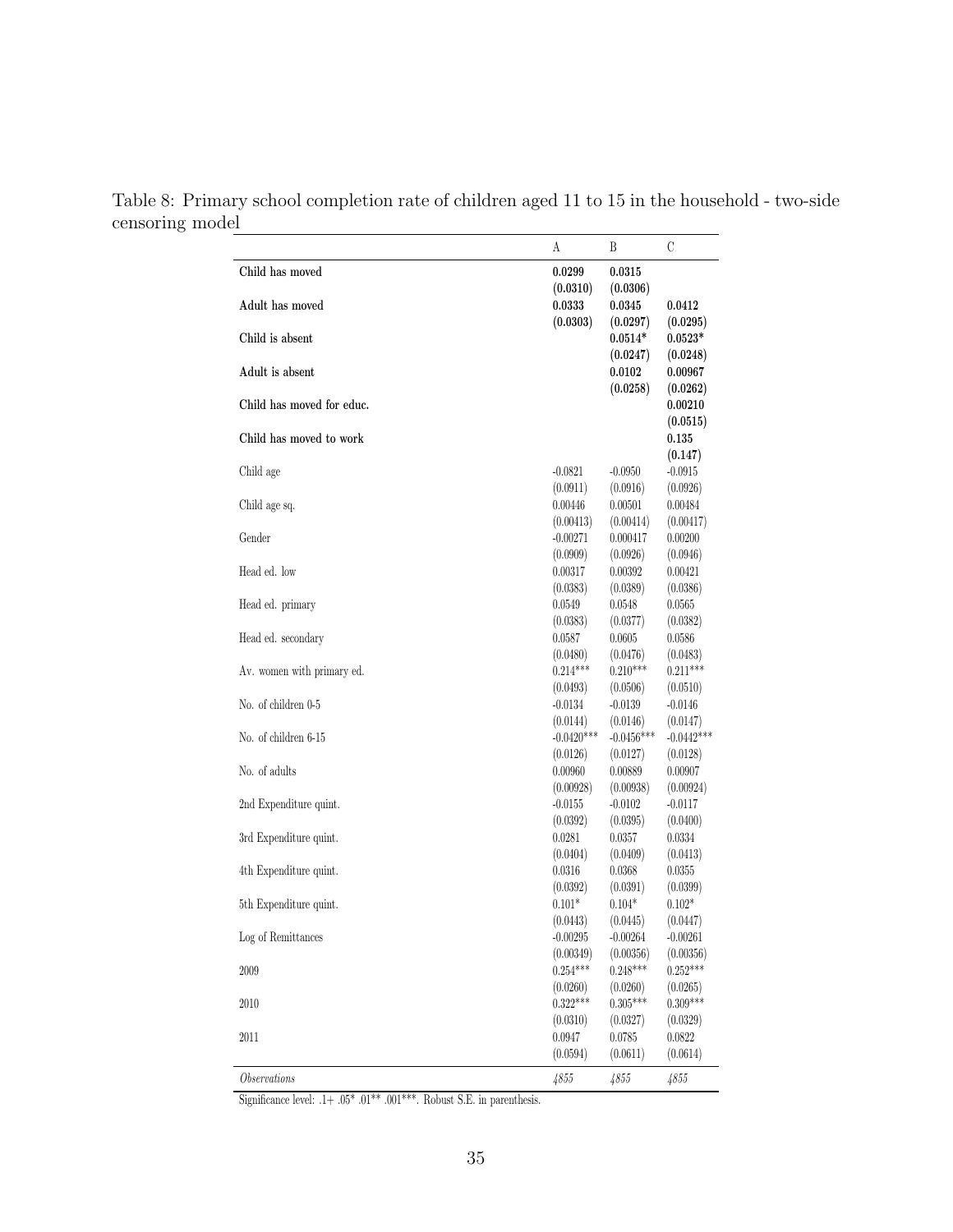| Children 6 to 10          | A                        | B                                    | C                                       |
|---------------------------|--------------------------|--------------------------------------|-----------------------------------------|
| Child has moved           | 0.0106<br>$(-0.0075)$    | 0.01<br>$(-0.0075)$                  |                                         |
| Adult has moved           | $-0.0046$<br>$(-0.0068)$ | $-0.0053$<br>$(-0.0068)$             | $-0.0032$<br>$(-0.0066)$                |
| Child is absent           |                          | $0.0153**$<br>$(-0.0057)$            | $0.0152**$<br>$(-0.0057)$               |
| Adult is absent           |                          | $-0.0197**$<br>$(-0.006)$            | $-0.0195**$<br>$(-0.006)$               |
| Child has moved for educ. |                          |                                      | $0.0223 +$<br>$(-0.0122)$               |
| Child has moved to work   |                          |                                      | $-0.0542$<br>$(-0.044)$                 |
|                           |                          |                                      |                                         |
| Children 11 to 15         | A                        | B                                    | C                                       |
| Child has moved           | $0.0189**$               | $0.0188**$                           |                                         |
| Adult has moved           | $(-0.0068)$<br>$-0.0087$ | $(-0.0068)$<br>$-0.0093$             | $-0.0043$                               |
| Child is absent           |                          | $(-0.0065)$ $(-0.0066)$<br>$-0.0016$ | $(-0.0063)$<br>$-0.0016$                |
| Adult is absent           |                          | $(-0.0052)$<br>$-0.0154**$           | $(-0.0052)$<br>$-0.0153**$              |
| Child has moved for educ. |                          | $(-0.0059)$                          | $(-0.0059)$<br>$0.0257*$<br>$(-0.0112)$ |

Table 9: School attendance rate of children in the household by age groups - Linear Probability model

Significance level:  $.1+$   $.05^{\ast}$   $.01^{\ast\ast\ast}.$  Robust S.E. in parenthesis.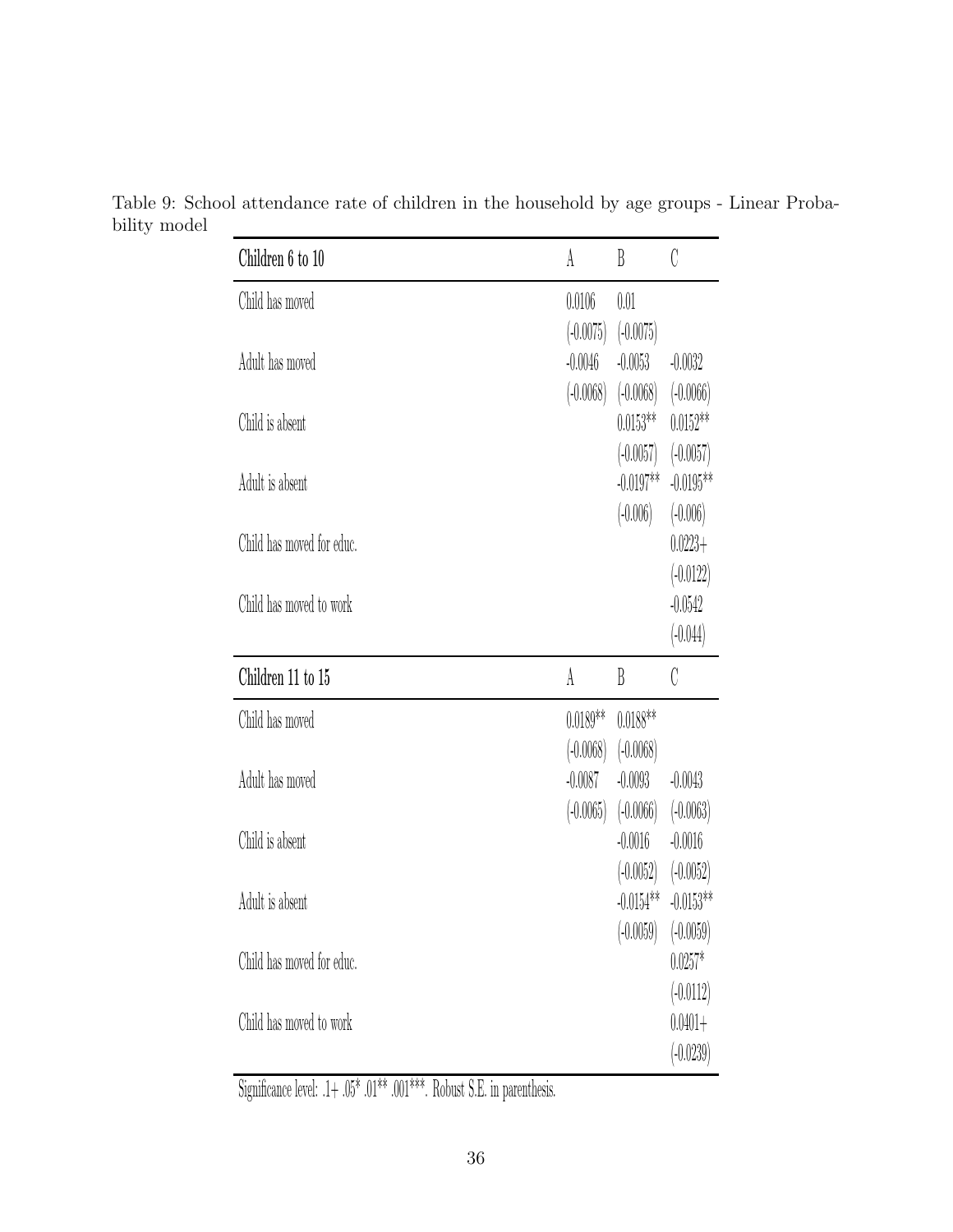Table 10: Proportion of idle children aged 6 to 15 in the household - linear probability model

|                            | А                        | Β                        | С                        |
|----------------------------|--------------------------|--------------------------|--------------------------|
| Child has moved            | $-0.0420***$             | $-0.0419***$             |                          |
|                            | (0.0104)                 | (0.0104)                 |                          |
| Adult has moved            | $0.0204*$                | $0.0209*$                | 0.0106                   |
|                            | (0.00961)                | (0.00959)                | (0.00911)                |
| Child is absent            |                          | $-0.0161*$               | $-0.0162*$               |
|                            |                          | (0.00800)                | (0.00801)                |
| Adult is absent            |                          | 0.0115<br>(0.00875)      | 0.0116<br>(0.00875)      |
| Child has moved for educ.  |                          |                          | $-0.0338*$               |
|                            |                          |                          | (0.0144)                 |
| Child has moved to work    |                          |                          | 0.00882                  |
|                            |                          |                          | (0.0394)                 |
| Child age                  | $-0.217***$              | $-0.217***$              | $-0.220***$              |
|                            | (0.0184)                 | (0.0184)                 | (0.0184)                 |
| Child age sq.              | $0.00956***$             | $0.00958***$             | $0.00970***$             |
|                            | (0.000892)               | (0.000892)               | (0.000893)               |
| Gender                     | $-0.00567$               | $-0.00691$               | $-0.00764$               |
|                            | (0.0233)                 | (0.0233)                 | (0.0234)                 |
| Head ed. low               | $0.0225**$               | $0.0230**$               | $0.0229**$               |
| Head ed. primary           | (0.00871)<br>$0.0393***$ | (0.00870)<br>$0.0397***$ | (0.00872)<br>$0.0392***$ |
|                            | (0.00957)                | (0.00957)                | (0.00960)                |
| Head ed. secondary         | 0.0181                   | 0.0181                   | 0.0170                   |
|                            | (0.0153)                 | (0.0153)                 | (0.0152)                 |
| Av. women with primary ed. | $-0.0326*$               | $-0.0313*$               | $-0.0290*$               |
|                            | (0.0144)                 | (0.0144)                 | (0.0143)                 |
| No. of children 0-5        | $-0.00718$               | $-0.00679$               | $-0.00697$               |
|                            | (0.00502)                | (0.00502)                | (0.00502)                |
| No. of children 6-15       | $0.0331***$              | $0.0338***$              | $0.0324***$              |
|                            | (0.00357)                | (0.00360)                | (0.00360)                |
| No. of adults              | 0.00244                  | 0.00156                  | 0.00165                  |
|                            | (0.00259)                | (0.00264)                | (0.00263)                |
| 2nd Expenditure quint.     | $-0.0240*$               | $-0.0236*$               | $-0.0222*$               |
| 3rd Expenditure quint.     | (0.0112)<br>$-0.0314**$  | (0.0112)<br>$-0.0314**$  | (0.0112)<br>$-0.0304*$   |
|                            | (0.0121)                 | (0.0120)                 | (0.0121)                 |
| 4th Expenditure quint.     | $-0.0646***$             | $-0.0644***$             | $-0.0628***$             |
|                            | (0.0134)                 | (0.0133)                 | (0.0133)                 |
| 5th Expenditure quint.     | $-0.0527***$             | $-0.0524***$             | $-0.0506**$              |
|                            | (0.0157)                 | (0.0157)                 | (0.0157)                 |
| Log of remittances         | 0.00214                  | 0.00233                  | 0.00233                  |
|                            | (0.00252)                | (0.00252)                | (0.00253)                |
| 2009                       | $0.0386***$              | $0.0383^{***}\,$         | $0.0343***$              |
|                            | (0.00907)                | (0.00920)                | (0.00915)                |
| 2010                       | $0.0763***$              | $0.0754***$              | $0.0722***$              |
|                            | (0.0104)                 | (0.0110)                 | (0.0109)                 |
| 2011                       | $-0.172***$              | $-0.176***$              | $-0.178***$              |
| Constant                   | (0.0263)<br>$1.249***$   | (0.0267)<br>$1.247***$   | (0.0267)<br>$1.261***$   |
|                            | (0.0915)                 | (0.0916)                 | (0.0916)                 |
|                            |                          |                          |                          |
| <i>Observations</i>        | 7217                     | 7217                     | 7217                     |
| R2                         | 0.227                    | 0.227                    | 0.225                    |
| Adjusted R2                | 0.224                    | $0.225\,$                | 0.223                    |

Significance level: .1+  $.05^*$   $.01^{**}$   $.001^{***}$  . Robust S.E. in parenthesis.